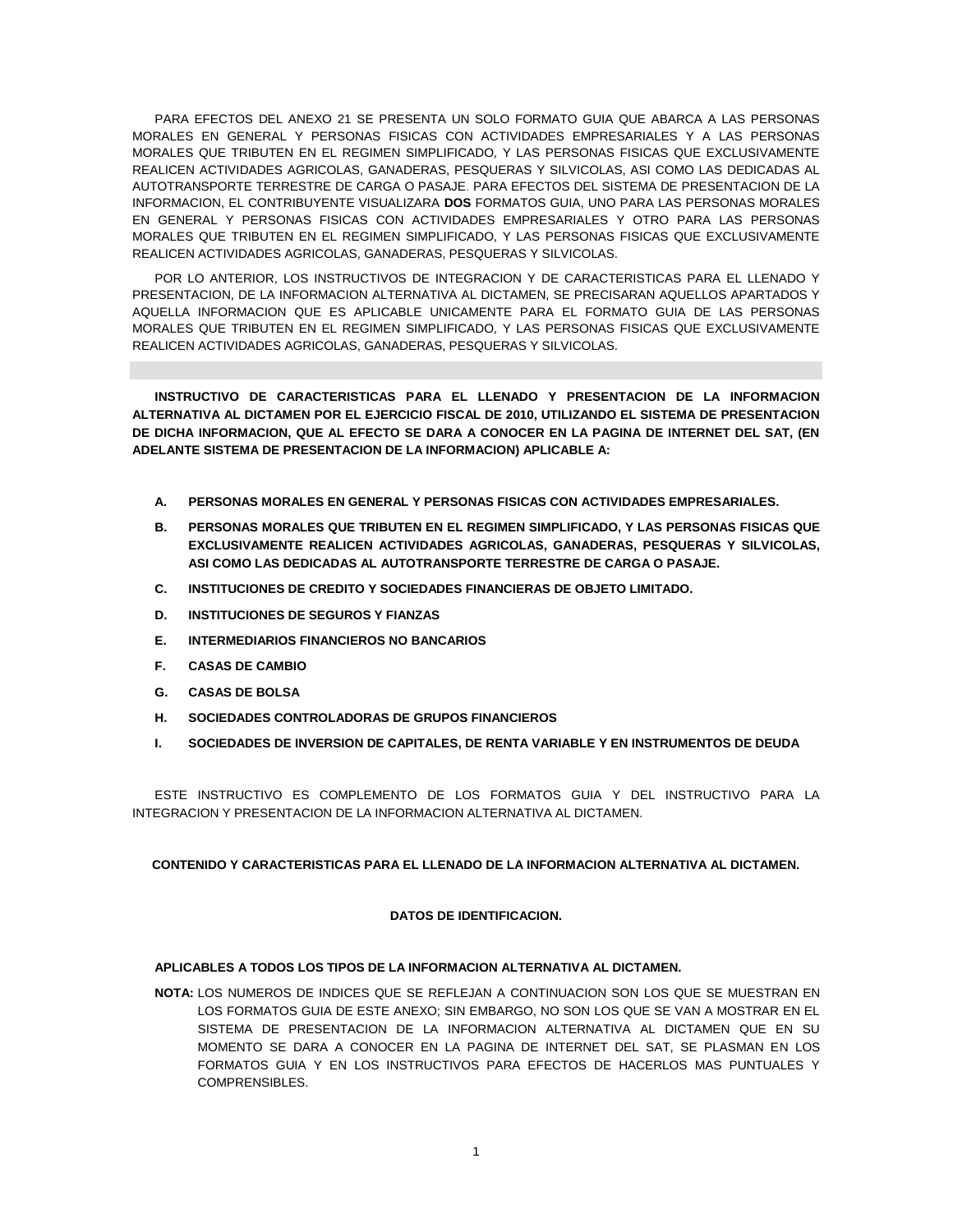## **CONTRIBUYENTE, REPRESENTANTE LEGAL.**

## **DIC001 RFC (DEL CONTRIBUYENTE).**

## **DIR001 RFC (DEL REPRESENTANTE LEGAL).**

- DATO, REGISTRO FEDERAL DE CONTRIBUYENTES DEL CONTRIBUYENTE, DEL REPRESENTANTE LEGAL.
- DATO DE 13 CARACTERES ALFANUMERICOS MAXIMO, COMPUESTO POR:
	- CUATRO LETRAS PARA PERSONAS FISICAS; O GUION MEDIO Y TRES LETRAS PARA PERSONAS MORALES.
	- SEIS CARACTERES NUMERICOS QUE CORRESPONDEN A LA FECHA, (DOS CARACTERES PARA AÑO, DOS PARA MES Y DOS PARA EL DIA).
	- TRES CARACTERES ALFANUMERICOS PARA LA HOMONIMIA.
- EN EL CASO DE QUE EL REPRESENTANTE LEGAL SEA RESIDENTES EN EL EXTRANJERO QUE NO CUENTE CON ESTE DATO, SE ANOTARA LO SIGUIENTE: **REXT990101XXX**
- UTILIZACION DE CARACTERES ALFABETICOS EN MAYUSCULAS.
- ESTE DATO NO PODRA CONTENER SIGNOS ESPECIALES (COMAS, CORCHETES, PARENTESIS, ETC., SALVO EL CARACTER &).
- **DIC002 NOMBRE (DEL CONTRIBUYENTE) (APELLIDO PATERNO, APELLIDO MATERNO, NOMBRE(S)), DENOMINACION O RAZON SOCIAL.**
- **DIR002 NOMBRE (DEL REPRESENTANTE LEGAL) (APELLIDO PATERNO, APELLIDO MATERNO, NOMBRE(S)).**
	- DATO, NOMBRE COMPLETO DEL CONTRIBUYENTE. TRATANDOSE DE CONTRIBUYENTES PERSONAS FISICAS, SE ANOTARA: APELLIDO PATERNO, APELLIDO MATERNO Y NOMBRE(S), ASI COMO TAMBIEN CUANDO SE TRATE DEL REPRESENTANTE LEGAL.
	- DATO DE CARACTERES ALFANUMERICOS.
	- LOS CARACTERES ALFABETICOS UNICAMENTE EN MAYUSCULAS.

#### **DIR003 CURP (DEL CONTRIBUYENTE PERSONA FISICA)**

## **DIR005 CURP (DEL REPRESENTANTE LEGAL).**

- DATO DE 18 CARACTERES ALFANUMERICOS MAXIMO, COMPUESTO POR:
	- CUATRO CARACTERES ALFABETICOS
	- SEIS CARACTERES NUMERICOS.
	- SEIS CARACTERES ALFABETICOS.
	- UN CARACTER ALFABETICO O NUMERICO.
	- UN CARACTER NUMERICO
- UTILIZACION DE CARACTERES ALFABETICOS EN MAYUSCULAS.
- ESTE DATO NO PODRA CONTENER SIGNOS ESPECIALES (COMAS, CORCHETES, PARENTESIS, ETC.).

## **DOMICILIO FISCAL DEL CONTRIBUYENTE, DEL REPRESENTANTE LEGAL :**

**DIC004 ENTIDAD FEDERATIVA (DEL CONTRIBUYENTE).**

# **DIR006 ENTIDAD FEDERATIVA (DEL REPRESENTANTE LEGAL).**

● DATO ELEGIDO DE UNA LISTA (CATALOGO).

# **DIC005 DELEGACION O MUNICIPIO (DEL CONTRIBUYENTE).**

- **DIR007 DELEGACION O MUNICIPIO (DEL REPRESENTANTE LEGAL).**
	- DATO DELEGACION O MUNICIPIO COMPLETO.
	- DATO DE CARACTERES ALFABETICOS EN MAYUSCULAS.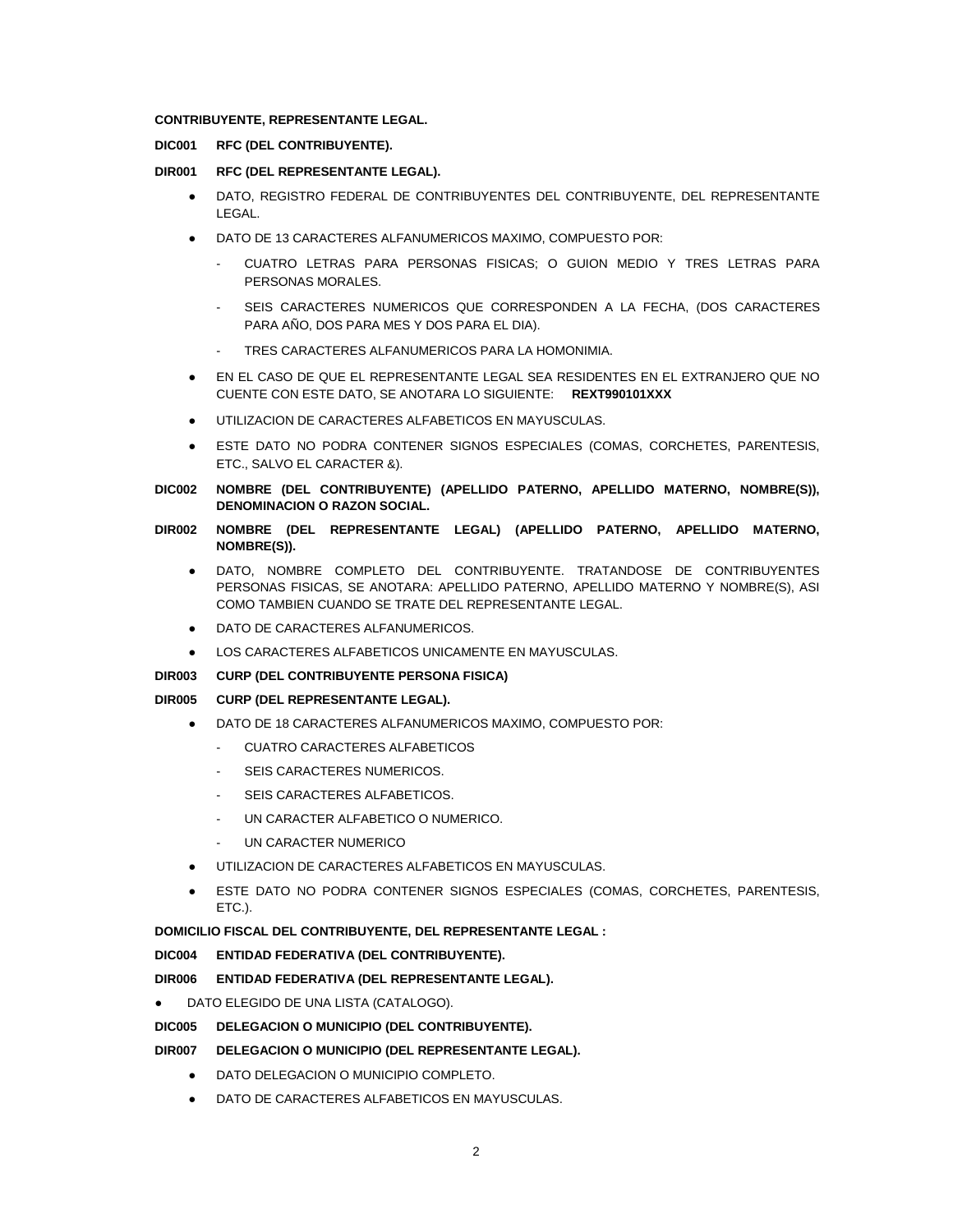ESTE DATO NO PODRA CONTENER SIGNOS ESPECIALES (COMAS, CORCHETES, PARENTESIS, ETC.).

**NOTA:** EN EL CASO DE REPRESENTANTES LEGALES RESIDENTES EN EL EXTRANJERO SE PONDRAN LOS DATOS QUE CORRESPONDAN AL DOMICILIO DEL REPRESENTANTE EN EL EXTRANJERO EN LO EQUIVALENTE A DELEGACION O MUNICIPIO, ENTIDAD FEDERATIVA (PROVINCIA, ESTADO, DEPARTAMENTO) Y EL NOMBRE DEL PAIS

## **DIC006 COLONIA O LOCALIDAD (DEL CONTRIBUYENTE).**

## **DIR008 COLONIA O LOCALIDAD (DEL REPRESENTANTE LEGAL).**

- DATO COLONIA O LOCALIDAD COMPLETA.
- DATO DE CARACTERES ALFANUMERICOS.
- LOS CARACTERES ALFABETICOS UNICAMENTE EN MAYUSCULAS.
- ESTE DATO NO PODRA CONTENER SIGNOS ESPECIALES (COMAS, CORCHETES, PARENTESIS, ETC.).

### **DIC007 CODIGO POSTAL (DEL CONTRIBUYENTE).**

## **DIR009 CODIGO POSTAL (DEL REPRESENTANTE LEGAL).**

- DATO CODIGO POSTAL COMPLETA.
- DATO DE CARACTERES NUMERICOS.
- ESTE DATO NO PODRA CONTENER SIGNOS ESPECIALES (SIGNOS DE PESOS, COMAS, PUNTOS, GUIONES, PARENTESIS, ETC.), UNICAMENTE DEBERA CONSTAR DE LOS DIGITOS DEL 0 AL 9.

## **DIC008 CALLE, NUMERO EXTERIOR E INTERIOR (DEL CONTRIBUYENTE).**

# **DIR010 CALLE, NUMERO EXTERIOR E INTERIOR (DEL REPRESENTANTE LEGAL).**

- DATO DE CALLE Y NUMERO COMPLETO.
- DATO DE CARACTERES ALFANUMERICOS.
- LOS CARACTERES ALFABETICOS UNICAMENTE EN MAYUSCULAS.
- ESTE DATO NO PODRA CONTENER SIGNOS ESPECIALES (COMAS, CORCHETES, PARENTESIS, ETC.).

#### **DIC009 CIUDAD O POBLACION (DEL CONTRIBUYENTE).**

#### **DIR011 CIUDAD O POBLACION (DEL REPRESENTANTE LEGAL).**

- DATO, CIUDAD O POBLACION COMPLETA.
- DATO DE CARACTERES ALFANUMERICOS.
- LOS CARACTERES ALFABETICOS UNICAMENTE EN MAYUSCULAS.
- ESTE DATO NO PODRA CONTENER SIGNOS ESPECIALES (COMAS, CORCHETES, PARENTESIS, ETC.).

## **DIC010 TELEFONO (DEL CONTRIBUYENTE)**

# **DIR012 TELEFONO (DEL REPRESENTANTE LEGAL)**

- DATO DE QUINCE CARACTERES ALFANUMERICOS MAXIMO.
- ESTE DATO NO PODRA CONTENER SIGNOS ESPECIALES (SIGNO DE PESOS, COMAS, PUNTOS, CORCHETES, PARENTESIS, ETC.) UNICAMENTE DEBERA CONSTAR DE LOS DIGITOS DEL 0 AL 9.

#### **DIC011 CORREO ELECTRONICO (DEL CONTRIBUYENTE)**

# **DIR013 CORREO ELECTRONICO (DEL REPRESENTANTE LEGAL)**

- DATO DE CARACTERES ALFANUMERICOS
- LOS CARACTERES ALFABETICOS SE PODRAN ANOTAR EN MINUSCULAS.
- ESTE DATO SI PODRA CONTENER SIGNOS ESPECIALES (PUNTOS, GUIONES, ARROBA, ETC.).

#### **DIC012 CLAVE DE ACTIVIDAD PARA EFECTOS FISCALES.**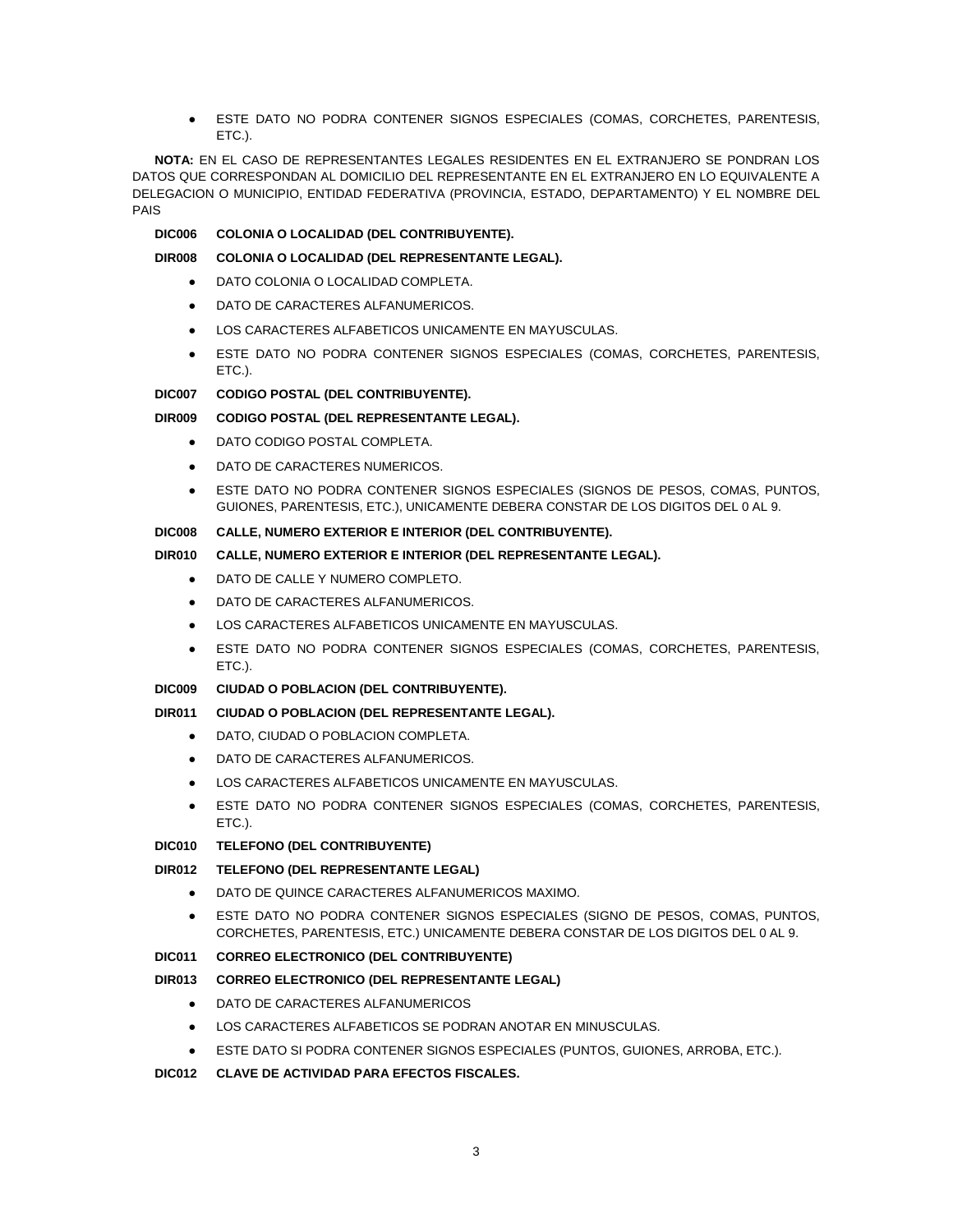- DATO ACTIVIDAD ECONOMICA O ACTIVIDAD PREPONDERANTE DENOMINADO TAMBIEN GIRO, ASIGNADO AUTOMATICAMENTE POR EL SISTEMA DE INFORMACION ALTERNATIVA AL DICTAMEN 2010, UNA VEZ QUE SE SELECCIONA DE UN CATALOGO.
- PARA EFECTOS DE ESTE DATO SE DEBERA TOMAR EN CUENTA LA DESCRIPCION QUE AL EFECTO SE HACE EN EL ANEXO 6 DE LA RESOLUCION MISCELANEA VIGENTE PARA 2010.
- ESTE TEXTO NO PODRA CONTENER SIGNOS ESPECIALES (COMAS, CORCHETES, PARENTESIS, ETC.).

## **DIC013 NOMBRE DEL SECTOR ECONOMICO AL QUE PERTENECE.**

TEXTO O NOMBRE DEL SECTOR ECONOMICO, ASIGNADO AUTOMATICAMENTE POR EL SISTEMA DE INFORMACION ALTERNATIVA AL DICTAMEN 2010, UNA VEZ QUE SE SELECCIONO LA CLAVE DE ACTIVIDAD PARA EFECTOS FISCALES.

## **DIR003 NACIONAL (REPRESENTANTE LEGAL).**

## **DIR004 EXTRANJERO (REPRESENTANTE LEGAL**

- DATO DE DOS CARACTERES ALFABETICOS (SI O NO).
- UTILIZACION UNICAMENTE DE CARACTERES ALFABETICOS EN MAYUSCULAS.
- ESTE TEXTO NO PODRA CONTENER SIGNOS ESPECIALES (COMAS, CORCHETES, PARENTESIS, ETC.).

## **DIR014 NUMERO DE ESCRITURA (REPRESENTANTE LEGAL).**

## **DIR015 NUMERO DE NOTARIA QUE CERTIFICO EL PODER (REPRESENTANTE LEGAL).**

- DATO DE QUINCE Y DIEZ CARACTERES ALFANUMERICOS MAXIMO SIN SIGNO, RESPECTIVAMENTE.
- ESTE DATO NO PODRA CONTENER SIGNOS ESPECIALES (SIGNO DE PESOS, COMAS, PUNTOS, GUIONES, PARENTESIS, ETC.), UNICAMENTE DEBERA CONSTAR DE LOS DIGITOS DEL 0 AL 9.

## **DIR016 ENTIDAD EN LA QUE SE UBICA LA NOTARIA (REPRESENTANTE LEGAL).**

- **DATO, ENTIDAD COMPLETA.**
- DATO DE CARACTERES ALFABETICOS.
- LOS CARACTERES ALFABETICOS UNICAMENTE EN MAYUSCULAS.
- ESTE DATO NO PODRA CONTENER SIGNOS ESPECIALES (COMAS, CORCHETES, PARENTESIS, ETC.).

#### **DIR017 FECHA DE CERTIFICACION DEL PODER (REPRESENTANTE LEGAL).**

# **DIR018 FECHA DE DESIGNACION (REPRESENTANTE LEGAL).**

- DATO DE LA CERTIFICACION DEL PODER Y DE LA DESIGNACION DEL CARGO.
- ESTE DATO ESTARA COMPUESTO POR DIEZ CARACTERES ALFANUMERICOS QUE CORRESPONDEN A LA FECHA DE CERTIFICACION DEL PODER (DOS PARA EL DIA, DOS PARA EL MES Y CUATRO PARA EL AÑO SEPARADOS POR DIAGONALES "/").

#### **DATOS APLICABLES A LA INFORMACION ALTERNATIVA AL DICTAMEN DE:**

- **A. PERSONAS MORALES EN GENERAL Y PERSONAS FISICAS CON ACTIVIDADES EMPRESARIALES**
- **B. PERSONAS MORALES QUE TRIBUTEN EN EL REGIMEN SIMPLIFICADO, Y LAS PERSONAS FISICAS QUE EXCLUSIVAMENTE REALICEN ACTIVIDADES AGRICOLAS, GANADERAS, PESQUERAS Y SILVICOLAS, ASI COMO LAS DEDICADAS AL AUTOTRANSPORTE TERRESTRE DE CARGA O PASAJE.**

# **DATOS GENERALES.**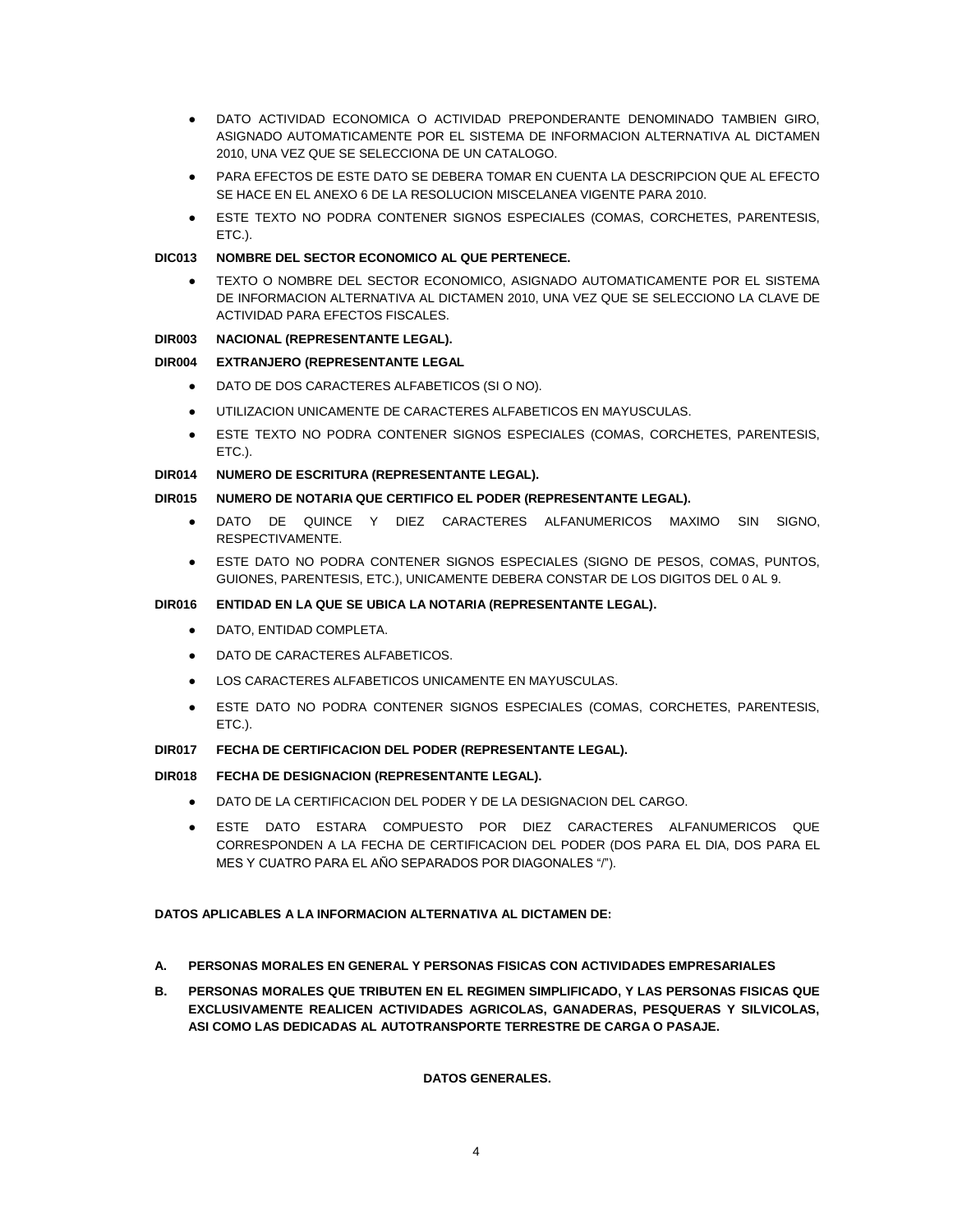## **DATOS A PROPORCIONAR:**

# **AUTORIDAD COMPETENTE:**

## **DGE001 ADMINISTRACION LOCAL DE AUDITORIA FISCAL.**

DATO ELEGIDO DE UNA LISTA (CATALOGO).

### **DGE002 ADMINISTRACION GENERAL DE GRANDES CONTRIBUYENTES.**

- DATO DE DOS CARACTERES ALFABETICOS, (SI O NO) EN MAYUSCULAS.
- ESTE DATO NO PODRA CONTENER SIGNOS ESPECIALES (COMAS, CORCHETES, PARENTESIS, ETC.).

# **DGE040 FECHA DE INICIO DEL EJERCICIO FISCAL.**

# **DGE041 FECHA DE TERMINACION DEL EJERCICIO FISCAL.**

- DATOS DEL EJERCICIO FISCAL QUE CORRESPONDA LA INFORMACION ALTERNATIVA AL DICTAMEN.
- DIVIDIDO EN INICIO DEL EJERCICIO Y TERMINACION DEL EJERCICIO.
- ESTOS DATOS ESTARAN COMPUESTOS POR DIEZ CARACTERES ALFANUMERICOS QUE CORRESPONDEN A LA FECHA DE INICIO DEL EJERCICIO FISCAL (DOS PARA EL DIA, DOS PARA EL MES Y CUATRO PARA EL AÑO SEPARADOS POR DIAGONALES "/") Y DIEZ PARA LA FECHA DE TERMINACION DEL EJERCICIO FISCAL, (DOS PARA EL DIA, DOS PARA EL MES Y CUATRO PARA EL AÑO, SEPARADOS POR DIAGONALES "/").

#### EJEMPLO:

INICIO FINAL

01/01/2010 31/12/2010

**DGE080 RFC 1 (RFC DE LA PERSONA FISICA O MORAL QUE BRINDO ASESORIA FISCAL AL CONTRIBUYENTE).**

- **DGE081 RFC 2 (RFC DE LA PERSONA FISICA O MORAL QUE BRINDO ASESORIA FISCAL AL CONTRIBUYENTE).**
- **DGE082 RFC 3 (RFC DE LA PERSONA FISICA O MORAL QUE BRINDO ASESORIA FISCAL AL CONTRIBUYENTE).**
- **DGE083 RFC 4 (RFC DE LA PERSONA FISICA O MORAL QUE BRINDO ASESORIA FISCAL AL CONTRIBUYENTE).**
- **DGE084 RFC 5 (RFC DE LA PERSONA FISICA O MORAL QUE BRINDO ASESORIA FISCAL AL CONTRIBUYENTE).**
	- DATO, REGISTRO FEDERAL DE CONTRIBUYENTES.
	- DATO DE 13 CARACTERES ALFANUMERICOS MAXIMO COMPUESTO POR:
		- CUATRO LETRAS PARA PERSONAS FISICAS; O GUION MEDIO Y TRES LETRAS PARA PERSONAS MORALES.

- SEIS CARACTERES NUMERICOS QUE CORRESPONDEN A LA FECHA (DOS CARACTERES PARA AÑO, DOS PARA MES Y DOS PARA EL DIA).

- TRES CARACTERES ALFANUMERICOS PARA LA HOMONIMIA.
- UTILIZACION DE CARACTERES ALFABETICOS EN MAYUSCULAS.

ESTE DATO NO PODRA CONTENER SIGNOS ESPECIALES (COMAS, CORCHETES, PARENTESIS, ETC., SALVO EL CARACTER &).

**DGE021 FIDEICOMISO.**

**DGE022 FORMA PARTE DE UNA ASOCIACION EN PARTICIPACION.**

**DGE023 ASOCIANTE EN LA ASOCIACION EN PARTICIPACION.**

**DGE025 INDUSTRIA MAQUILADORA.**

- **DGE026 EMPRESA FILIAL.**
- **DGE027 EMPRESA SUBSIDIARIA.**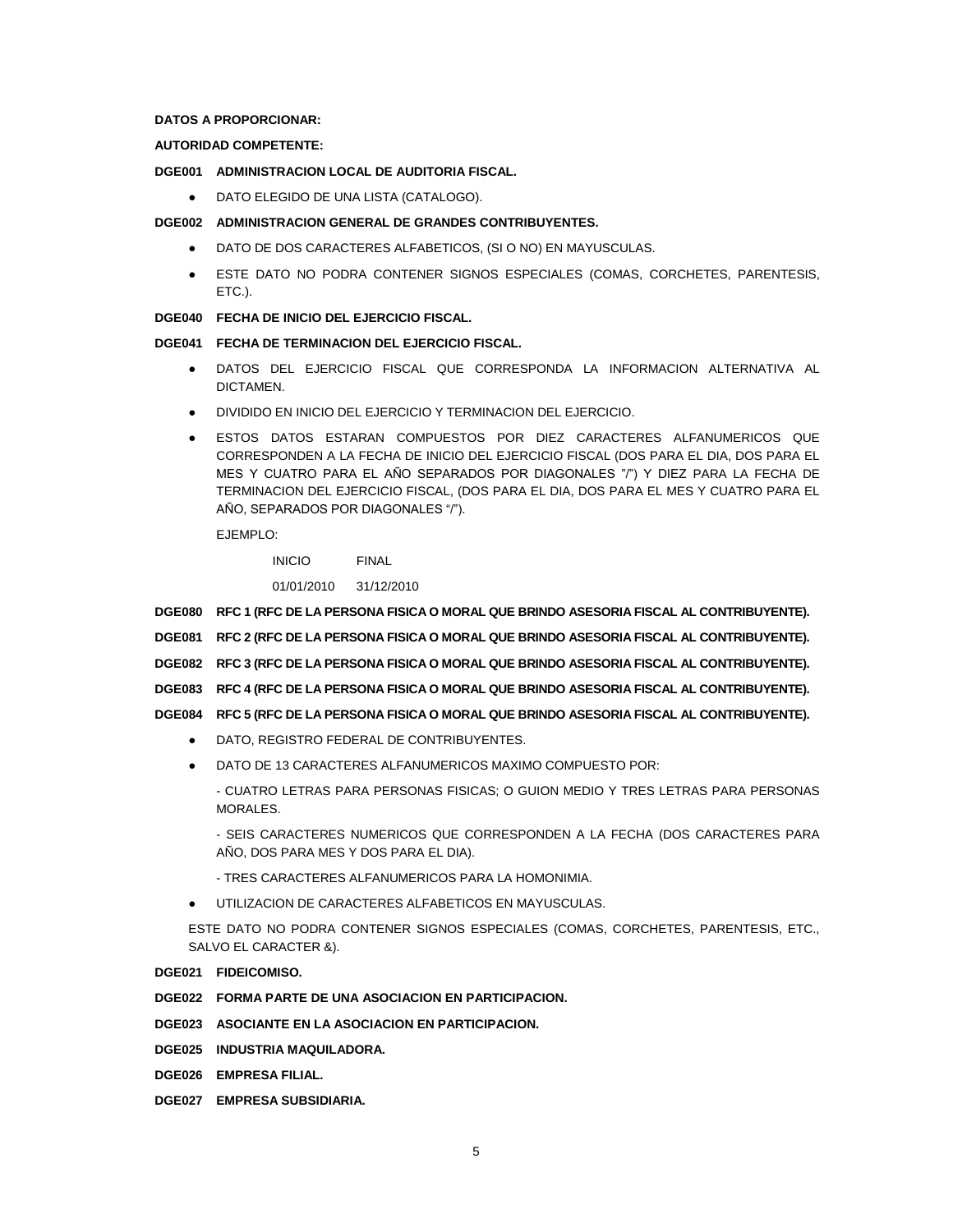- **DGE032 SOCIEDAD COOPERATIVA.**
- **DGE035 APLICO RESOLUCION DE FACILIDADES ADMINISTRATIVAS (EXCLUSIVO REGIMEN SIMPLIFICADO)**
- **DGE036 INTEGRADORA CON BASE A LO DISPUESTO EN LA FRACCION II, ARTICULO 80 DE LA LEY DEL ISR (EXCLUSIVO REGIMEN SIMPLIFICADO)**
- **DGE037 COORDINADO CON BASE A LO DISPUESTO EN LA FRACCION III, ARTICULO 80 DE LA LEY DEL ISR (EXCLUSIVO REGIMEN SIMPLIFICADO)**
- **DGE110 FUE CONTRIBUYENTE DEL IMPUESTO A LOS DEPOSITOS EN EFECTIVO (EN CASO AFIRMATIVO DEBE LLENAR EL APARTADO 10).**
- **DGE120 REALIZO OPERACIONES CON PARTES RELACIONADAS NACIONALES (EN CASO AFIRMATIVO DEBE LLENAR LOS APARTADOS 15 Y 16).**
- **DGE125 REALIZO OPERACIONES CON PARTES RELACIONADAS EXTRANJERAS (EN CASO AFIRMATIVO DEBE LLENAR LOS APARTADOS 15 Y 16).**
- **DGE135 DETERMINO RENTA GRAVABLE PARA EFECTOS DE LA PARTICIPACION DE LOS TRABAJADORES EN LAS UTILIDADES.**
- **DGE140 LA RENTA GRAVABLE SE DETERMINO CON BASE EN LO DISPUESTO POR EL ARTICULO 16 DE LA L.I.S.R. (EN CASO AFIRMATIVO DEBE LLENAR EL APARTADO 17).**
- **DGE150 FUE RESPONSABLE SOLIDARIO EN EL IMPUESTO SOBRE LA RENTA EN ALGUNA ENAJENACION DE ACCIONES EFECTUADA POR RESIDENTES EN EL EXTRANJERO. (EN CASO AFIRMATIVO DEBE LLENAR EL APARTADO 9).**
- **DGE160 CELEBRO OPERACIONES FINANCIERAS DERIVADAS CON RESIDENTES EN EL EXTRANJERO QUE TUVIERAN EFECTOS FISCALES DURANTE EL EJERCICIO EN EL IMPUESTO SOBRE LA RENTA (EN CASO AFIRMATIVO DEBE LLENAR EL APARTADO 11).**
- **DGE170 MANTUVO INVERSIONES PERMANENTES EN SUBSIDIARIAS, ASOCIADAS O AFILIADAS RESIDENTES EN EL EXTRANJERO DURANTE EL EJERCICIO (EN CASO AFIRMATIVO DEBE LLENAR EL APARTADO 12).**
- **DGE175 EFECTUO OPERACIONES DE COMERCIO EXTERIOR (EN CASO AFIRMATIVO DEBE LLENAR EL APARTADO 18)**
- **DGE180 SE TRATA DE UNA PERSONA DEDICADA EXCLUSIVAMENTE A ACTIVIDADES AGRICOLAS O GANADERAS. QUE APLICO LO DISPUESTO POR LA FRACCION LXXXVI DEL ART. SEGUNDO TRANSITORIO DE LA LEY DEL ISR PARA 2002 (EN CASO AFIRMATIVO DEBE LLENAR EL APARTADO 19). (EXCLUSIVO REGIMEN SIMPLIFICADO).**
- **DGE190 OBTUVO ALGUNA RESOLUCION POR PARTE DEL SAT O DE LA SHCP QUE HAYA AFECTADO SU SITUACION FISCAL DURANTE EL EJERCICIO.**
- **DGE260 OBTUVO ALGUNA RESOLUCION FAVORABLE POR PARTE DE AUTORIDADES JURISDICCIONALES QUE HAYA AFECTADO SU SITUACION FISCAL DURANTE EL EJERCICIO.**
- **DGE330 REALIZO OPERACIONES CON EL PUBLICO EN GENERAL.**
- **DGE340 TIENE EMPLEADOS.**
- **DGE350 EN CASO NEGATIVO EN DGE340, TIENE ALGUN CONTRATO DE SERVICIOS DE PERSONAL (OUTSOURCING)**
- **DGE360 REALIZO OPERACIONES DE ENAJENACION DE ACCIONES.**
- **DGE370 APLICO ALGUN TRATADO PARA EVITAR LA DOBLE TRIBUTACION.**
- **DGE380 OPTO POR APLICAR LO DISPUESTO POR EL ARTICULO NOVENO DEL DECRETO PUBLICADO EN EL DIARIO OFICIAL DE LA FEDERACION EL 5 DE NOVIEMBRE DE 2007 (IMPUESTO EMPRESARIAL A TASA UNICA).**
	- DATOS DE DOS CARACTERES ALFABETICOS, (SI O NO) EN MAYUSCULAS.
	- ESTOS DATOS NO PODRAN CONTENER SIGNOS ESPECIALES (COMAS, CORCHETES, PARENTESIS, ETC.).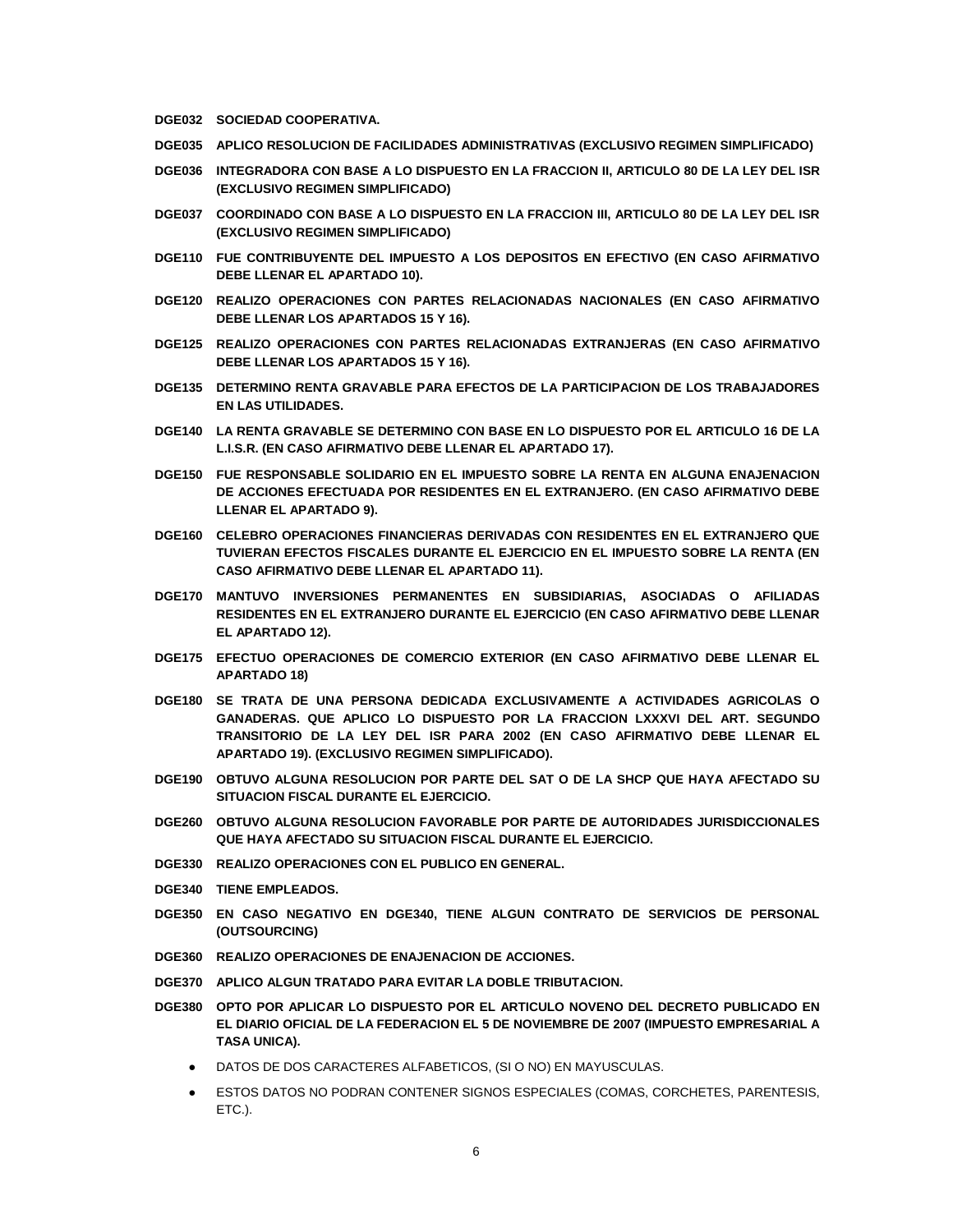- **DGE580 OTRAS REDUCCIONES AL ISR DEL EJERCICIO.**
- **DGE581 EXENCION PARA MAQUILADORAS (ARTICULO UNDECIMO DEL DECRETO PUBLICADO EN EL DIARIO OFICIAL DE LA FEDERACION EL 30 DE OCTUBRE DE 2003).**
- **DGE582 CREDITO FISCAL PARA MAQUILADORAS (ARTICULO 277 DEL REGLAMENTO DE L.I.S.R.).**
- **DGE583 MONTO PENDIENTE APLICADO EN EL EJERCICIO, DEL ESTIMULO FISCAL POR PROYECTOS EN INVESTIGACION Y DESARROLLO TECNOLOGICO AUTORIZADO EN EJERCICIOS ANTERIORES.**
- **DGE584 ESTIMULO POR PROYECTOS DE INVERSION EN LA PRODUCCION CINEMATOGRAFICA NACIONAL.**
- **DGE585 REDUCCIONES DE I.S.R. (EXCLUSIVO REGIMEN SIMPLIFICADO).**
- **DGE589 OTRAS REDUCCIONES DE I.S.R. (EXCLUSIVO REGIMEN SIMPLIFICADO).**
- **DGE605 RESULTADO FISCAL DEL EJERCICIO.**
- **DGE610 I.S.R. TITULO II ART. 10 1ER. PARRAFO.**
- **DGE615 PARTIDAS NO DEDUCIBLES, EXCEPTO PROVISIONES Y RESERVAS. ARTICULO 32 FRACCS. VIII Y IX L.I.S.R.**
- **DGE620 PARTICIPACION DE LOS TRABAJADORES EN LAS UTILIDADES DE LAS EMPRESAS ARTICULO 10 FRACCION I LISR.**
- **DGE625 RESULTADO POSITIVO.**
- **DGE630 RESULTADO NEGATIVO (DIFERENCIA A QUE SE REFIERE EL ART. 88, 4º PARRAFO DE LA L.I.S.R.).**
- **DGE635 IMPUESTO ACREDITADO ART. 11 FRAC. II ENTRE FACTOR ART. 2 FRACC. I, INCISO c) DE DISPOSICIONES DE VIGENCIA TEMPORAL DE LA L.I.S.R.**
- **DGE640 UTILIDAD FISCAL NETA DEL EJERCICIO CUANDO EL RESULTADO ES POSITIVO.**
- **DGE645 SALDO INICIAL CUFIN ACTUALIZADO.**
- **DGE650 DIVIDENDOS COBRADOS.**
- **DGE655 DIVIDENDOS PAGADOS.**
- **DGE660 OTROS CONCEPTOS.**
- **DGE670 CUFIN TOTAL AL CIERRE DEL EJERCICIO ACTUALIZADO.**
- **DGE680 SALDO INICIAL CUFINRE ACTUALIZADO.**
- **DGE685 DIVIDENDOS PAGADOS.**
- **DGE690 OTROS CONCEPTOS.**
- **DGE700 CUFINRE TOTAL AL CIERRE DEL EJERCICIO ACTUALIZADO.**
- **DGE701 CREDITO FISCAL POR ACTIVIDADES EN FIDEICOMISOS.**
- **DGE702 ACREDITAMIENTO DEL IMPUESTO SOBRE LA RENTA PROPIO POR PAGO DE DIVIDENDOS EN LOS EJERCICIOS 2006 Y 2007 NO ACREDITADO ANTERIORMENTE (NO PROVENIENTES DE CUFIN NI DE CUFINRE).**
- **DGE703 COMPENSACION DEL IMPUESTO AL ACTIVO POR RECUPERAR.**
- **DGE705 VALOR DECLARADO EN ADUANA DE IMPORTACIONES TEMPORALES.**
- **DGE710 VALOR DECLARADO EN ADUANA DE EXPORTACIONES TEMPORALES.**
- **DGE715 VALOR DECLARADO EN ADUANA DE IMPORTACIONES DEFINITIVAS.**
- **DGE720 VALOR DECLARADO EN ADUANA DE EXPORTACIONES DEFINITIVAS.**
- **DGE725 IVA PAGADO EN ADUANAS DURANTE EL EJERCICIO.**
- **DGE730 IEPS PAGADO EN ADUANAS DURANTE EL EJERCICIO.**
- **DGE970 IMPUESTO AL ACTIVO POR EL QUE SE SOLICITO DEVOLUCION.**
- **DGE975 IMPUESTO AL ACTIVO COMPENSADO CONTRA ISR PROPIO.**
- **DGE980 IMPUESTO AL ACTIVO COMPENSADO CONTRA IETU.**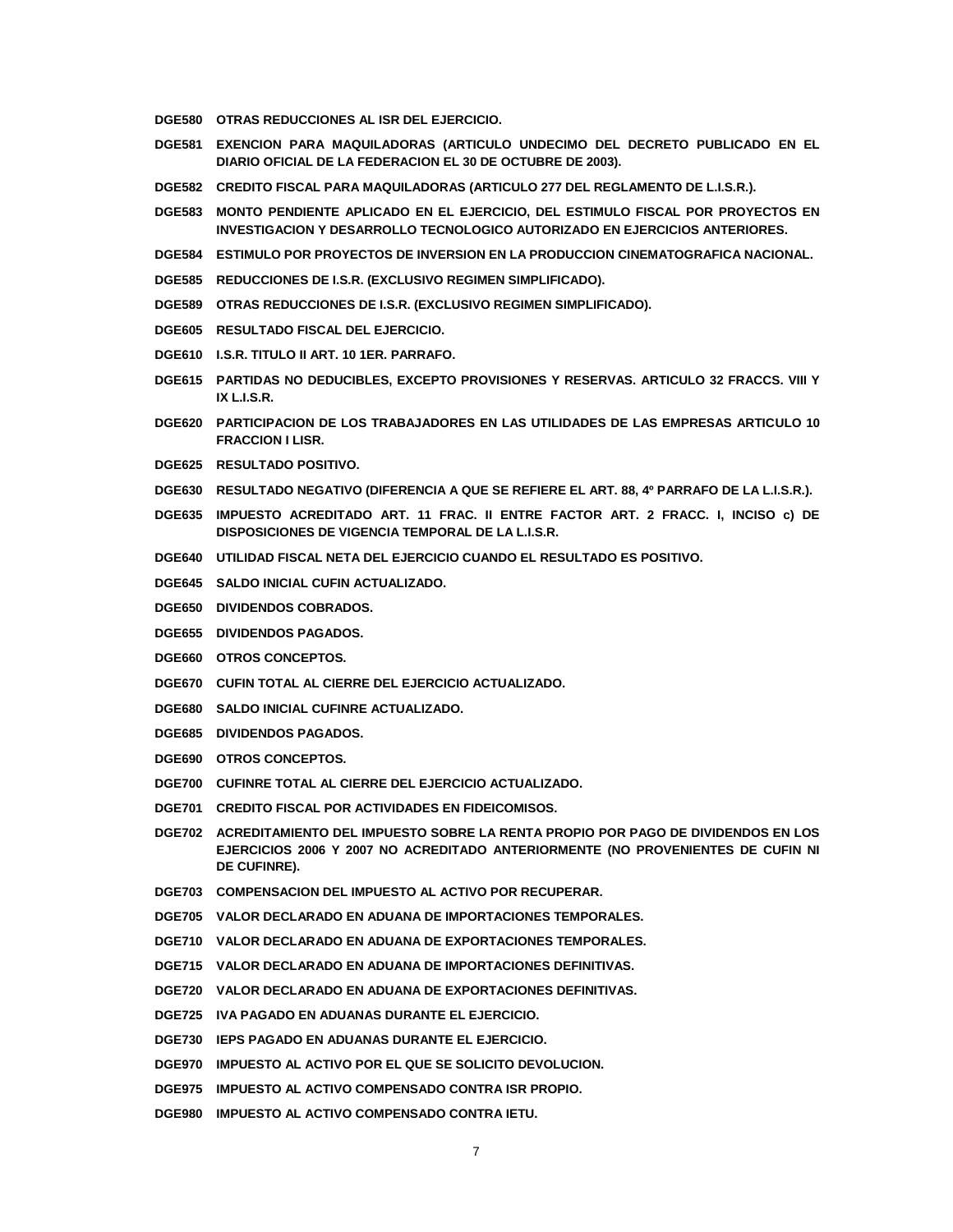#### **DGE985 IMPUESTO AL ACTIVO POR RECUPERAR DE 10 AÑOS ANTERIORES.**

- PARA EFECTOS DE ESTOS DATOS, SE ANOTARAN CIFRAS DE IMPORTES REFERENTES A LOS DATOS INDICADOS.
- DATOS DE CARACTERES NUMERICOS.
- LAS CANTIDADES NEGATIVAS SE DEBERAN PRESENTAR CON SIGNO NEGATIVO, ANTEPONIENDOSE EL SIGNO A DICHA CANTIDAD.
- PARA LAS CANTIDADES POSITIVAS SE OMITIRA EL SIGNO.
- ESTOS DATOS NO PODRAN CONTENER SIGNOS ESPECIALES TALES COMO: SIGNO DE PESOS, COMAS, PUNTOS, PARENTESIS, ETC., UNICAMENTE DEBERAN CONSTAR DE LOS DIGITOS DEL 0 AL 9.
- LAS CANTIDADES INDICATIVAS DE IMPORTES DEBERAN ANOTARSE EN PESOS, NO EN MILES DE PESOS.
- **DGE210 FECHA DEL OFICIO 1.**
- **DGE230 FECHA DEL OFICIO 2.**
- **DGE250 FECHA DEL OFICIO 3.**
- **DGE280 FECHA DE LA RESOLUCION 1.**
- **DGE300 FECHA DE LA RESOLUCION 2.**
- **DGE320 FECHA DE LA RESOLUCION 3.**
	- DATOS DE LA FECHA DEL OFICIO, DE LA RESOLUCION Y DEL ENVIO DE LA DECLARACION INFORMATIVA MULTIPLE.
	- ESTOS DATOS ESTARAN COMPUESTOS POR DIEZ CARACTERES ALFANUMERICOS QUE CORRESPONDEN A LA FECHA DEL OFICIO, DE LA RESOLUCION Y DEL ENVIO DE LA DECLARACION INFORMATIVA MULTIPLE (DOS PARA EL DIA, DOS PARA EL MES Y CUATRO PARA EL AÑO SEPARADOS POR DIAGONALES "/").
- **DGE200 NUMERO DE OFICIO 1.**
- **DGE220 NUMERO DE OFICIO 2.**
- **DGE240 NUMERO DE OFICIO 3.**
- **DGE270 NUMERO DE RESOLUCION 1.**
- **DGE290 NUMERO DE RESOLUCION 2.**
- **DGE310 NUMERO DE RESOLUCION 3.**
	- DATOS DE CARACTERES ALFANUMERICOS.
	- ESTOS DATOS SI PODRAN CONTENER SIGNOS ESPECIALES (COMAS, PUNTOS, GUIONES, DIAGONALES, CORCHETES, PARENTESIS, ETC.).

| <b>APARTADO</b>                      | <b>DATOS A PROPORCIONAR</b> |
|--------------------------------------|-----------------------------|
| <b>ESTADO DE POSICION FINANCIERA</b> | 2010                        |
| <b>ESTADO DE RESULTADOS</b>          | 2010                        |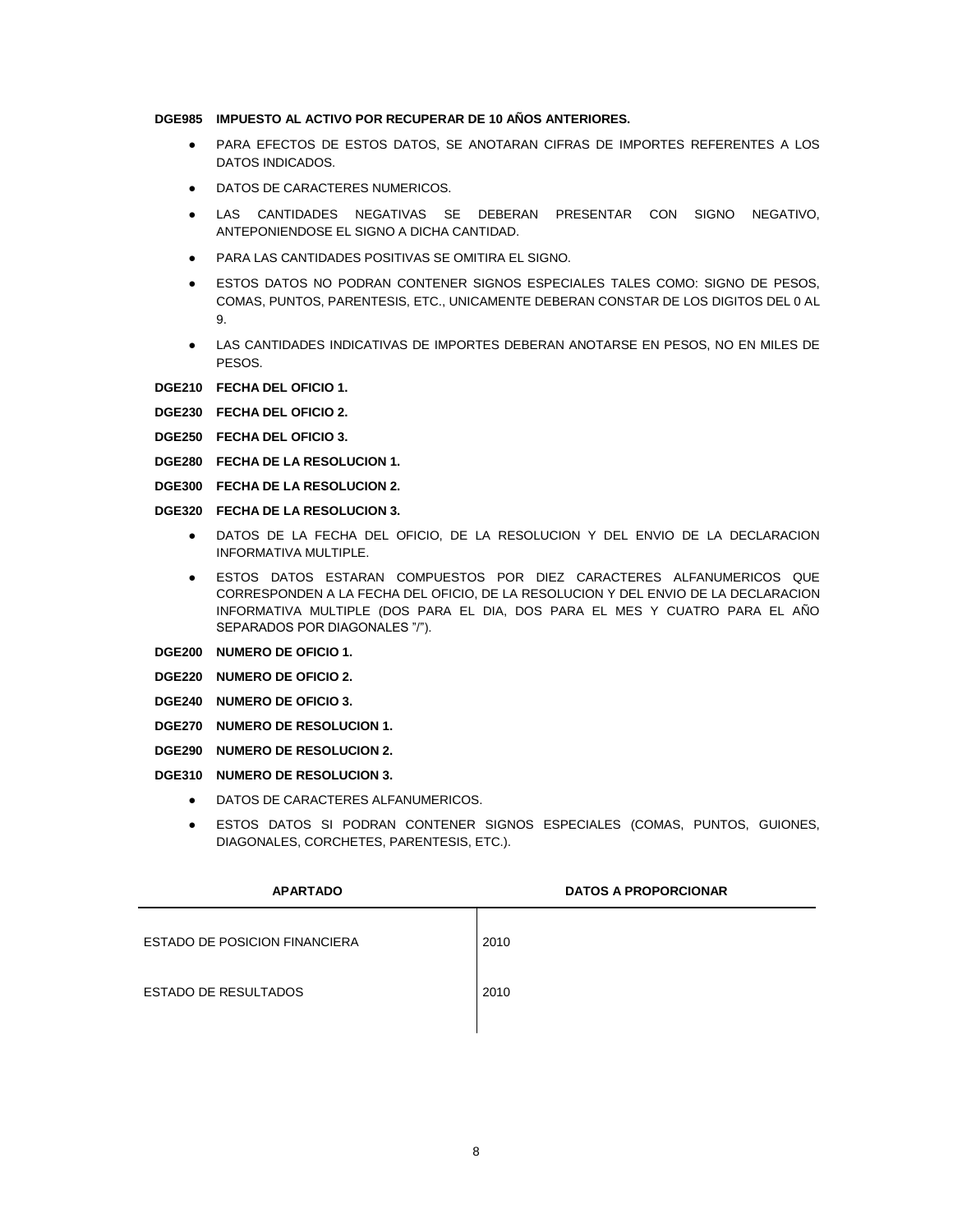| ESTADO DE VARIACIONES EN EL CAPITAL CONTABLE                      | CAPITAL SOCIAL: NOMINAL Y ACTUALIZADO;<br>APORTACIONES PARA FUTUROS AUMENTOS DE<br>CAPITAL, PRIMA EN SUSCRIPCION DE ACCIONES,<br>RESERVA LEGAL, UTILIDAD NETA, PERDIDA NETA,<br><b>UTILIDADES</b><br><b>RETENIDAS</b><br>DE<br><b>EJERCICIOS</b><br>ANTERIORES, PERDIDAS<br>ACUMULADAS<br>DE<br>EJERCICIOS ANTERIORES, EXCESO O INSUFICIENCIA<br>Y OTRAS CUENTAS DE CAPITAL                                                                                                                                                                                                                                                                                                                                                                                                                                                                                                                                                                                                                                                                                                                                                                                                                                                 |
|-------------------------------------------------------------------|-----------------------------------------------------------------------------------------------------------------------------------------------------------------------------------------------------------------------------------------------------------------------------------------------------------------------------------------------------------------------------------------------------------------------------------------------------------------------------------------------------------------------------------------------------------------------------------------------------------------------------------------------------------------------------------------------------------------------------------------------------------------------------------------------------------------------------------------------------------------------------------------------------------------------------------------------------------------------------------------------------------------------------------------------------------------------------------------------------------------------------------------------------------------------------------------------------------------------------|
| ESTADO DE FLUJOS DE EFECTIVO                                      | 2010                                                                                                                                                                                                                                                                                                                                                                                                                                                                                                                                                                                                                                                                                                                                                                                                                                                                                                                                                                                                                                                                                                                                                                                                                        |
| ANALISIS DE LAS SUBCUENTAS DE GASTOS                              | GASTOS DE FABRICACION 2010, GASTOS DE VENTA<br>2010, GASTOS DE ADMINISTRACION 2010, GASTOS<br>GENERALES 2010, TOTAL 2010, TOTAL DEDUCIBLES<br>PARA ISR 2010, TOTAL NO DEDUCIBLES PARA ISR<br>2010                                                                                                                                                                                                                                                                                                                                                                                                                                                                                                                                                                                                                                                                                                                                                                                                                                                                                                                                                                                                                           |
| ANALISIS DE LAS SUBCUENTAS DE OTROS GASTOS Y  <br>OTROS PRODUCTOS | 2010, ACUMULABLES O DEDUCIBLES PARA ISR 2010,<br>NO ACUMULABLES O NO AFECTOS AL ISR<br>(INGRESOS) NO DEDUCIBLES PARA ISR 2010                                                                                                                                                                                                                                                                                                                                                                                                                                                                                                                                                                                                                                                                                                                                                                                                                                                                                                                                                                                                                                                                                               |
| <b>DEPOSITOS EN EFECTIVO</b>                                      | DETERMINACION MENSUAL DEL IMPUESTO A LOS TOTAL DE DEPOSITOS EN EFECTIVO (ART. 1 L.I.D.E.);<br>DEPOSITOS POR LOS QUE NO SE ESTA OBLIGADO AL<br>PAGO DEL IMPUESTO (ART. 2 L.I.D.E.); ADQUISICION<br>EN EFECTIVO DE CHEQUES DE CAJA; DEPOSITOS EN<br>EFECTIVO GRAVADOS Y ADQUISICION EN EFECTIVO<br>DE<br>CHEQUES DE CAJA;<br><b>IMPUESTO</b><br>CORRESPONDIENTE; TOTAL<br>DEL<br><b>IMPUESTO</b><br>RECAUDADO POR LA INSTITUCION DEL SISTEMA<br>FINANCIERO; IMPUESTO PAGADO DIRECTAMENTE<br>POR EL CONTRIBUYENTE; DIFERENCIA A CARGO O A<br>FAVOR; OPCION ARTICULO 8 DE LA L.I.D.E.<br>(IMPUESTO A LOS DEPOSITOS EN EFECTIVO<br>EFECTIVAMENTE PAGADO): ACREDITADO CONTRA<br>PAGO PROVISIONAL DEL I.S.R., ACREDITADO<br>CONTRA<br>LS.R.<br>RETENIDO A<br>TERCEROS.<br><b>CONTRIBUCIONES</b><br>COMPENSADO<br>CONTRA<br>FEDERALES Y POR EL QUE SE SOLICITO<br>DEVOLUCION; OPCION ARTICULO 9 DE LA L.I.D.E.<br>(ACREDITAMIENTO POR ESTIMACION DEL I.D.E.):<br>IMPUESTO A LOS DEPOSITOS EN EFECTIVO<br>ESTIMADO APLICADO CONTRA PAGO PROVISIONAL<br>DEL I.S.R., IMPUESTO A LOS DEPOSITOS EN<br>EFECTIVO EFECTIVAMENTE PAGADO (RECAUDADO<br>POR LA INSTITUCION DEL SISTEMA FINANCIERO),<br>DIFERENCIA A CARGO Y DIFERENCIA A FAVOR |
| OPERACIONES DE COMERCIO EXTERIOR                                  | VALOR DECLARADO EN ADUANA E IMPUESTO AL<br>VALOR AGREGADO PAGADO.                                                                                                                                                                                                                                                                                                                                                                                                                                                                                                                                                                                                                                                                                                                                                                                                                                                                                                                                                                                                                                                                                                                                                           |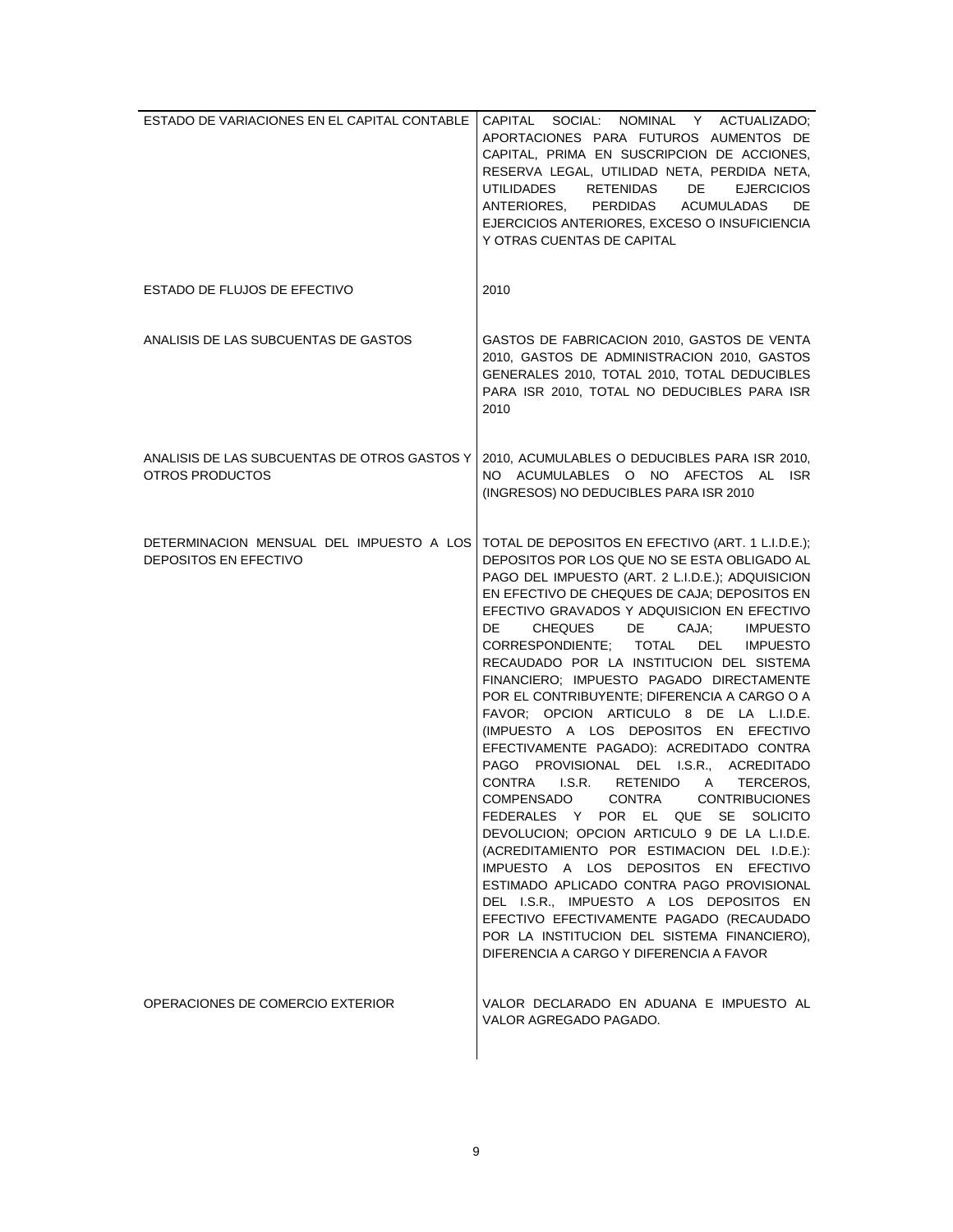DETERMINACION DE LA INVERSION EN TERRENOS MONTO ORIGINAL DE LA INVERSION O MONTO DEDUCIDA DE LA UTILIDAD FISCAL, SEGUN FRACCION LXXXVI DEL ART. SEGUNDO TRANSITORIO DEDUCIR, ACTUALIZACION DEL MONTO ORIGINAL DE LA LEY DEL ISR PARA 2002, (EXCLUSIVO REGIMEN DE LA INVERSION PENDIENTE DE DEDUCIR, MONTO SIMPLIFICADO) ORIGINAL DE LA INVERSION PENDIENTE DE ORIGINAL DE LA INVERSION PENDIENTE DE DEDUCIR ACTUALIZADO, MONTO DE LA INVERSION DEDUCIDO DE LA UTILIDAD FISCAL DEL EJERCICIO QUE SE DICTAMINA Y MONTO ORIGINAL DE LA INVERSION PENDIENTE DE DEDUCIR

## **NOTA: EL ORDEN DE ESTOS DATOS ES UNICAMENTE INFORMATIVO, PARA SU CAPTURA REFERENCIAR AL FORMATO GUIA.**

- PARA EFECTOS DE ESTOS DATOS, SE ANOTARAN CIFRAS DE IMPORTES REFERENTES A LOS DATOS INDICADOS.
- DATOS DE CARACTERES NUMERICOS.
- LAS CANTIDADES NEGATIVAS SE DEBERAN PRESENTAR CON SIGNO NEGATIVO, ANTEPONIENDOSE EL SIGNO A DICHA CANTIDAD.
- PARA LAS CANTIDADES POSITIVAS SE OMITIRA EL SIGNO.
- ESTOS DATOS NO PODRAN CONTENER SIGNOS ESPECIALES TALES COMO: SIGNO DE PESOS, COMAS, PUNTOS, PARENTESIS, ETC., UNICAMENTE DEBERAN CONSTAR DE LOS DIGITOS DEL 0 AL 9.
- LAS CANTIDADES INDICATIVAS DE IMPORTES DEBERAN ANOTARSE EN PESOS, NO EN MILES DE PESOS.

| <b>APARTADO</b>                                                                       | <b>DATOS A PROPORCIONAR</b> |
|---------------------------------------------------------------------------------------|-----------------------------|
| DETERMINACION MENSUAL DEL IMPUESTO A LOS I TASA DEL IMPUESTO<br>DEPOSITOS EN EFECTIVO |                             |

- PARA EFECTO DE ESTE DATO, SE ANOTARAN CIFRAS REFERENTES AL DATO INDICADO.
- DATO DE CARACTERES ALFANUMERICOS CON DECIMALES.
- LAS CANTIDADES REPRESENTATIVAS DE PORCENTAJE SE ANOTARAN CON ENTEROS Y DOS DECIMALES, SIN EL SIGNO DE PORCENTAJE.
- ESTOS DATOS NO PODRAN CONTENER SIGNOS ESPECIALES TALES COMO: SIGNO DE PESOS, COMAS, PARENTESIS, ETC., UNICAMENTE DEBERAN CONSTAR DE LOS DIGITOS DEL 0 AL 9.

| <b>APARTADO</b>                  | <b>DATOS A PROPORCIONAR</b>                                                                                                                                                        |
|----------------------------------|------------------------------------------------------------------------------------------------------------------------------------------------------------------------------------|
| OPERACIONES DE COMERCIO EXTERIOR | NOMBRE DEL AGENTE ADUANAL, NUMERO DE<br>PATENTE O AUTORIZACION DEL AGENTE O<br>APODERADO ADUANAL. PAIS DE PROCEDENCIA. PAIS<br>DE ORIGEN. PAIS DE DESTINO Y PROGRAMA<br>O DECRETO. |

- DATOS DE CARACTERES ALFANUMERICOS.
- LOS CARACTERES ALFABETICOS UNICAMENTE EN MAYUSCULAS.
- ESTOS TEXTOS NO PODRAN CONTENER SIGNOS ESPECIALES (COMAS, CORCHETES, PARENTESIS, ETC.).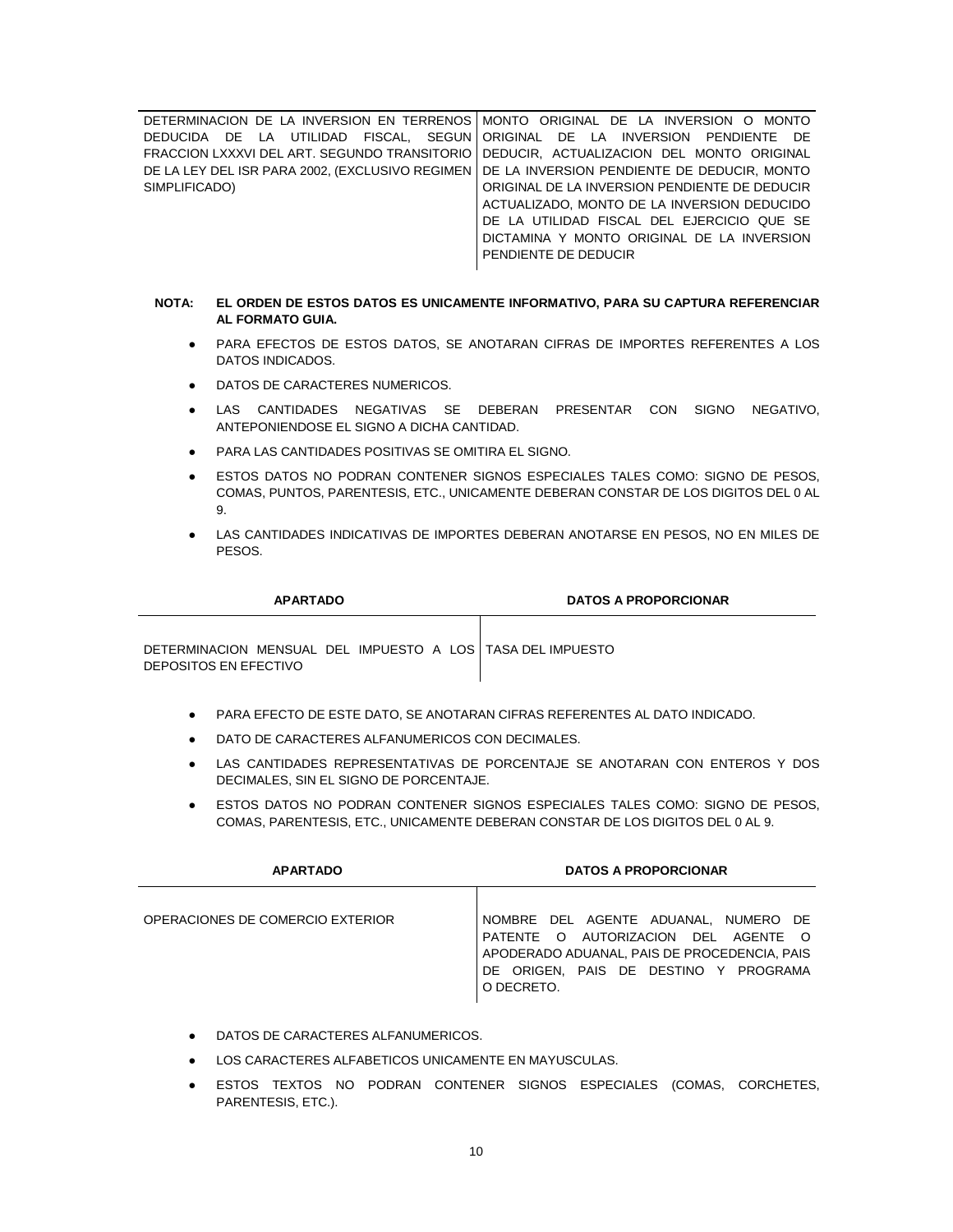**APARTADO DATOS A PROPORCIONAR**

OPERACIONES DE COMERCIO EXTERIOR CANTIDAD DE PEDIMENTOS

- PARA EFECTOS DE ESTE DATO, SE ANOTARAN CIFRAS REFERENTES A LOS DATOS INDICADOS.
- DATO DE CARACTERES NUMERICOS.
- **ESTE DATO NO PODRAN CONTENER SIGNOS ESPECIALES (COMAS, CORCHETES, PARENTESIS,** ETC.)

| <b>APARTADO</b>                  | <b>DATOS A PROPORCIONAR</b>                                                                                         |
|----------------------------------|---------------------------------------------------------------------------------------------------------------------|
| OPERACIONES DE COMERCIO EXTERIOR | RFC DE LA SOCIEDAD CONSTITUIDA EN SU CASO<br>POR EL AGENTE ADUANAL (ARTICULO 163 FRACCION<br>II DE LA LEY ADUANERA) |

## **RFC**

- DATO, REGISTRO FEDERAL DE CONTRIBUYENTES DE LA PARTE RELACIONADA.
- DATO DE 12 CARACTERES ALFANUMERICOS MAXIMO, COMPUESTO POR:
	- TRES LETRAS PARA PERSONAS FISICAS, O GUION MEDIO Y TRES LETRAS PARA PERSONAS MORALES.
	- SEIS CARACTERES NUMERICOS QUE CORRESPONDEN A LA FECHA (DOS CARACTERES PARA EL AÑO, DOS PARA EL MES Y DOS PARA EL DIA).
	- TRES CARACTERES ALFANUMERICOS PARA LA HOMONIMIA.
- UTILIZACION DE CARACTERES ALFABETICOS EN MAYUSCULAS.
- ESTE DATO NO PODRA CONTENER SIGNOS ESPECIALES (COMAS, CORCHETES, PARENTESIS, ETC., SALVO EL CARACTER &)

| <b>APARTADO</b>                                                                                                                                                                                                             | <b>DATOS A PROPORCIONAR</b> |
|-----------------------------------------------------------------------------------------------------------------------------------------------------------------------------------------------------------------------------|-----------------------------|
| DETERMINACION DE LA INVERSION EN TERRENOS FECHA DE ADQUISICION<br>DEDUCIDA DE LA UTILIDAD FISCAL. SEGUN<br>FRACCION LXXXVI DEL ART. SEGUNDO TRANSITORIO<br>DE LA LEY DEL ISR PARA 2002, (EXCLUSIVO REGIMEN<br>SIMPLIFICADO) |                             |
|                                                                                                                                                                                                                             |                             |

DIEZ CARACTERES ALFANUMERICOS QUE CORRESPONDEN A LA FECHA (DOS CARACTERES PARA EL DIA, DOS PARA EL MES Y CUATRO PARA EL AÑO, SEPARADOS POR DIAGONALES "/", EJEMPLO: 17/04/2010).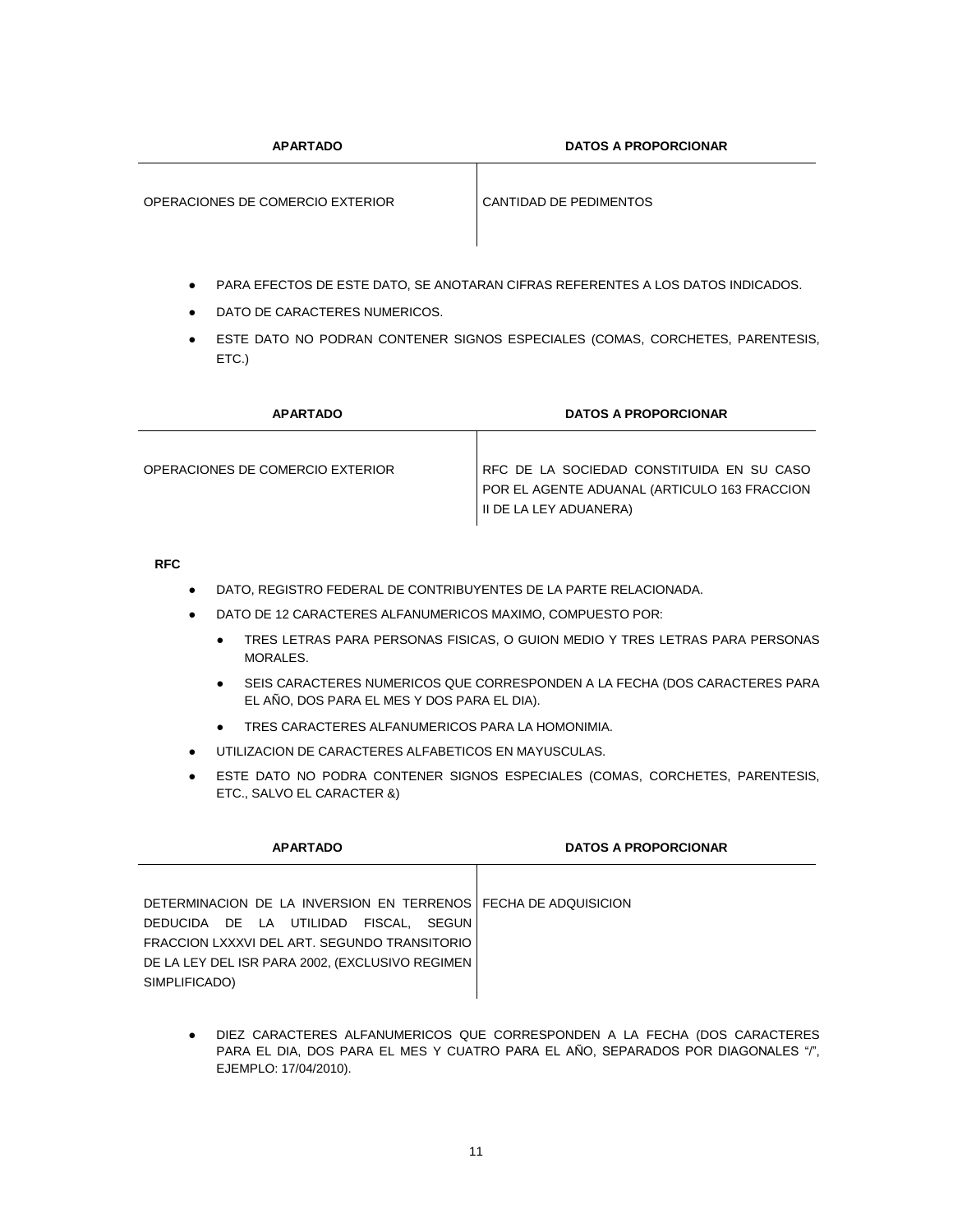ESTOS DATOS NO PODRAN CONTENER SIGNOS ESPECIALES (SIGNO DE PESOS, COMAS, PUNTOS, GUIONES, PARENTESIS, ETC.), UNICAMENTE DEBERAN CONSTAR DE LOS DIGITOS DEL 0 AL 9 Y LA DIAGONAL "/".

# **DATOS APLICABLES A LA INFORMACION ALTERNATIVA AL DICTAMEN DE:**

**C. INSTITUCIONES DE CREDITO Y SOCIEDADES FINANCIERAS DE OBJETO LIMITADO.**

## **DATOS GENERALES.**

#### **DATOS A PROPORCIONAR:**

## **AUTORIDAD COMPETENTE:**

## **DGE00002 ADMINISTRACION GENERAL DE GRANDES CONTRIBUYENTES.**

- DATO DE DOS CARACTERES ALFABETICOS, (SI O NO) EN MAYUSCULAS.
- ESTE DATO NO PODRA CONTENER SIGNOS ESPECIALES (COMAS, CORCHETES, PARENTESIS, ETC.).

**DGE00040 FECHA DE INICIO DEL EJERCICIO FISCAL.**

## **DGE00041 FECHA DE TERMINACION DEL EJERCICIO FISCAL.**

- DATOS DEL EJERCICIO FISCAL QUE CORRESPONDA LA INFORMACION ALTERNATIVA AL DICTAMEN.
- DIVIDIDO EN INICIO DEL EJERCICIO Y TERMINACION DEL EJERCICIO.
- ESTOS DATOS ESTARAN COMPUESTOS POR DIEZ CARACTERES ALFANUMERICOS QUE CORRESPONDEN A LA FECHA DE INICIO DEL EJERCICIO FISCAL (DOS PARA EL DIA, DOS PARA EL MES Y CUATRO PARA EL AÑO SEPARADOS POR DIAGONALES "/") Y DIEZ PARA LA FECHA DE TERMINACION DEL EJERCICIO FISCAL, (DOS PARA EL DIA, DOS PARA EL MES Y CUATRO PARA EL AÑO, SEPARADOS POR DIAGONALES "/").

EJEMPLO:

INICIO FINAL

01/01/2010 31/12/2010

- **DGE00050 RFC 1 (RFC DE LA PERSONA FISICA O MORAL QUE ASESORO FISCALMENTE AL CONTRIBUYENTE).**
- **DGE00051 RFC 2 (RFC DE LA PERSONA FISICA O MORAL QUE ASESORO FISCALMENTE AL CONTRIBUYENTE).**
- **DGE00052 RFC 3 (RFC DE LA PERSONA FISICA O MORAL QUE ASESORO FISCALMENTE AL CONTRIBUYENTE).**
- **DGE00053 RFC 4 (RFC DE LA PERSONA FISICA O MORAL QUE ASESORO FISCALMENTE AL CONTRIBUYENTE).**
- **DGE00054 RFC 5 (RFC DE LA PERSONA FISICA O MORAL QUE ASESORO FISCALMENTE AL CONTRIBUYENTE).**
	- DATO, REGISTRO FEDERAL DE CONTRIBUYENTES.
	- DATO DE 13 CARACTERES ALFANUMERICOS MAXIMO COMPUESTO POR:

- CUATRO LETRAS PARA PERSONAS FISICAS; O GUION MEDIO Y TRES LETRAS PARA PERSONAS MORALES.

- SEIS CARACTERES NUMERICOS QUE CORRESPONDEN A LA FECHA (DOS CARACTERES PARA AÑO, DOS PARA MES Y DOS PARA EL DIA).

- TRES CARACTERES ALFANUMERICOS PARA LA HOMONIMIA.
- UTILIZACION DE CARACTERES ALFABETICOS EN MAYUSCULAS.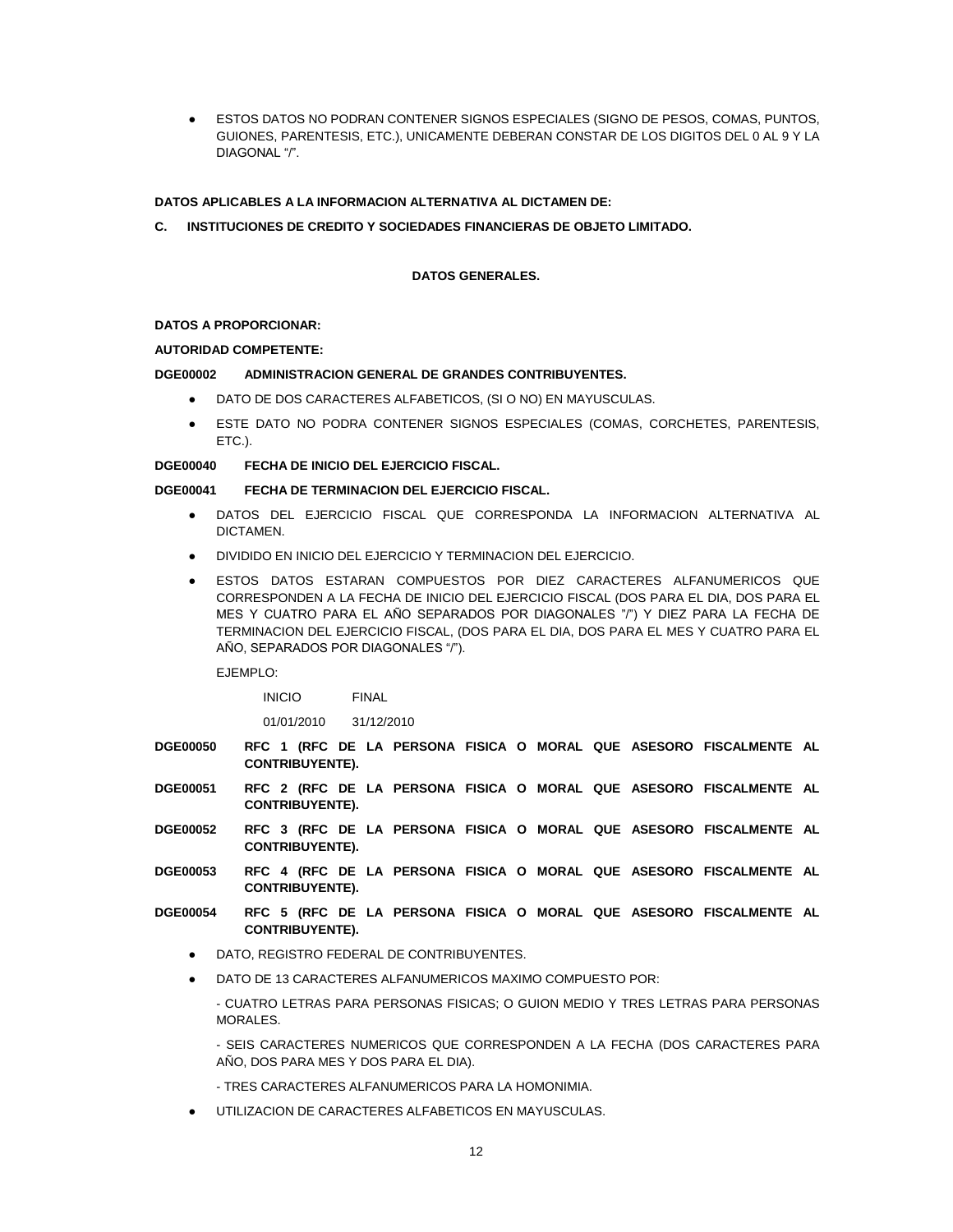ESTE DATO NO PODRA CONTENER SIGNOS ESPECIALES (COMAS, CORCHETES, PARENTESIS, ETC., SALVO EL CARACTER &).

- **DGE00013 INSTITUCIONES DE CREDITO.**
- **DGE00014 SOCIEDADES FINANCIERAS DE OBJETO LIMITADO.**
- **DGE00021 FIDEICOMISO.**
- **DGE00022 FORMA PARTE DE UNA ASOCIACION EN PARTICIPACION.**
- **DGE00023 ASOCIANTE EN LA ASOCIACION EN PARTICIPACION.**
- **DGE00026 EMPRESA FILIAL.**
- **DGE00027 EMPRESA SUBSIDIARIA.**
- **DGE00082 REALIZO OPERACIONES CON PARTES RELACIONADAS NACIONALES (EN CASO AFIRMATIVO DEBE LLENAR LOS APARTADOS 13 Y 14).**
- **DGE00083 REALIZO OPERACIONES CON PARTES RELACIONADAS EXTRANJERAS (EN CASO AFIRMATIVO DEBE LLENAR LOS APARTADOS 13 Y 14).**
- **DGE00087 DETERMINO RENTA GRAVABLE PARA EFECTOS DE LA PARTICIPACION DE LOS TRABAJADORES EN LAS UTILIDADES.**
- **DGE00088 LA RENTA GRAVABLE SE DETERMINO CON BASE EN LO DISPUESTO EN EL ARTICULO 16 DE LA L.I.S.R. (EN CASO AFIRMATIVO DEBE LLENAR EL APARTADO 15).**
- **DGE00090 FUE RESPONSABLE SOLIDARIO EN EL IMPUESTO SOBRE LA RENTA EN ALGUNA ENAJENACION DE ACCIONES EFECTUADA POR RESIDENTES EN EL EXTRANJERO. (EN CASO AFIRMATIVO DEBE LLENAR EL APARTADO 8).**
- **DGE00092 CELEBRO OPERACIONES FINANCIERAS DERIVADAS CON RESIDENTES EN EL EXTRANJERO QUE TUVIERAN EFECTOS FISCALES DURANTE EL EJERCICIO EN EL IMPUESTO SOBRE LA RENTA (EN CASO AFIRMATIVO DEBE LLENAR EL APARTADO 9).**
- **DGE00094 MANTUVO INVERSIONES PERMANENTES EN SUBSIDIARIAS, ASOCIADAS Y AFILIADAS RESIDENTES EN EL EXTRANJERO DURANTE EL EJERCICIO (EN CASO AFIRMATIVO DEBE LLENAR EL APARTADO10).**
- **DGE00100 OBTUVO ALGUNA RESOLUCION POR PARTE DEL SAT O DE LA SHCP QUE HAYA AFECTADO SU SITUACION FISCAL DURANTE EL EJERCICIO.**
- **DGE00120 OBTUVO ALGUNA RESOLUCION FAVORABLE POR PARTE DE AUTORIDADES JURISDICCIONALES QUE HAYA AFECTADO SU SITUACION FISCAL DURANTE EL EJERCICIO.**
- **DGE00130 REALIZO OPERACIONES DE ENAJENACION DE ACCIONES.**
- **DGE00131 APLICO ALGUN TRATADO PARA EVITAR LA DOBLE TRIBUTACION.**
- **DGE00132 OPTO POR APLICAR LO DISPUESTO POR EL ARTICULO NOVENO DEL DECRETO PUBLICADO EN EL DIARIO OFICIAL DE LA FEDERACION EL 5 DE NOVIEMBRE DE 2007 (IMPUESTO EMPRESARIAL A TASA UNICA).**
	- DATOS DE DOS CARACTERES ALFABETICOS, (SI O NO) EN MAYUSCULAS.
	- ESTE DATO NO PODRA CONTENER SIGNOS ESPECIALES (COMAS, CORCHETES, PARENTESIS, ETC.).
- **DGE00583 MONTO PENDIENTE APLICADO EN EL EJERCICIO, DEL ESTIMULO FISCAL POR PROYECTOS EN INVESTIGACION Y DESARROLLO TECNOLOGICO AUTORIZADO EN EJERCICIOS ANTERIORES.**
- **DGE00584 ESTIMULO POR PROYECTOS DE INVERSION EN LA PRODUCCION CINEMATOGRAFICA NACIONAL.**
- **DGE00605 RESULTADO FISCAL DEL EJERCICIO.**
- **DGE00610 I.S.R. TITULO II ART. 10 1ER. PARRAFO.**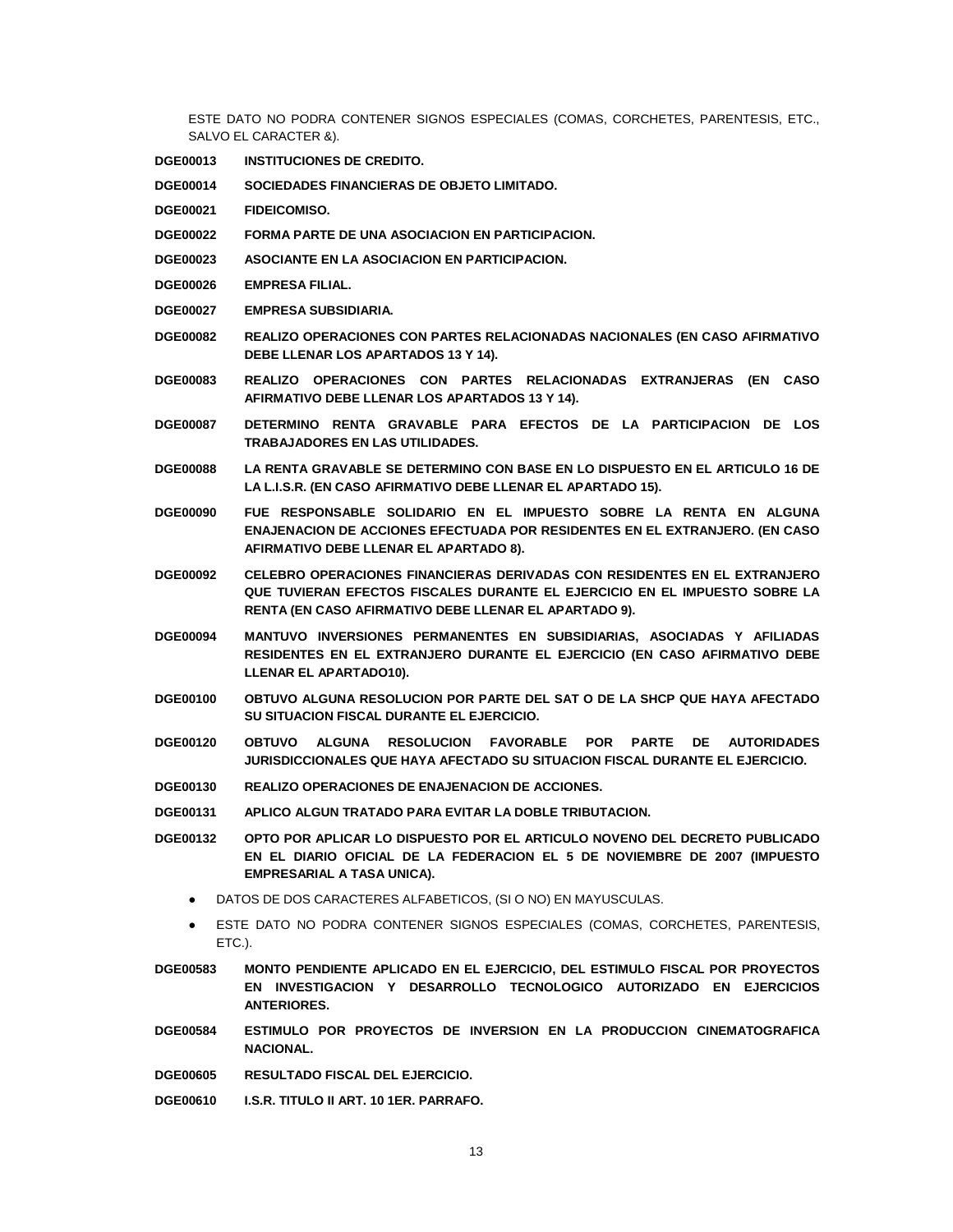- **DGE00615 PARTIDAS NO DEDUCIBLES, EXCEPTO PROVISIONES Y RESERVAS. ARTICULO 32 FRACCS. VIII Y IX L.I.S.R. DGE00620 PARTICIPACION DE LOS TRABAJADORES EN LAS UTILIDADES DE LAS EMPRESAS ARTICULO 10 FRACCION I LISR. DGE00625 RESULTADO POSITIVO. DGE00630 RESULTADO NEGATIVO (DIFERENCIA A QUE SE REFIERE EL ART. 88, 4o. PARRAFO DE LA L.I.S.R.). DGE00635 IMPUESTO ACREDITADO ART. 11 FRAC. II ENTRE FACTOR ART. 2 FRACC. I, INCISO c) DE DISPOSICIONES DE VIGENCIA TEMPORAL DE LA L.I.S.R. DGE00640 UTILIDAD FISCAL NETA DEL EJERCICIO CUANDO EL RESULTADO ES POSITIVO. DGE00645 SALDO INICIAL CUFIN ACTUALIZADO. DGE00650 DIVIDENDOS COBRADOS. DGE00655 DIVIDENDOS PAGADOS. DGE00660 OTROS CONCEPTOS. DGE00670 CUFIN TOTAL AL CIERRE DEL EJERCICIO ACTUALIZADO. DGE00680 SALDO INICIAL CUFINRE ACTUALIZADO. DGE00685 DIVIDENDOS PAGADOS. DGE00690 OTROS CONCEPTOS. DGE00700 CUFINRE TOTAL AL CIERRE DEL EJERCICIO ACTUALIZADO. DGE00760 CREDITO FISCAL POR ACTIVIDADES EN FIDEICOMISOS. DGE00770 ACREDITAMIENTO DEL IMPUESTO SOBRE LA RENTA PROPIO POR PAGO DE DIVIDENDOS EN LOS EJERCICIOS 2006 Y 2007 NO ACREDITADO ANTERIORMENTE (NO PROVENIENTES DE CUFIN NI DE CUFINRE). DGE00780 COMPENSACION DEL IMPUESTO AL ACTIVO POR RECUPERAR. DGE00800 VALOR DECLARADO EN ADUANA DE IMPORTACIONES TEMPORALES. DGE00810 VALOR DECLARADO EN ADUANA DE EXPORTACIONES TEMPORALES. DGE00820 VALOR DECLARADO EN ADUANA DE IMPORTACIONES DEFINITIVAS. DGE00830 VALOR DECLARADO EN ADUANA DE EXPORTACIONES DEFINITIVAS. DGE00840 IVA PAGADO EN ADUANAS DURANTE EL EJERCICIO. DGE00850 IEPS PAGADO EN ADUANAS DURANTE EL EJERCICIO. DGE00970 IMPUESTO AL ACTIVO POR EL QUE SE SOLICITO DEVOLUCION. DGE00975 IMPUESTO AL ACTIVO COMPENSADO CONTRA ISR PROPIO. DGE00980 IMPUESTO AL ACTIVO COMPENSADO CONTRA IETU. DGE00985 IMPUESTO AL ACTIVO POR RECUPERAR DE 10 AÑOS ANTERIORES.** PARA EFECTOS DE ESTOS DATOS, SE ANOTARAN CIFRAS DE IMPORTES REFERENTES A LOS DATOS INDICADOS. DATOS DE CARACTERES NUMERICOS. LAS CANTIDADES NEGATIVAS SE DEBERAN PRESENTAR CON SIGNO NEGATIVO. ANTEPONIENDOSE EL SIGNO A DICHA CANTIDAD. PARA LAS CANTIDADES POSITIVAS SE OMITIRA EL SIGNO. ESTOS DATOS NO PODRAN CONTENER SIGNOS ESPECIALES TALES COMO: SIGNO DE PESOS,
	- COMAS, PUNTOS, PARENTESIS, ETC., UNICAMENTE DEBERAN CONSTAR DE LOS DIGITOS DEL 0 AL 9.
	- LAS CANTIDADES INDICATIVAS DE IMPORTES DEBERAN ANOTARSE EN PESOS, NO EN MILES DE **PESOS**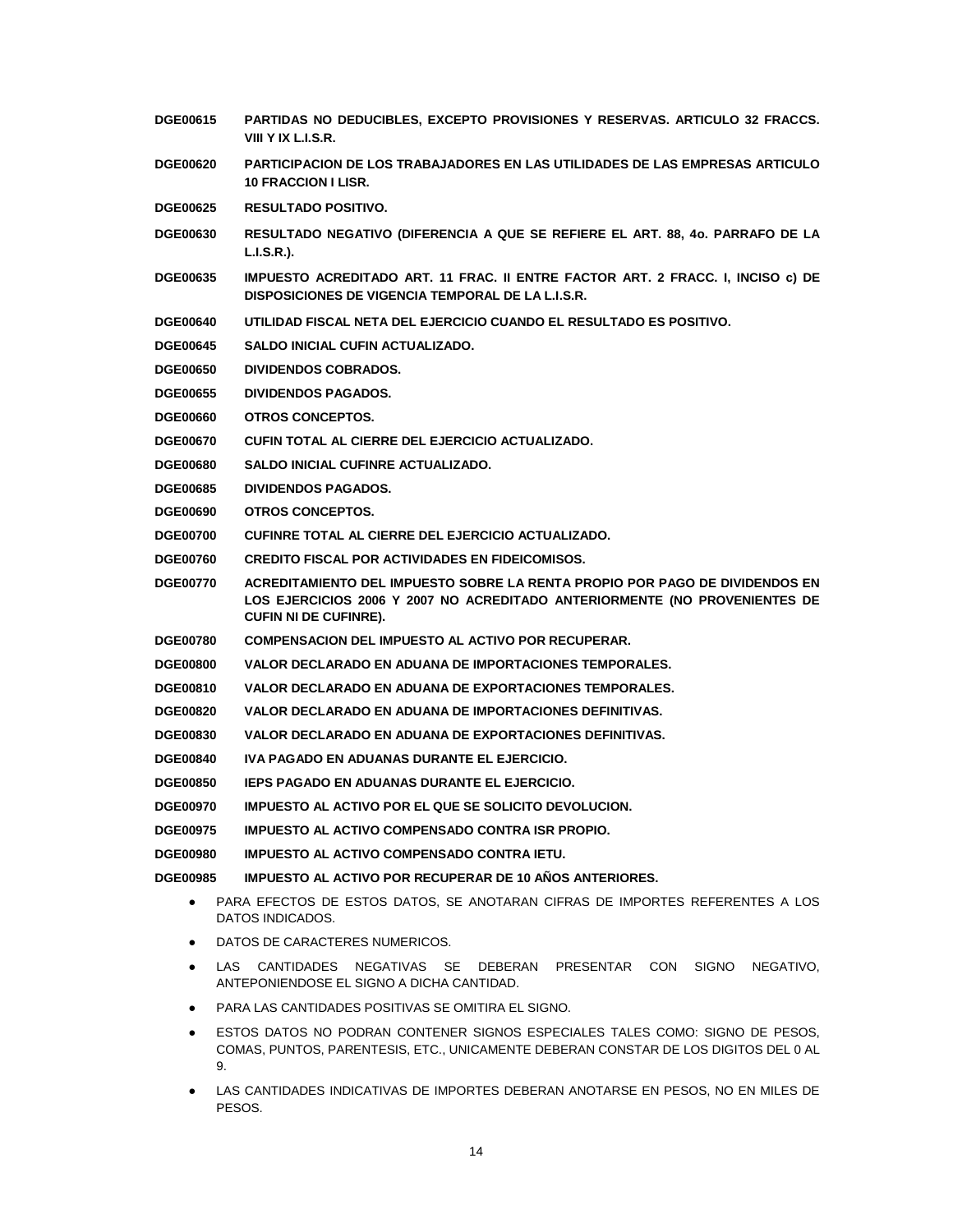**DGE00102 FECHA DEL OFICIO 1.**

- **DGE00104 FECHA DEL OFICIO 2.**
- **DGE00106 FECHA DEL OFICIO 3.**
- **DGE00122 FECHA DE LA RESOLUCION 1.**
- **DGE00124 FECHA DE LA RESOLUCION 2.**
- **DGE00126 FECHA DE LA RESOLUCION 3.**
	- DATOS DE LA FECHA DEL OFICIO, DE LA RESOLUCION Y DEL ENVIO DE LA DECLARACION INFORMATIVA MULTIPLE.
	- ESTOS DATOS ESTARAN COMPUESTOS POR DIEZ CARACTERES ALFANUMERICOS QUE CORRESPONDEN A LA FECHA DEL OFICIO, DE LA RESOLUCION Y DEL ENVIO DE LA DECLARACION INFORMATIVA MULTIPLE (DOS PARA EL DIA, DOS PARA EL MES Y CUATRO PARA EL AÑO SEPARADOS POR DIAGONALES "/").
- **DGE00101 NUMERO DE OFICIO 1.**
- **DGE00103 NUMERO DE OFICIO 2.**
- **DGE00105 NUMERO DE OFICIO 3.**
- **DGE00121 NUMERO DE RESOLUCION 1.**
- **DGE00123 NUMERO DE RESOLUCION 2.**
- **DGE00125 NUMERO DE RESOLUCION 3.**
	- DATOS DE CARACTERES ALFANUMERICOS.
	- ESTOS DATOS SI PODRAN CONTENER SIGNOS ESPECIALES (COMAS, PUNTOS, GUIONES, DIAGONALES, CORCHETES, PARENTESIS, ETC.).

| <b>APARTADO</b>             | <b>DATOS A PROPORCIONAR</b> |
|-----------------------------|-----------------------------|
| <b>BALANCE GENERAL</b>      | 2010                        |
| <b>ESTADO DE RESULTADOS</b> | 2010                        |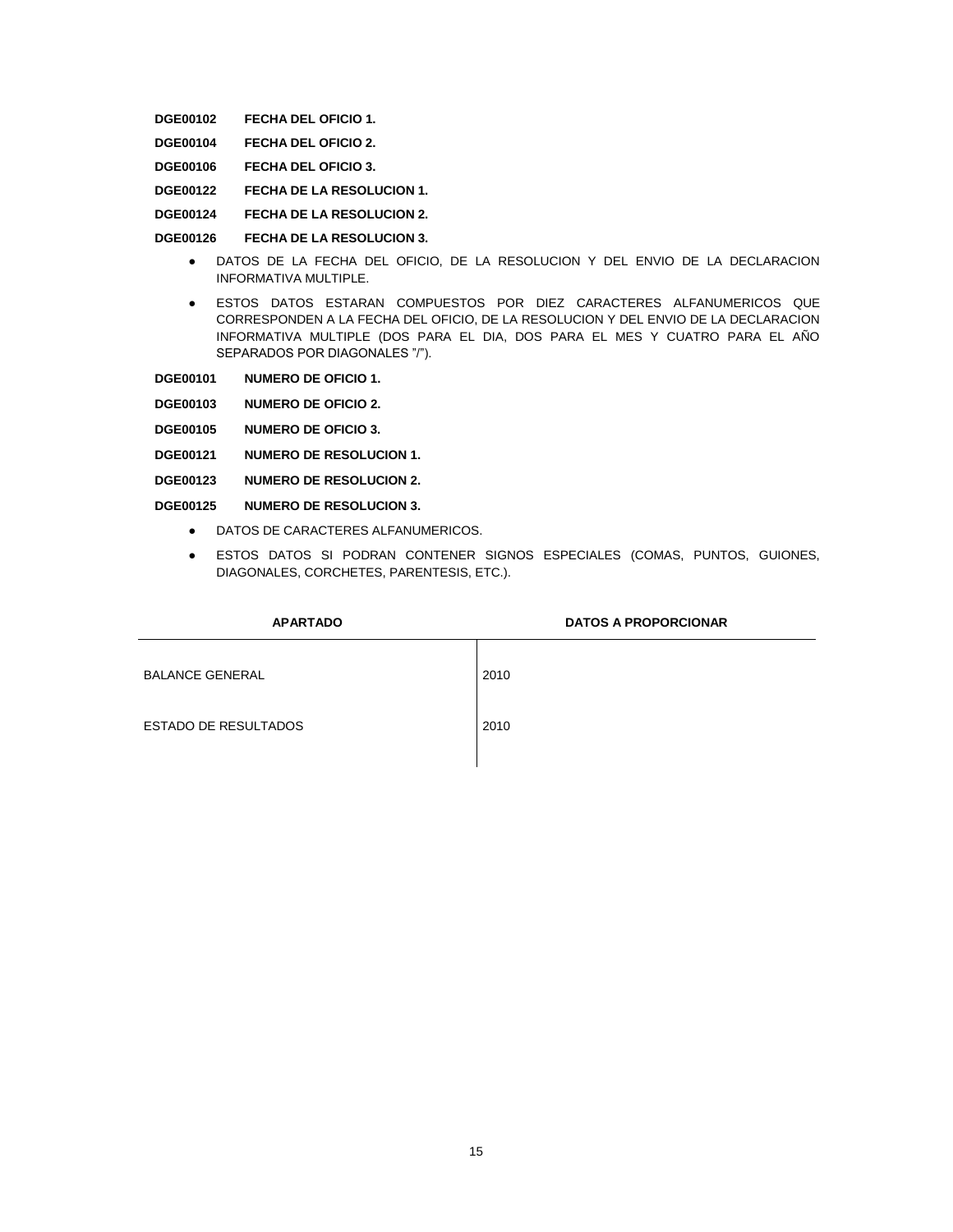| ESTADO DE VARIACIONES EN EL CAPITAL CONTABLE                 | CAPITAL CONTRIBUIDO: CAPITAL<br>SOCIAL.<br>APORTACIONES PARA FUTUROS AUMENTOS DE<br>CAPITAL PENDIENTES DE FORMALIZAR POR SU<br>ORGANO DE GOBIERNO. APORTACIONES PARA<br>FUTUROS AUMENTOS DE CAPITAL PENDIENTES DE<br>FORMALIZAR EN ASAMBLEA DE ACCIONISTAS (PARA<br>EL CASO DE LAS SOCIEDADES FINANCIERAS DE<br>OBJETO LIMITADO), PRIMA EN VENTA DE ACCIONES,<br>OBLIGACIONES SUBORDINADAS EN CIRCULACION Y                                                                                                                                                           |
|--------------------------------------------------------------|-----------------------------------------------------------------------------------------------------------------------------------------------------------------------------------------------------------------------------------------------------------------------------------------------------------------------------------------------------------------------------------------------------------------------------------------------------------------------------------------------------------------------------------------------------------------------|
|                                                              | OTRAS CUENTAS DE CAPITAL CONTRIBUIDO;<br>CAPITAL GANADO: RESERVAS DE CAPITAL.<br>RESULTADO DE EJERCICIOS ANTERIORES,<br>RESULTADO POR VALUACION DE TITULOS<br>DISPONIBLES PARA LA VENTA, RESULTADO POR                                                                                                                                                                                                                                                                                                                                                                |
|                                                              | VALUACION DE INSTRUMENTOS DE COBERTURA DE<br>FLUJOS DE EFECTIVO, EFECTO ACUMULADO POR<br>CONVERSION, RESULTADO POR TENENCIA DE<br>ACTIVOS NO MONETARIOS (POR VALUACION DE<br>ACTIVO FIJO), RESULTADO POR TENENCIA DE<br>ACTIVOS NO MONETARIOS (POR VALUACION DE<br>INVERSIONES PERMANENTES EN ACCIONES),<br>EFECTO INICIAL ACUMULADO DE I.S.R. DIFERIDO,<br>EFECTO INICIAL ACUMULADO DE P.T.U. DIFERIDA,<br>EFECTO INICIAL ACUMULADO DEL I.E.T.U. DIFERIDO,<br>OTRAS CUENTAS DE CAPITAL GANADO, UTILIDAD<br>NETA, PERDIDA NETA; Y TOTAL DE CAPITAL<br><b>CONTABLE</b> |
| ESTADO DE FLUJOS DE EFECTIVO                                 | 2010                                                                                                                                                                                                                                                                                                                                                                                                                                                                                                                                                                  |
| ANALISIS DE LAS CUENTAS DEL ESTADO DE I<br><b>RESULTADOS</b> | 2010, ACUMULABLES O DEDUCIBLES PARA ISR 2010,<br>NO ACUMULABLES O NO AFECTOS AL<br><b>ISR</b><br>(INGRESOS) NO DEDUCIBLES (GASTOS) PARA ISR<br>2010                                                                                                                                                                                                                                                                                                                                                                                                                   |

## **NOTA: EL ORDEN DE ESTOS DATOS ES UNICAMENTE INFORMATIVO, PARA SU CAPTURA REFERENCIAR AL FORMATO GUIA.**

- PARA EFECTOS DE ESTOS DATOS, SE ANOTARAN CIFRAS DE IMPORTES REFERENTES A LOS DATOS INDICADOS.
- DATOS DE CARACTERES NUMERICOS.
- LAS CANTIDADES NEGATIVAS SE DEBERAN PRESENTAR CON SIGNO NEGATIVO, ANTEPONIENDOSE EL SIGNO A DICHA CANTIDAD.
- PARA LAS CANTIDADES POSITIVAS SE OMITIRA EL SIGNO.
- **ESTOS DATOS NO PODRAN CONTENER SIGNOS ESPECIALES TALES COMO: SIGNO DE PESOS,** COMAS, PUNTOS, PARENTESIS, ETC., UNICAMENTE DEBERAN CONSTAR DE LOS DIGITOS DEL 0 AL 9.
- LAS CANTIDADES INDICATIVAS DE IMPORTES DEBERAN ANOTARSE EN PESOS, NO EN MILES DE PESOS.

# **DATOS APLICABLES A LA INFORMACION ALTERNATIVA AL DICTAMEN DE:**

**D. INSTITUCIONES DE SEGUROS Y FIANZAS.**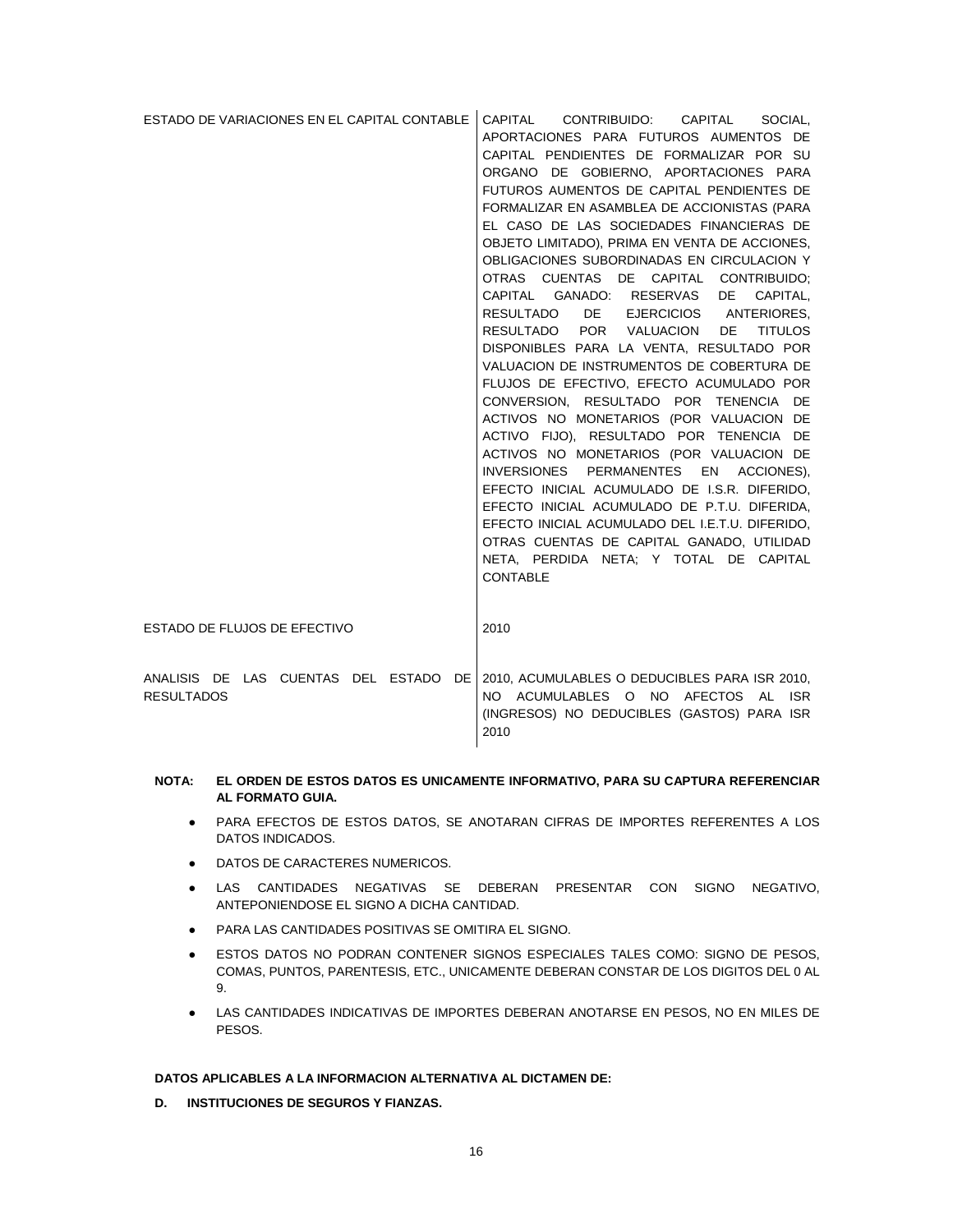### **DATOS GENERALES.**

#### **DATOS A PROPORCIONAR:**

#### **AUTORIDAD COMPETENTE:**

#### **DGE00002 ADMINISTRACION GENERAL DE GRANDES CONTRIBUYENTES.**

- DATO DE DOS CARACTERES ALFABETICOS, (SI O NO) EN MAYUSCULAS.
- ESTE DATO NO PODRA CONTENER SIGNOS ESPECIALES (COMAS, CORCHETES, PARENTESIS, ETC.).

## **DGE00040 FECHA DE INICIO DEL EJERCICIO FISCAL.**

### **DGE00041 FECHA DE TERMINACION DEL EJERCICIO FISCAL.**

- DATOS DEL EJERCICIO FISCAL QUE CORRESPONDA LA INFORMACION ALTERNATIVA AL DICTAMEN.
- DIVIDIDO EN INICIO DEL EJERCICIO Y TERMINACION DEL EJERCICIO.
- ESTOS DATOS ESTARAN COMPUESTOS POR DIEZ CARACTERES ALFANUMERICOS QUE CORRESPONDEN A LA FECHA DE INICIO DEL EJERCICIO FISCAL (DOS PARA EL DIA, DOS PARA EL MES Y CUATRO PARA EL AÑO SEPARADOS POR DIAGONALES "/") Y DIEZ PARA LA FECHA DE TERMINACION DEL EJERCICIO FISCAL, (DOS PARA EL DIA, DOS PARA EL MES Y CUATRO PARA EL AÑO, SEPARADOS POR DIAGONALES "/").

EJEMPLO:

INICIO FINAL

01/01/2010 31/12/2010

- **DGE00050 RFC 1 (RFC DE LA PERSONA FISICA O MORAL QUE ASESORO FISCALMENTE AL CONTRIBUYENTE).**
- **DGE00051 RFC 2 (RFC DE LA PERSONA FISICA O MORAL QUE ASESORO FISCALMENTE AL CONTRIBUYENTE).**
- **DGE00052 RFC 3 (RFC DE LA PERSONA FISICA O MORAL QUE ASESORO FISCALMENTE AL CONTRIBUYENTE).**
- **DGE00053 RFC 4 (RFC DE LA PERSONA FISICA O MORAL QUE ASESORO FISCALMENTE AL CONTRIBUYENTE).**
- **DGE00054 RFC 5 (RFC DE LA PERSONA FISICA O MORAL QUE ASESORO FISCALMENTE AL CONTRIBUYENTE).**
	- DATO, REGISTRO FEDERAL DE CONTRIBUYENTES.
	- DATO DE 13 CARACTERES ALFANUMERICOS MAXIMO COMPUESTO POR:

- CUATRO LETRAS PARA PERSONAS FISICAS; O GUION MEDIO Y TRES LETRAS PARA PERSONAS MORALES.

- SEIS CARACTERES NUMERICOS QUE CORRESPONDEN A LA FECHA (DOS CARACTERES PARA AÑO, DOS PARA MES Y DOS PARA EL DIA).

- TRES CARACTERES ALFANUMERICOS PARA LA HOMONIMIA.
- UTILIZACION DE CARACTERES ALFABETICOS EN MAYUSCULAS.

ESTE DATO NO PODRA CONTENER SIGNOS ESPECIALES (COMAS, CORCHETES, PARENTESIS, ETC., SALVO EL CARACTER &).

**DGE00013 INSTITUCIONES DE SEGUROS.**

**DGE00014 INSTITUCIONES DE FIANZAS.**

**DGE00021 FIDEICOMISO.**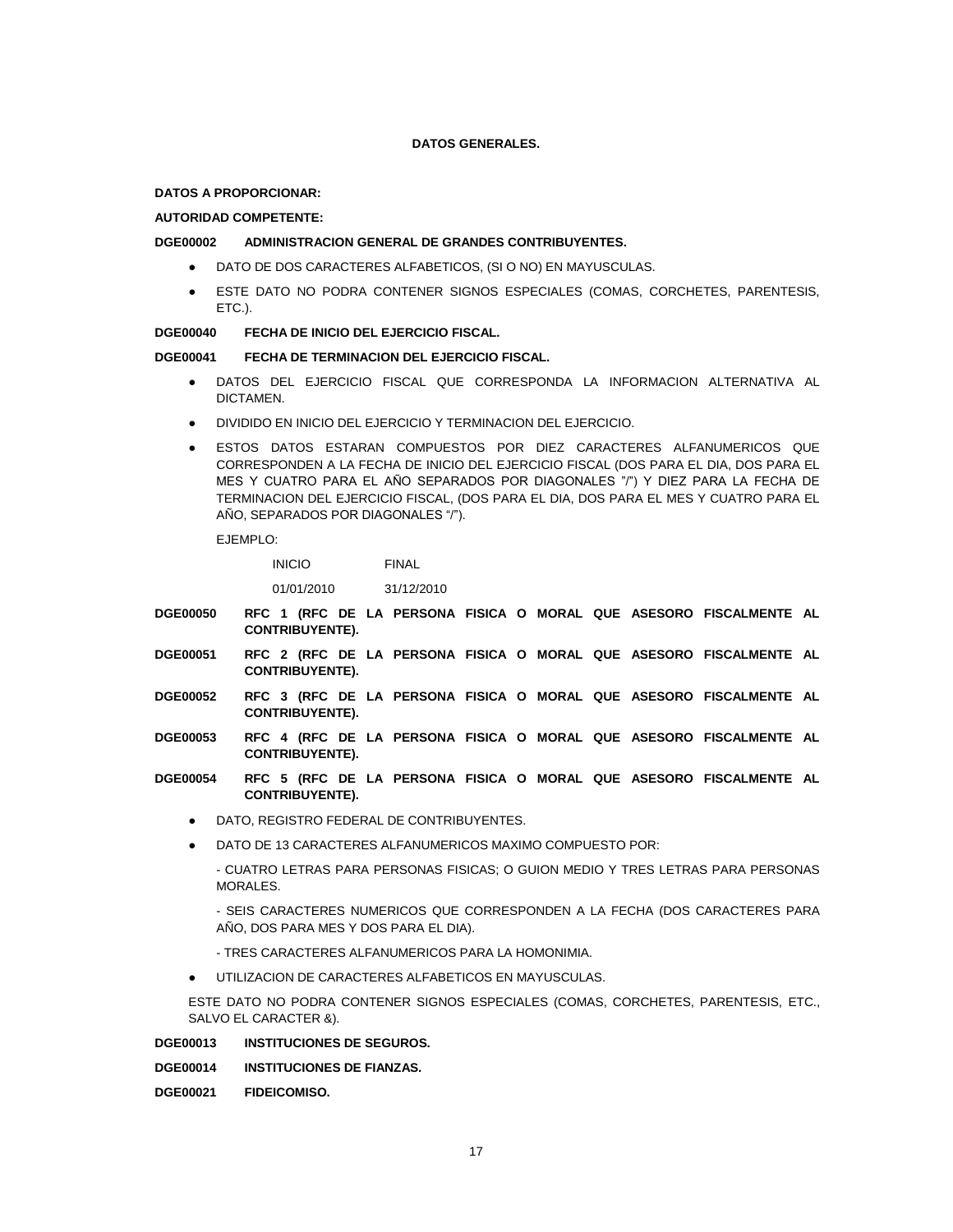- **DGE00022 FORMA PARTE DE UNA ASOCIACION EN PARTICIPACION.**
- **DGE00023 ASOCIANTE EN LA ASOCIACION EN PARTICIPACION.**
- **DGE00026 EMPRESA FILIAL.**
- **DGE00027 EMPRESA SUBSIDIARIA.**
- **DGE00082 REALIZO OPERACIONES CON PARTES RELACIONADAS NACIONALES (EN CASO AFIRMATIVO DEBE LLENAR LOS APARTADOS 14 Y 15).**
- **DGE00083 REALIZO OPERACIONES CON PARTES RELACIONADAS EXTRANJERAS (EN CASO AFIRMATIVO DEBE LLENAR LOS APARTADOS 14 Y 15).**
- **DGE00087 DETERMINO RENTA GRAVABLE PARA EFECTOS DE LA PARTICIPACION DE LOS TRABAJADORES EN LAS UTILIDADES.**
- **DGE00088 LA RENTA GRAVABLE SE DETERMINO CON BASE EN LO DISPUESTO EN EL ARTICULO 16 DE LA L.I.S.R. (EN CASO AFIRMATIVO DEBE LLENAR EL APARTADO 16).**
- **DGE00090 FUE RESPONSABLE SOLIDARIO EN EL IMPUESTO SOBRE LA RENTA EN ALGUNA ENAJENACION DE ACCIONES EFECTUADA POR RESIDENTES EN EL EXTRANJERO. (EN CASO AFIRMATIVO DEBE LLENAR EL APARTADO 9).**
- **DGE00092 CELEBRO OPERACIONES FINANCIERAS DERIVADAS CON RESIDENTES EN EL EXTRANJERO QUE TUVIERAN EFECTOS FISCALES DURANTE EL EJERCICIO EN EL IMPUESTO SOBRE LA RENTA (EN CASO AFIRMATIVO DEBE LLENAR EL APARTADO 10).**
- **DGE00094 MANTUVO INVERSIONES PERMANENTES EN SUBSIDIARIAS, ASOCIADAS Y AFILIADAS RESIDENTES EN EL EXTRANJERO DURANTE EL EJERCICIO (EN CASO AFIRMATIVO DEBE LLENAR EL APARTADO11).**
- **DGE00100 OBTUVO ALGUNA RESOLUCION POR PARTE DEL SAT O DE LA SHCP QUE HAYA AFECTADO SU SITUACION FISCAL DURANTE EL EJERCICIO.**
- **DGE00120 OBTUVO ALGUNA RESOLUCION FAVORABLE POR PARTE DE AUTORIDADES JURISDICCIONALES QUE HAYA AFECTADO SU SITUACION FISCAL DURANTE EL EJERCICIO.**
- **DGE00130 REALIZO OPERACIONES DE ENAJENACION DE ACCIONES.**
- **DGE00131 APLICO ALGUN TRATADO PARA EVITAR LA DOBLE TRIBUTACION.**
- **DGE00135 OPTO POR APLICAR LO DISPUESTO POR EL ARTICULO NOVENO DEL DECRETO PUBLICADO EN EL DIARIO OFICIAL DE LA FEDERACION EL 5 DE NOVIEMBRE DE 2007 (IMPUESTO EMPRESARIAL A TASA UNICA).**
- **DGE00136 LA INSTITUCION TUVO COMO ACTIVIDAD EXCLUSIVA LA INTERMEDIACION FINANCIERA (ARTICULO 3 FRACCION I DE LA LEY IMPUESTO EMPRESARIAL A TASA UNICA).**
	- DATOS DE DOS CARACTERES ALFABETICOS, (SI O NO) EN MAYUSCULAS.
	- ESTE DATO NO PODRA CONTENER SIGNOS ESPECIALES (COMAS, CORCHETES, PARENTESIS, ETC.).
- **DGE00583 MONTO PENDIENTE APLICADO EN EL EJERCICIO, DEL ESTIMULO FISCAL POR PROYECTOS EN INVESTIGACION Y DESARROLLO TECNOLOGICO AUTORIZADO EN EJERCICIOS ANTERIORES.**
- **DGE00584 ESTIMULO POR PROYECTOS DE INVERSION EN LA PRODUCCION CINEMATOGRAFICA NACIONAL.**
- **DGE00605 RESULTADO FISCAL DEL EJERCICIO.**
- **DGE00610 I.S.R. TITULO II ART. 10 1ER. PARRAFO.**
- **DGE00615 PARTIDAS NO DEDUCIBLES, EXCEPTO PROVISIONES Y RESERVAS. ARTICULO 32 FRACCS. VIII Y IX L.I.S.R.**
- **DGE00620 PARTICIPACION DE LOS TRABAJADORES EN LAS UTILIDADES DE LAS EMPRESAS ARTICULO 10 FRACCION I LISR.**
- **DGE00625 RESULTADO POSITIVO.**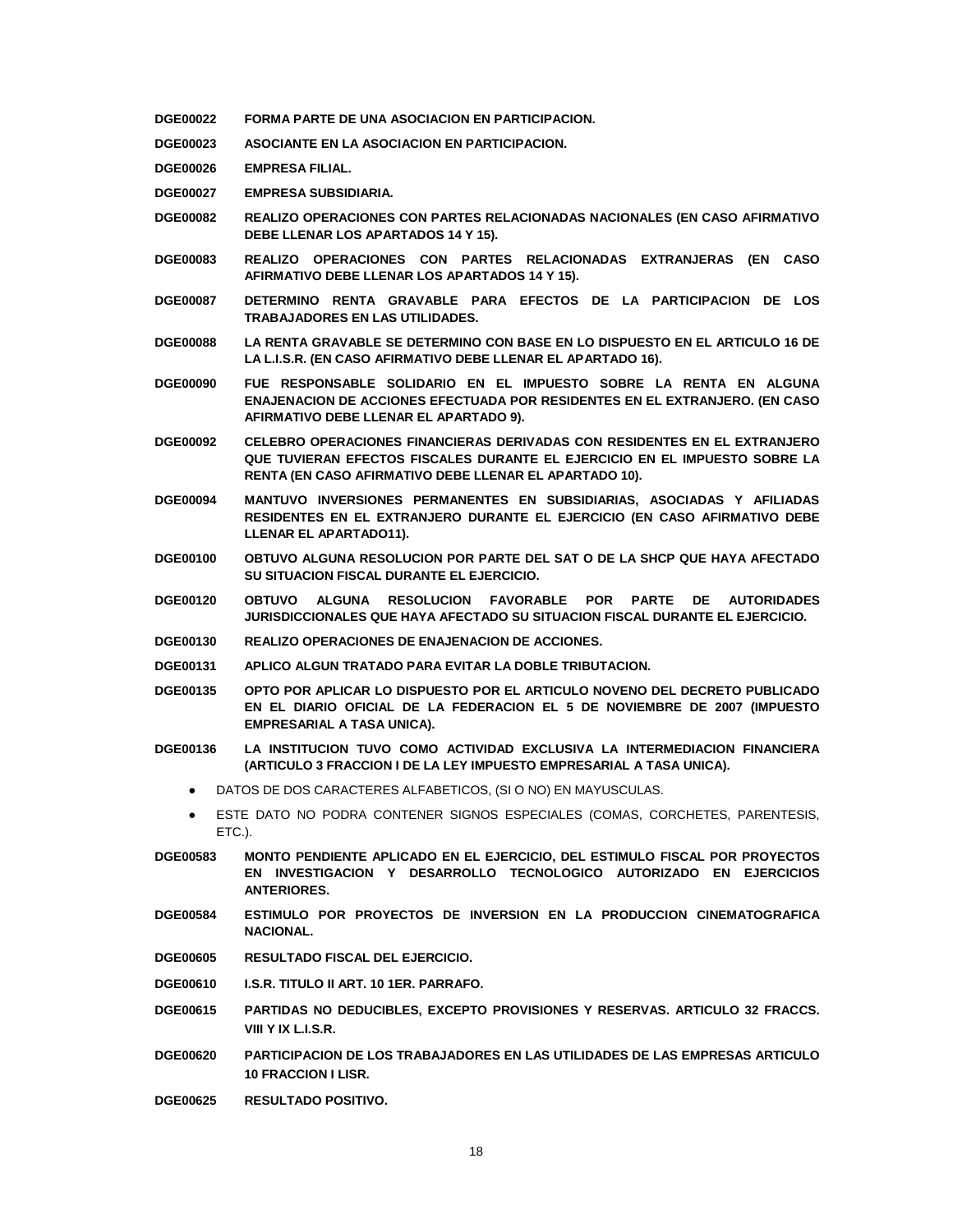- **DGE00630 RESULTADO NEGATIVO (DIFERENCIA A QUE SE REFIERE EL ART. 88, 4o. PARRAFO DE LA L.I.S.R.).**
- **DGE00635 IMPUESTO ACREDITADO ART. 11 FRAC. II ENTRE FACTOR ART. 2 FRACC. I, INCISO c) DE DISPOSICIONES DE VIGENCIA TEMPORAL DE LA L.I.S.R.**
- **DGE00640 UTILIDAD FISCAL NETA DEL EJERCICIO CUANDO EL RESULTADO ES POSITIVO.**
- **DGE00645 SALDO INICIAL CUFIN ACTUALIZADO.**
- **DGE00650 DIVIDENDOS COBRADOS.**
- **DGE00655 DIVIDENDOS PAGADOS.**
- **DGE00660 OTROS CONCEPTOS.**
- **DGE00670 CUFIN TOTAL AL CIERRE DEL EJERCICIO ACTUALIZADO.**
- **DGE00680 SALDO INICIAL CUFINRE ACTUALIZADO.**
- **DGE00685 DIVIDENDOS PAGADOS.**
- **DGE00690 OTROS CONCEPTOS.**
- **DGE00700 CUFINRE TOTAL AL CIERRE DEL EJERCICIO ACTUALIZADO.**
- **DGE00760 CREDITO FISCAL POR ACTIVIDADES EN FIDEICOMISOS.**
- **DGE00770 ACREDITAMIENTO DEL IMPUESTO SOBRE LA RENTA PROPIO POR PAGO DE DIVIDENDOS EN LOS EJERCICIOS 2006 Y 2007 NO ACREDITADO ANTERIORMENTE (NO PROVENIENTES DE CUFIN NI DE CUFINRE).**
- **DGE00780 COMPENSACION DEL IMPUESTO AL ACTIVO POR RECUPERAR.**
- **DGE00800 VALOR DECLARADO EN ADUANA DE IMPORTACIONES TEMPORALES.**
- **DGE00810 VALOR DECLARADO EN ADUANA DE EXPORTACIONES TEMPORALES.**
- **DGE00820 VALOR DECLARADO EN ADUANA DE IMPORTACIONES DEFINITIVAS.**
- **DGE00830 VALOR DECLARADO EN ADUANA DE EXPORTACIONES DEFINITIVAS.**
- **DGE00840 IVA PAGADO EN ADUANAS DURANTE EL EJERCICIO.**
- **DGE00850 IEPS PAGADO EN ADUANAS DURANTE EL EJERCICIO.**
- **DGE00970 IMPUESTO AL ACTIVO POR EL QUE SE SOLICITO DEVOLUCION.**
- **DGE00975 IMPUESTO AL ACTIVO COMPENSADO CONTRA ISR PROPIO.**
- **DGE00980 IMPUESTO AL ACTIVO COMPENSADO CONTRA IETU.**
- **DGE00985 IMPUESTO AL ACTIVO POR RECUPERAR DE 10 AÑOS ANTERIORES.**
	- PARA EFECTOS DE ESTOS DATOS, SE ANOTARAN CIFRAS DE IMPORTES REFERENTES A LOS DATOS INDICADOS.
	- DATOS DE CARACTERES NUMERICOS.
	- LAS CANTIDADES NEGATIVAS SE DEBERAN PRESENTAR CON SIGNO NEGATIVO, ANTEPONIENDOSE EL SIGNO A DICHA CANTIDAD.
	- PARA LAS CANTIDADES POSITIVAS SE OMITIRA EL SIGNO.
	- ESTOS DATOS NO PODRAN CONTENER SIGNOS ESPECIALES TALES COMO: SIGNO DE PESOS, COMAS, PUNTOS, PARENTESIS, ETC., UNICAMENTE DEBERAN CONSTAR DE LOS DIGITOS DEL 0 AL 9.
	- LAS CANTIDADES INDICATIVAS DE IMPORTES DEBERAN ANOTARSE EN PESOS, NO EN MILES DE PESOS.

**DGE00102 FECHA DEL OFICIO 1.**

**DGE00104 FECHA DEL OFICIO 2.**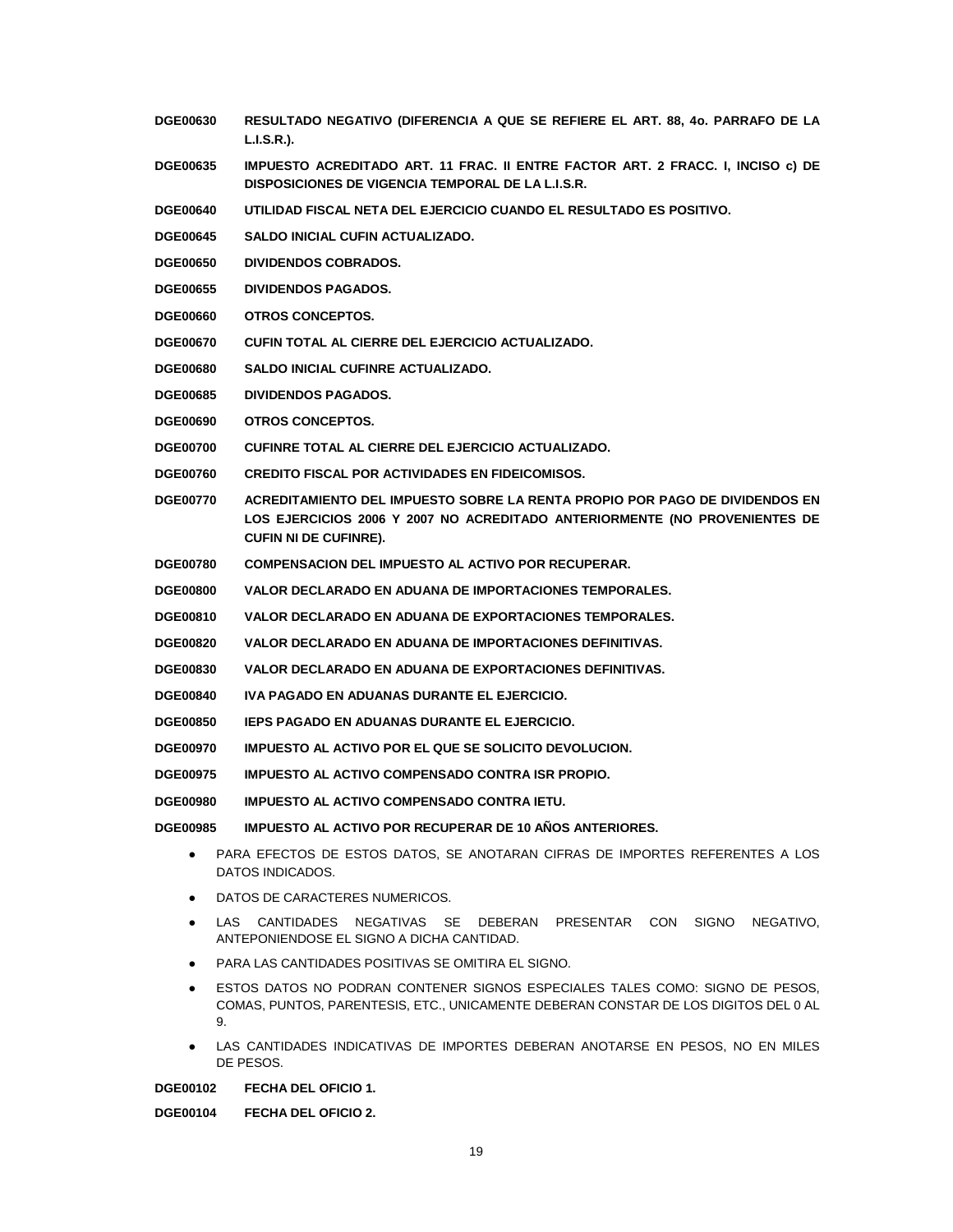**DGE00106 FECHA DEL OFICIO 3.**

**DGE00122 FECHA DE LA RESOLUCION 1.**

**DGE00124 FECHA DE LA RESOLUCION 2.**

**DGE00126 FECHA DE LA RESOLUCION 3.**

- DATOS DE LA FECHA DEL OFICIO, DE LA RESOLUCION Y DEL ENVIO DE LA DECLARACION INFORMATIVA MULTIPLE.
- ESTOS DATOS ESTARAN COMPUESTOS POR DIEZ CARACTERES ALFANUMERICOS QUE CORRESPONDEN A LA FECHA DEL OFICIO, DE LA RESOLUCION Y DEL ENVIO DE LA DECLARACION INFORMATIVA MULTIPLE (DOS PARA EL DIA, DOS PARA EL MES Y CUATRO PARA EL AÑO SEPARADOS POR DIAGONALES "/").

**DGE00103 NUMERO DE OFICIO 2.**

- **DGE00105 NUMERO DE OFICIO 3.**
- **DGE00121 NUMERO DE RESOLUCION 1.**
- **DGE00123 NUMERO DE RESOLUCION 2.**
- **DGE00125 NUMERO DE RESOLUCION 3.**
	- DATOS DE CARACTERES ALFANUMERICOS.
	- ESTOS DATOS SI PODRAN CONTENER SIGNOS ESPECIALES (COMAS, PUNTOS, GUIONES, DIAGONALES, CORCHETES, PARENTESIS, ETC.).

| <b>APARTADO</b>                              | <b>DATOS A PROPORCIONAR</b>                                                                                                                                                                                                                                                                                                                                                                                                                                                                                                                                                                                                                                                                                                    |
|----------------------------------------------|--------------------------------------------------------------------------------------------------------------------------------------------------------------------------------------------------------------------------------------------------------------------------------------------------------------------------------------------------------------------------------------------------------------------------------------------------------------------------------------------------------------------------------------------------------------------------------------------------------------------------------------------------------------------------------------------------------------------------------|
| <b>BALANCE GENERAL</b>                       | 2010                                                                                                                                                                                                                                                                                                                                                                                                                                                                                                                                                                                                                                                                                                                           |
| <b>ESTADO DE RESULTADOS</b>                  | 2010                                                                                                                                                                                                                                                                                                                                                                                                                                                                                                                                                                                                                                                                                                                           |
| ESTADO DE VARIACIONES EN EL CAPITAL CONTABLE | CAPITAL CONTRIBUIDO: CAPITAL O FONDO SOCIAL<br>PAGADO. OBLIGACIONES SUBORDINADAS<br>DF.<br>CONVERSION OBLIGATORIA A CAPITAL: CAPITAL<br>GANADO: RESERVAS DE CAPITAL, RESULTADO DE<br>EJERCICIOS ANTERIORES, RESULTADO DEL<br>EJERCICIO. SUBSIDIARIAS.- PARTICIPACION EN<br>OTRAS CUENTAS DE CAPITAL CONTABLE, EXCESO O<br>INSUFICIENCIA EN LA ACTUALIZACION DEL CAPITAL<br>CONTABLE. RESULTADO POR TENENCIA DE<br>ACTIVOS<br>NO 1<br>MONETARIOS. EXCESO<br>$\circ$<br>INSUFICIENCIA EN LA ACTUALIZACION DEL CAPITAL<br>CONTABLE. EFECTO MONETARIO ACUMULADO.<br>SUPERAVIT O DEFICIT POR VALUACION.- DE<br>INVERSIONES. SUPERAVIT O DEFICIT POR<br>VALUACION. DEFICIT POR OBLIGACIONES<br>LABORALES Y TOTAL DE CAPITAL CONTABLE |
| ESTADO DE FLUJOS DE EFECTIVO                 | 2010                                                                                                                                                                                                                                                                                                                                                                                                                                                                                                                                                                                                                                                                                                                           |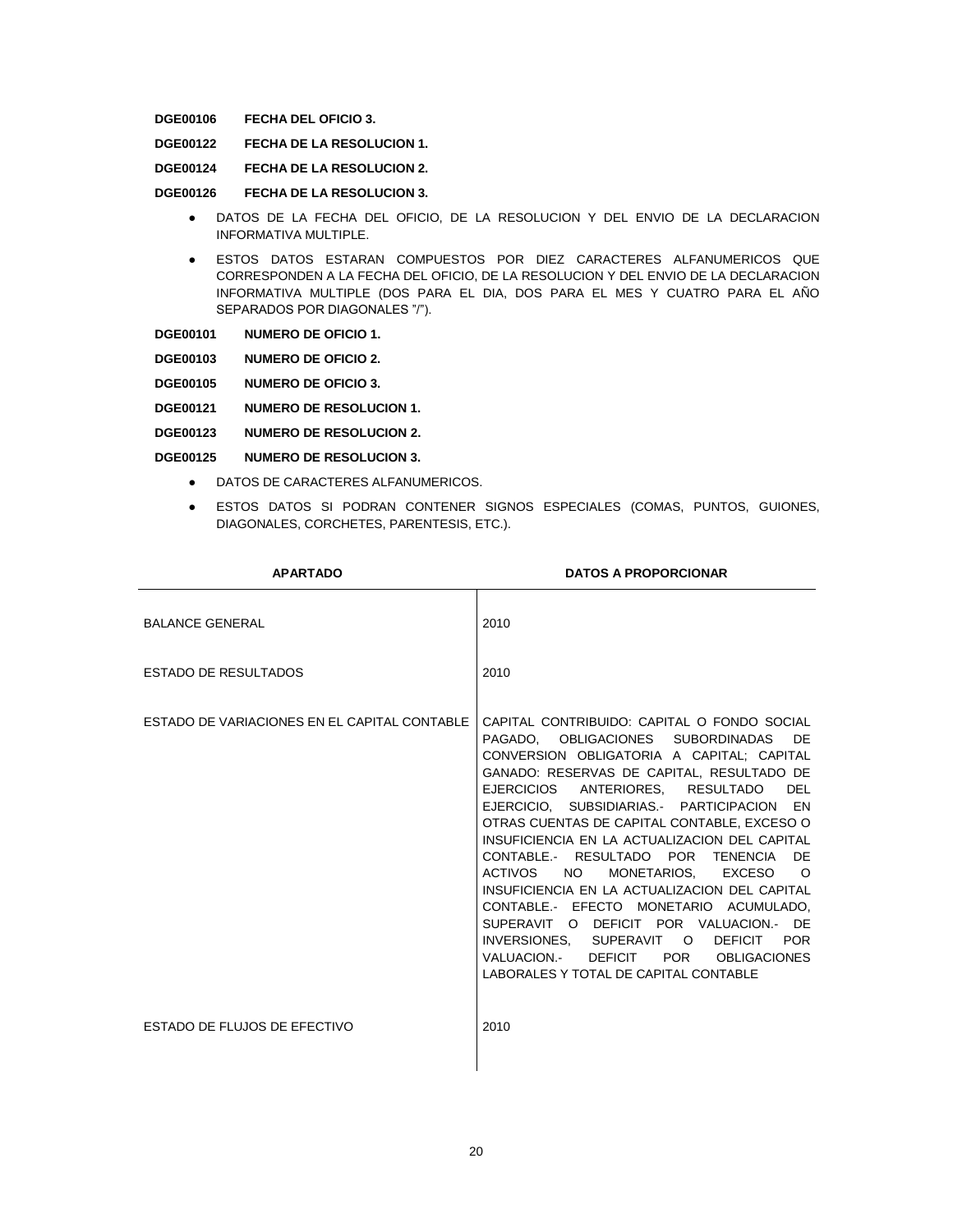| ANALISIS DE LAS CUENTAS DEL ESTADO DE  |  |  | 2010, ACUMULABLES O DEDUCIBLES PARA ISR 2010, |
|----------------------------------------|--|--|-----------------------------------------------|
| <b>RESULTADOS</b>                      |  |  | ACUMULABLES O NO AFECTOS AL ISR<br>NO.        |
|                                        |  |  | (INGRESOS) NO DEDUCIBLES (GASTOS) PARA ISR    |
|                                        |  |  | 2010                                          |
| <b>GANANCIA INFLACIONARIA DIFERIDA</b> |  |  | IMPORTE DE LA GANACIA INFLACIONARIA DIFERIDA  |
|                                        |  |  | O SALDO PENDIENTE DE APLICAR. APLICACION EN   |
|                                        |  |  | PERDIDAS INFLACIONARIAS POSTERIORES<br>- റ    |
|                                        |  |  | AJUSTE ANUAL POR INFLACION DEDUCIBLE EN       |
|                                        |  |  | EJERCICIOS POSTERIORES: IMPORTE; APLICACION   |
|                                        |  |  | DEL COSTO ACTUALIZADO DE LOS ACTIVOS NO       |
|                                        |  |  | FINANCIEROS: COSTO ACCIONES: IMPORTE: COSTO   |
|                                        |  |  | ACTIVO FIJO: IMPORTE Y SALDO DE LA GANANCIA   |
|                                        |  |  | INFLACIONARIA DIFERIDA PENDIENTE DE APLICAR   |
|                                        |  |  | EN EJERCICIOS POSTERIORES                     |
|                                        |  |  |                                               |

# **NOTA: EL ORDEN DE ESTOS DATOS ES UNICAMENTE INFORMATIVO, PARA SU CAPTURA REFERENCIAR AL FORMATO GUIA.**

- PARA EFECTOS DE ESTOS DATOS, SE ANOTARAN CIFRAS DE IMPORTES REFERENTES A LOS DATOS INDICADOS.
- DATOS DE CARACTERES NUMERICOS.
- LAS CANTIDADES NEGATIVAS SE DEBERAN PRESENTAR CON SIGNO NEGATIVO, ANTEPONIENDOSE EL SIGNO A DICHA CANTIDAD.
- PARA LAS CANTIDADES POSITIVAS SE OMITIRA EL SIGNO.
- **ESTOS DATOS NO PODRAN CONTENER SIGNOS ESPECIALES TALES COMO: SIGNO DE PESOS,** COMAS, PUNTOS, PARENTESIS, ETC., UNICAMENTE DEBERAN CONSTAR DE LOS DIGITOS DEL 0 AL 9.
- LAS CANTIDADES INDICATIVAS DE IMPORTES DEBERAN ANOTARSE EN PESOS, NO EN MILES DE PESOS.

| <b>APARTADO</b>                        | <b>DATOS A PROPORCIONAR</b>                      |
|----------------------------------------|--------------------------------------------------|
|                                        |                                                  |
| <b>GANANCIA INFLACIONARIA DIFERIDA</b> | EN<br>PERDIDAS<br>APLICACION<br>INFLACIONARIAS   |
|                                        | POSTERIORES O AJUSTE ANUAL POR INFLACION         |
|                                        | DEDUCIBLE EN EJERCICIOS<br>POSTERIORES:          |
|                                        | EJERCICIO; Y APLICACION DEL COSTO ACTUALIZADO    |
|                                        | DE LOS ACTIVOS NO FINANCIEROS: COSTO             |
|                                        | ACCIONES: EJERCICIO;<br>COSTO<br>ACTIVO<br>FIJO: |
|                                        | <b>EJERCICIO</b>                                 |

- PARA EFECTOS DE ESTOS DATOS, SE ANOTARAN CIFRAS REFERENTES A LOS DATOS INDICADOS.
- DATO DE CARACTERES NUMERICOS.
- ESTOS DATOS NO PODRAN CONTENER SIGNOS ESPECIALES (COMAS, CORCHETES, PARENTESIS, ETC.)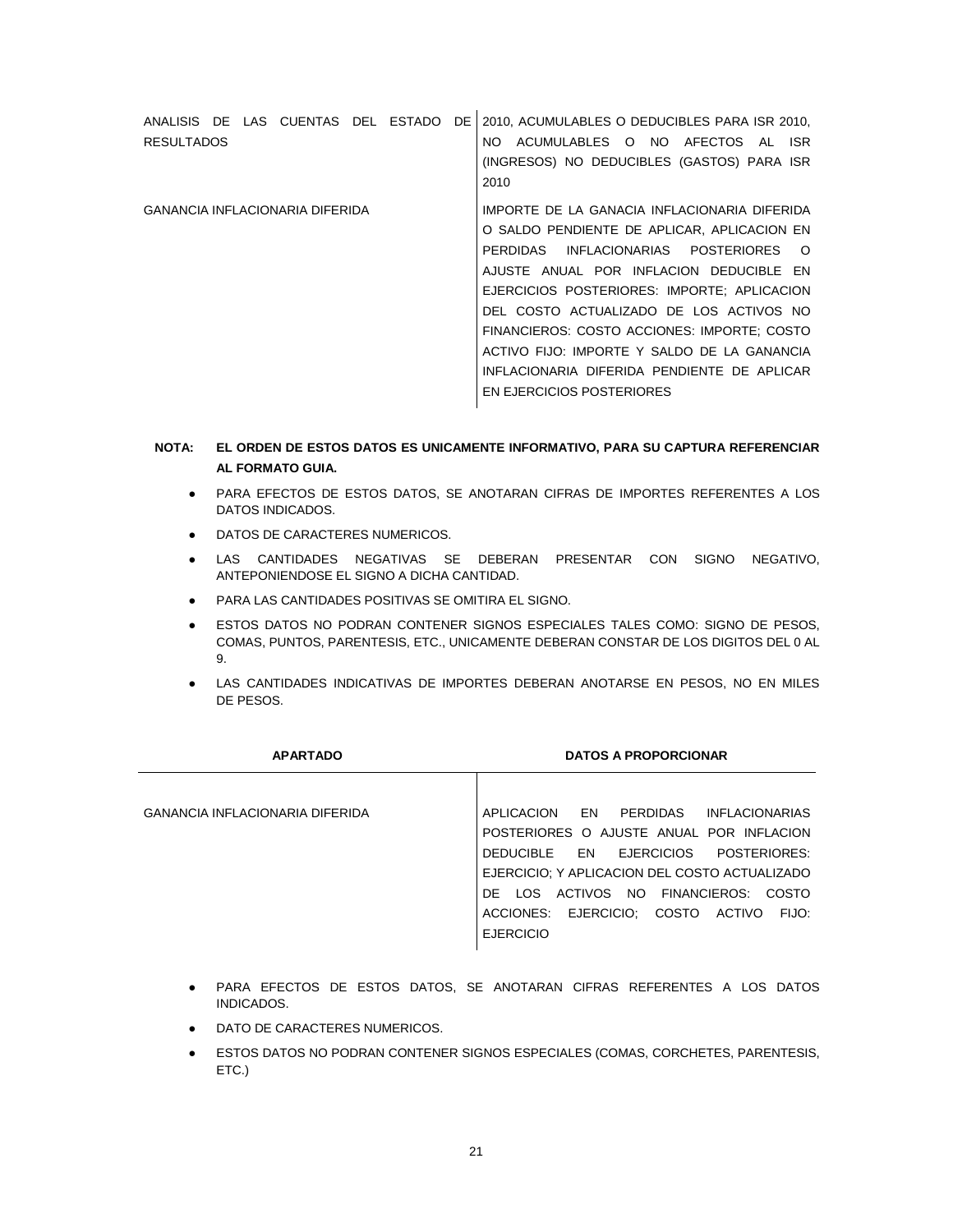### **DATOS APLICABLES A LA INFORMACION ALTERNATIVA AL DICTAMEN DE:**

**E. INTERMEDIARIOS FINANCIEROS NO BANCARIOS.**

#### **DATOS GENERALES.**

**DATOS A PROPORCIONAR:**

## **AUTORIDAD COMPETENTE:**

### **DGE00001 ADMINISTRACION LOCAL DE AUDITORIA FISCAL.**

● DATO ELEGIDO DE UNA LISTA (CATALOGO)

#### **DGE00002 ADMINISTRACION GENERAL DE GRANDES CONTRIBUYENTES.**

- DATO DE DOS CARACTERES ALFABETICOS, (SI O NO) EN MAYUSCULAS.
- ESTE DATO NO PODRA CONTENER SIGNOS ESPECIALES (COMAS, CORCHETES, PARENTESIS, ETC.).

#### **DGE00040 FECHA DE INICIO DEL EJERCICIO FISCAL.**

## **DGE00041 FECHA DE TERMINACION DEL EJERCICIO FISCAL.**

- DATOS DEL EJERCICIO FISCAL QUE CORRESPONDA LA INFORMACION ALTERNATIVA AL DICTAMEN.
- DIVIDIDO EN INICIO DEL EJERCICIO Y TERMINACION DEL EJERCICIO.
- ESTOS DATOS ESTARAN COMPUESTOS POR DIEZ CARACTERES ALFANUMERICOS QUE CORRESPONDEN A LA FECHA DE INICIO DEL EJERCICIO FISCAL (DOS PARA EL DIA, DOS PARA EL MES Y CUATRO PARA EL AÑO SEPARADOS POR DIAGONALES "/") Y DIEZ PARA LA FECHA DE TERMINACION DEL EJERCICIO FISCAL, (DOS PARA EL DIA, DOS PARA EL MES Y CUATRO PARA EL AÑO, SEPARADOS POR DIAGONALES "/").

EJEMPLO:

INICIO FINAL

01/01/2010 31/12/2010

- **DGE00050 RFC 1 (RFC DE LA PERSONA FISICA O MORAL QUE ASESORO FISCALMENTE AL CONTRIBUYENTE).**
- **DGE00051 RFC 2 (RFC DE LA PERSONA FISICA O MORAL QUE ASESORO FISCALMENTE AL CONTRIBUYENTE).**
- **DGE00052 RFC 3 (RFC DE LA PERSONA FISICA O MORAL QUE ASESORO FISCALMENTE AL CONTRIBUYENTE).**
- **DGE00053 RFC 4 (RFC DE LA PERSONA FISICA O MORAL QUE ASESORO FISCALMENTE AL CONTRIBUYENTE).**
- **DGE00054 RFC 5 (RFC DE LA PERSONA FISICA O MORAL QUE ASESORO FISCALMENTE AL CONTRIBUYENTE).**
	- DATO, REGISTRO FEDERAL DE CONTRIBUYENTES.
	- DATO DE 13 CARACTERES ALFANUMERICOS MAXIMO COMPUESTO POR:
		- CUATRO LETRAS PARA PERSONAS FISICAS; O GUION MEDIO Y TRES LETRAS PARA PERSONAS MORALES.

- SEIS CARACTERES NUMERICOS QUE CORRESPONDEN A LA FECHA (DOS CARACTERES PARA AÑO, DOS PARA MES Y DOS PARA EL DIA).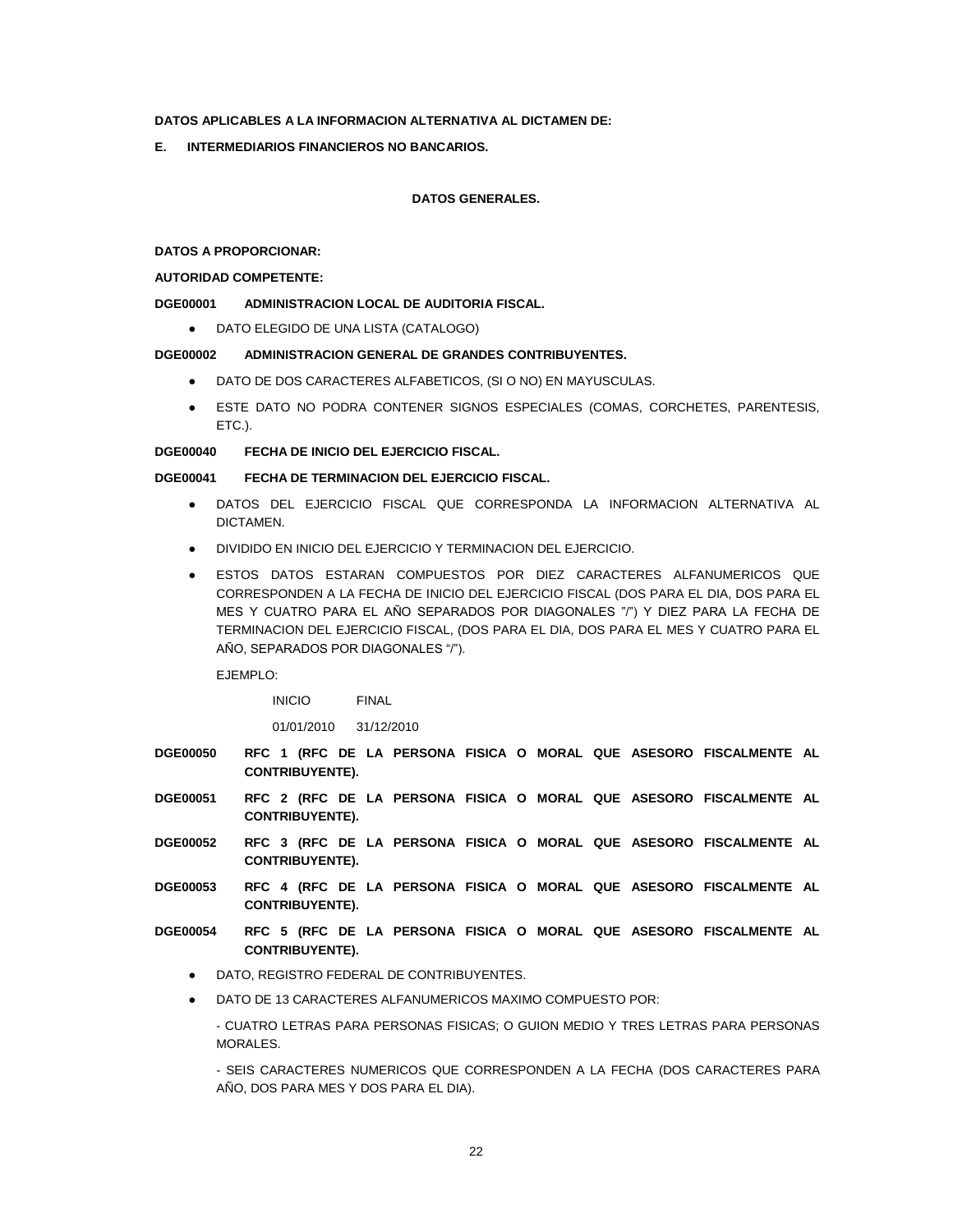- TRES CARACTERES ALFANUMERICOS PARA LA HOMONIMIA.
- UTILIZACION DE CARACTERES ALFABETICOS EN MAYUSCULAS.

ESTE DATO NO PODRA CONTENER SIGNOS ESPECIALES (COMAS, CORCHETES, PARENTESIS, ETC., SALVO EL CARACTER &).

- **DGE00013 UNIONES DE CREDITO.**
- **DGE00014 ALMACEN GENERAL DE DEPOSITO.**
- **DGE00015 ARRENDADORA FINANCIERA.**
- **DGE00016 EMPRESA DE FACTORAJE FINANCIERO.**
- **DGE00017 SOCIEDAD FINANCIERA DE OBJETO MULTIPLE REGULADA.**
- **DGE00018 ENTIDADES DE AHORRO Y CREDITO POPULAR.**
- **DGE00019 OTROS.**
- **DGE00021 FIDEICOMISO.**
- **DGE00022 FORMA PARTE DE UNA ASOCIACION EN PARTICIPACION.**
- **DGE00023 ASOCIANTE EN LA ASOCIACION EN PARTICIPACION.**
- **DGE00026 EMPRESA FILIAL.**
- **DGE00027 EMPRESA SUBSIDIARIA.**
- **DGE00082 REALIZO OPERACIONES CON PARTES RELACIONADAS NACIONALES (EN CASO AFIRMATIVO DEBE LLENAR LOS APARTADOS 13 Y 14).**
- **DGE00083 REALIZO OPERACIONES CON PARTES RELACIONADAS EXTRANJERAS (EN CASO AFIRMATIVO DEBE LLENAR LOS APARTADOS 13 Y 14).**
- **DGE00087 DETERMINO RENTA GRAVABLE PARA EFECTOS DE LA PARTICIPACION DE LOS TRABAJADORES EN LAS UTILIDADES.**
- **DGE00088 LA RENTA GRAVABLE SE DETERMINO CON BASE EN LO DISPUESTO EN EL ARTICULO 16 DE LA L.I.S.R. (EN CASO AFIRMATIVO DEBE LLENAR EL APARTADO 15).**
- **DGE00090 FUE RESPONSABLE SOLIDARIO EN EL IMPUESTO SOBRE LA RENTA EN ALGUNA ENAJENACION DE ACCIONES EFECTUADA POR RESIDENTES EN EL EXTRANJERO. (EN CASO AFIRMATIVO DEBE LLENAR EL APARTADO 8).**
- **DGE00092 CELEBRO OPERACIONES FINANCIERAS DERIVADAS CON RESIDENTES EN EL EXTRANJERO QUE TUVIERAN EFECTOS FISCALES DURANTE EL EJERCICIO EN EL IMPUESTO SOBRE LA RENTA (EN CASO AFIRMATIVO DEBE LLENAR EL APARTADO 9).**
- **DGE00094 MANTUVO INVERSIONES PERMANENTES EN SUBSIDIARIAS, ASOCIADAS Y AFILIADAS RESIDENTES EN EL EXTRANJERO DURANTE EL EJERCICIO (EN CASO AFIRMATIVO DEBE LLENAR EL APARTADO10).**
- **DGE00100 OBTUVO ALGUNA RESOLUCION POR PARTE DEL SAT O DE LA SHCP QUE HAYA AFECTADO SU SITUACION FISCAL DURANTE EL EJERCICIO.**
- **DGE00120 OBTUVO ALGUNA RESOLUCION FAVORABLE POR PARTE DE AUTORIDADES JURISDICCIONALES QUE HAYA AFECTADO SU SITUACION FISCAL DURANTE EL EJERCICIO.**
- **DGE00130 REALIZO OPERACIONES DE ENAJENACION DE ACCIONES.**
- **DGE00132 APLICO ALGUN TRATADO PARA EVITAR LA DOBLE TRIBUTACION.**
- **DGE00133 OPTO POR APLICAR LO DISPUESTO POR EL ARTICULO NOVENO DEL DECRETO PUBLICADO EN EL DIARIO OFICIAL DE LA FEDERACION EL 5 DE NOVIEMBRE DE 2007 (IMPUESTO EMPRESARIAL A TASA UNICA).**
	- DATOS DE DOS CARACTERES ALFABETICOS, (SI O NO) EN MAYUSCULAS.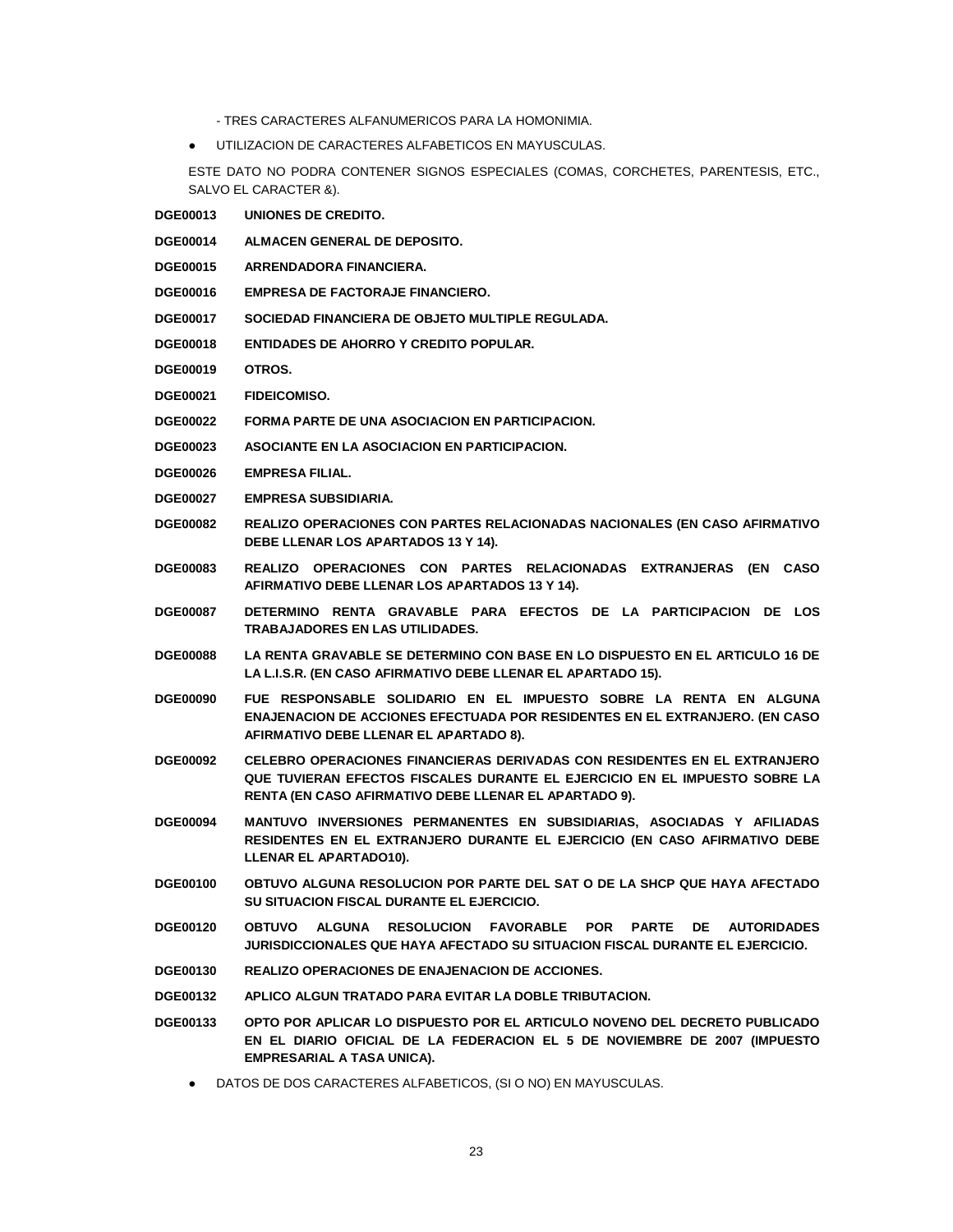- ESTE DATO NO PODRA CONTENER SIGNOS ESPECIALES (COMAS, CORCHETES, PARENTESIS, ETC.).
- **DGE00143 SE CONSIDERA COMO INTEGRANTE DEL SISTEMA FINANCIERO. (ARTICULO 8, CUARTO PARRAFO DE LA LEY DEL IMPUESTO SOBRE LA RENTA).**
- **DGE00144 CUENTA CON RESOLUCION PARTICULAR DEL SERVICIO DE ADMINISTRACION TRIBUTARIA, PARA SER CONSIDERADA COMO INTEGRANTE DEL SISTEMA FINANCIERO. (ARTICULO 8, CUARTO PARRAFO DE LA LEY DEL IMPUESTO SOBRE LA RENTA).**
- **DGE00145 APLICA LAS DISPOSICIONES ESPECIFICAS ESTABLECIDAS EN LA LEY DEL IMPUESTO SOBRE LA RENTA, PARA LOS CONTRIBUYENTES QUE FORMAN PARTE DEL SISTEMA FINANCIERO.**
- **DGE00146 TRATANDOSE DE OPERACIONES DE FACTORAJE FINANCIERO, CUENTA CON LOS CONTRATOS RESPECTIVOS Y CON LOS DOCUMENTOS QUE DEMUESTRAN LOS DERECHOS DE CREDITO TRANSMITIDOS EN VIRTUD DE DICHA OPERACION, ASI COMO LAS NOTIFICACIONES EFECTUADAS DE ACUERDO CON LAS DISPOSICIONES APLICABLES, A LOS DEUDORES DE DICHAS TRANSMISIONES.**
	- DATOS DE DOS O TRES CARACTERES ALFABETICOS, (SI, NO O N/A) EN MAYUSCULAS.
	- ESTE DATO NO PODRA CONTENER SIGNOS ESPECIALES (COMAS, CORCHETES, PARENTESIS, ETC.).
- **DGE00583 MONTO PENDIENTE APLICADO EN EL EJERCICIO, DEL ESTIMULO FISCAL POR PROYECTOS EN INVESTIGACION Y DESARROLLO TECNOLOGICO AUTORIZADO EN EJERCICIOS ANTERIORES.**
- **DGE00584 ESTIMULO POR PROYECTOS DE INVERSION EN LA PRODUCCION CINEMATOGRAFICA NACIONAL.**
- **DGE00605 RESULTADO FISCAL DEL EJERCICIO.**
- **DGE00610 I.S.R. TITULO II ART. 10 1ER. PARRAFO.**
- **DGE00615 PARTIDAS NO DEDUCIBLES, EXCEPTO PROVISIONES Y RESERVAS. ARTICULO 32 FRACCS. VIII Y IX L.I.S.R.**
- **DGE00620 PARTICIPACION DE LOS TRABAJADORES EN LAS UTILIDADES DE LAS EMPRESAS ARTICULO 10 FRACCION I LISR.**
- **DGE00625 RESULTADO POSITIVO.**
- **DGE00630 RESULTADO NEGATIVO (DIFERENCIA A QUE SE REFIERE EL ART. 88, 4o. PARRAFO DE LA L.I.S.R.).**
- **DGE00635 IMPUESTO ACREDITADO ART. 11 FRAC. II ENTRE FACTOR ART. 2 FRACC. I, INCISO c) DE DISPOSICIONES DE VIGENCIA TEMPORAL DE LA L.I.S.R.**
- **DGE00640 UTILIDAD FISCAL NETA DEL EJERCICIO CUANDO EL RESULTADO ES POSITIVO.**
- **DGE00645 SALDO INICIAL CUFIN ACTUALIZADO.**
- **DGE00650 DIVIDENDOS COBRADOS.**
- **DGE00655 DIVIDENDOS PAGADOS.**
- **DGE00660 OTROS CONCEPTOS.**
- **DGE00670 CUFIN TOTAL AL CIERRE DEL EJERCICIO ACTUALIZADO.**
- **DGE00680 SALDO INICIAL CUFINRE ACTUALIZADO.**
- **DGE00685 DIVIDENDOS PAGADOS.**
- **DGE00690 OTROS CONCEPTOS.**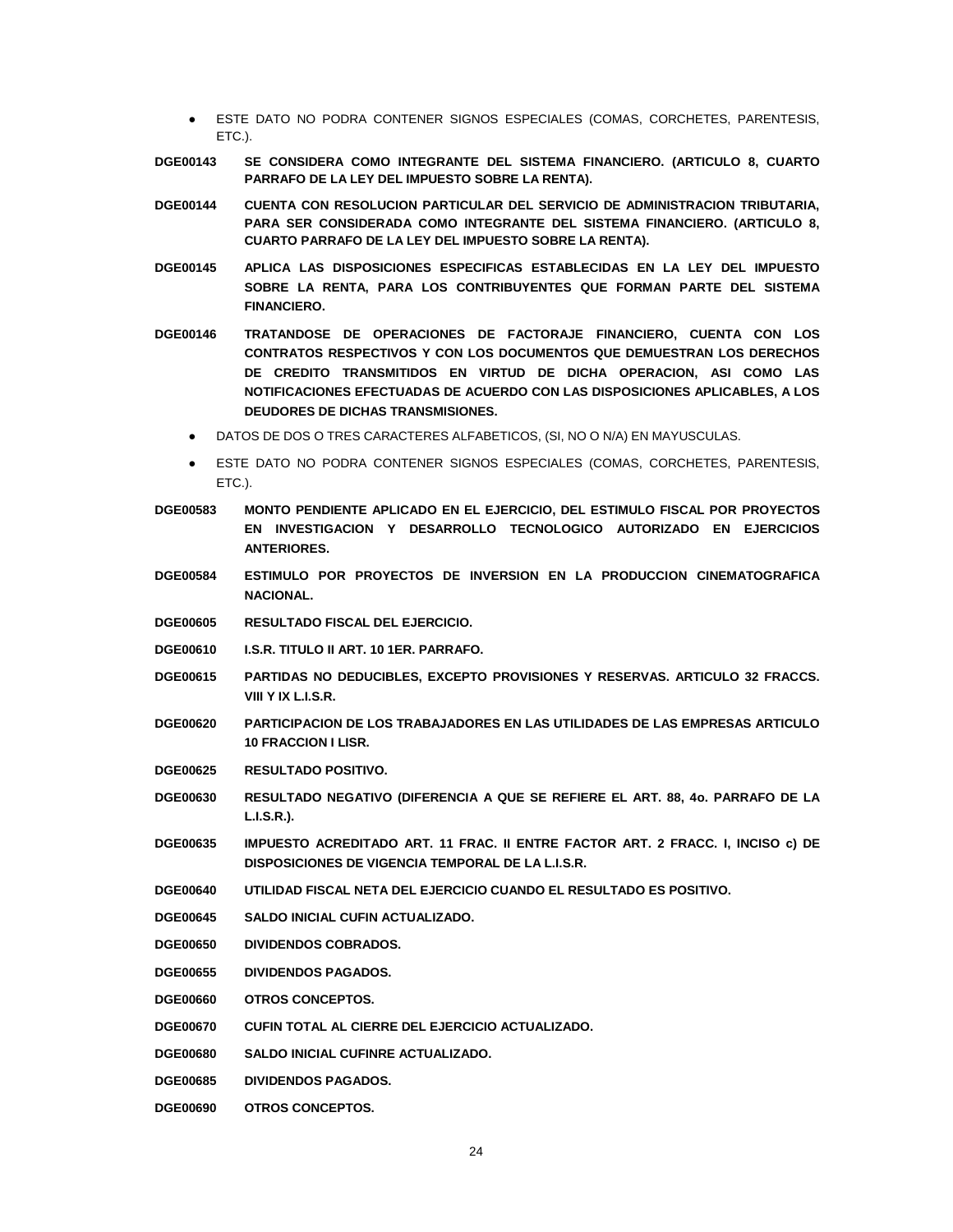- **DGE00700 CUFINRE TOTAL AL CIERRE DEL EJERCICIO ACTUALIZADO.**
- **DGE00760 CREDITO FISCAL POR ACTIVIDADES EN FIDEICOMISOS.**
- **DGE00770 ACREDITAMIENTO DEL IMPUESTO SOBRE LA RENTA PROPIO POR PAGO DE DIVIDENDOS EN LOS EJERCICIOS 2006 Y 2007 NO ACREDITADO ANTERIORMENTE (NO PROVENIENTES DE CUFIN NI DE CUFINRE).**
- **DGE00780 COMPENSACION DEL IMPUESTO AL ACTIVO POR RECUPERAR.**
- **DGE00800 VALOR DECLARADO EN ADUANA DE IMPORTACIONES TEMPORALES.**
- **DGE00810 VALOR DECLARADO EN ADUANA DE EXPORTACIONES TEMPORALES.**
- **DGE00820 VALOR DECLARADO EN ADUANA DE IMPORTACIONES DEFINITIVAS.**
- **DGE00830 VALOR DECLARADO EN ADUANA DE EXPORTACIONES DEFINITIVAS.**
- **DGE00840 IVA PAGADO EN ADUANAS DURANTE EL EJERCICIO.**
- **DGE00850 IEPS PAGADO EN ADUANAS DURANTE EL EJERCICIO.**
- **DGE00970 IMPUESTO AL ACTIVO POR EL QUE SE SOLICITO DEVOLUCION.**
- **DGE00975 IMPUESTO AL ACTIVO COMPENSADO CONTRA ISR PROPIO.**
- **DGE00980 IMPUESTO AL ACTIVO COMPENSADO CONTRA IETU.**

#### **DGE00985 IMPUESTO AL ACTIVO POR RECUPERAR DE 10 AÑOS ANTERIORES.**

- PARA EFECTOS DE ESTOS DATOS, SE ANOTARAN CIFRAS DE IMPORTES REFERENTES A LOS DATOS INDICADOS.
- DATOS DE CARACTERES NUMERICOS.
- LAS CANTIDADES NEGATIVAS SE DEBERAN PRESENTAR CON SIGNO NEGATIVO, ANTEPONIENDOSE EL SIGNO A DICHA CANTIDAD.
- PARA LAS CANTIDADES POSITIVAS SE OMITIRA EL SIGNO.
- **ESTOS DATOS NO PODRAN CONTENER SIGNOS ESPECIALES TALES COMO: SIGNO DE PESOS,** COMAS, PUNTOS, PARENTESIS, ETC., UNICAMENTE DEBERAN CONSTAR DE LOS DIGITOS DEL 0 AL 9.
- LAS CANTIDADES INDICATIVAS DE IMPORTES DEBERAN ANOTARSE EN PESOS, NO EN MILES DE PESOS.
- **DGE00102 FECHA DEL OFICIO 1.**
- **DGE00104 FECHA DEL OFICIO 2.**
- **DGE00106 FECHA DEL OFICIO 3.**
- **DGE00122 FECHA DE LA RESOLUCION 1.**
- **DGE00124 FECHA DE LA RESOLUCION 2.**

#### **DGE00126 FECHA DE LA RESOLUCION 3.**

- DATOS DE LA FECHA DEL OFICIO, DE LA RESOLUCION Y DEL ENVIO DE LA DECLARACION INFORMATIVA MULTIPLE.
- ESTOS DATOS ESTARAN COMPUESTOS POR DIEZ CARACTERES ALFANUMERICOS QUE CORRESPONDEN A LA FECHA DEL OFICIO, DE LA RESOLUCION Y DEL ENVIO DE LA DECLARACION INFORMATIVA MULTIPLE (DOS PARA EL DIA, DOS PARA EL MES Y CUATRO PARA EL AÑO SEPARADOS POR DIAGONALES "/").

**DGE00101 NUMERO DE OFICIO 1.**

**DGE00103 NUMERO DE OFICIO 2.**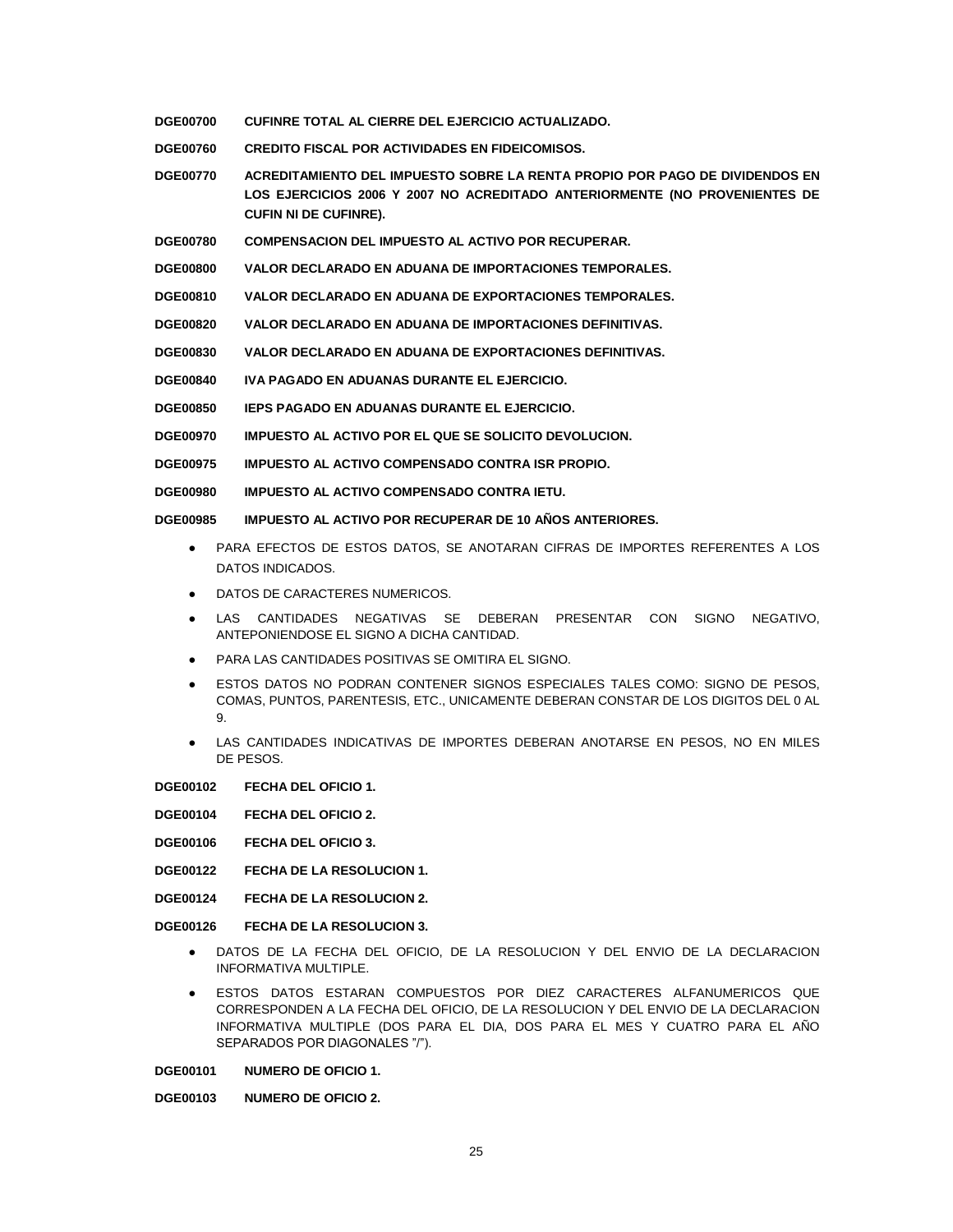# **DGE00105 NUMERO DE OFICIO 3.**

**DGE00121 NUMERO DE RESOLUCION 1.**

#### **DGE00123 NUMERO DE RESOLUCION 2.**

## **DGE00125 NUMERO DE RESOLUCION 3.**

- DATOS DE CARACTERES ALFANUMERICOS.
- ESTOS DATOS SI PODRAN CONTENER SIGNOS ESPECIALES (COMAS, PUNTOS, GUIONES, DIAGONALES, CORCHETES, PARENTESIS, ETC.).

| <b>APARTADO</b>                                               | <b>DATOS A PROPORCIONAR</b>                                                                                                                                                                                                                                                                                                                                                                                                                                                                                                                                                                                                                                                                                                                                                                                                                                                                                                                                                                                                                                                                                                                                                                                                       |
|---------------------------------------------------------------|-----------------------------------------------------------------------------------------------------------------------------------------------------------------------------------------------------------------------------------------------------------------------------------------------------------------------------------------------------------------------------------------------------------------------------------------------------------------------------------------------------------------------------------------------------------------------------------------------------------------------------------------------------------------------------------------------------------------------------------------------------------------------------------------------------------------------------------------------------------------------------------------------------------------------------------------------------------------------------------------------------------------------------------------------------------------------------------------------------------------------------------------------------------------------------------------------------------------------------------|
| <b>BALANCE GENERAL</b>                                        | 2010                                                                                                                                                                                                                                                                                                                                                                                                                                                                                                                                                                                                                                                                                                                                                                                                                                                                                                                                                                                                                                                                                                                                                                                                                              |
| <b>ESTADO DE RESULTADOS</b>                                   | 2010                                                                                                                                                                                                                                                                                                                                                                                                                                                                                                                                                                                                                                                                                                                                                                                                                                                                                                                                                                                                                                                                                                                                                                                                                              |
| ESTADO DE VARIACIONES EN EL CAPITAL CONTABLE                  | CAPITAL CONTRIBUIDO:<br>CAPITAL<br>SOCIAL.<br>APORTACIONES PARA FUTUROS AUMENTOS DE<br>CAPITAL<br>FORMALIZADAS EN ASAMBLEA<br>DE.<br>ACCIONISTAS. APORTACIONES PARA FUTUROS<br>AUMENTOS DE CAPITAL FORMALIZADAS POR SU<br>ORGANO DE GOBIERNO, PRIMA EN VENTA DE<br>ACCIONES, OBLIGACIONES SUBORDINADAS<br>EN<br>CIRCULACION, RESERVA ESPECIAL APORTADA POR<br>LA INSTITUCION FUNDADORA, DONATIVOS Y OTRAS<br>CUENTAS DE CAPITAL CONTRIBUIDO; CAPITAL<br>GANDO: RESERVAS DE CAPITAL, FONDO DE<br>RESERVA.<br>RESULTADO<br>DE<br><b>EJERCICIOS</b><br>ANTERIORES, RESULTADO POR VALUACION DE<br>TITULOS DISPONIBLES PARA LA VENTA, RESULTADO<br>POR VALUACION DE INSTRUMENTOS FINANCIEROS<br>DE COBERTURA DE FLUJO DE EFECTIVO, EFECTO<br>ACUMULADO POR CONVERSION, RESULTADO POR<br>TENENCIA DE ACTIVOS NO MONETARIOS (POR<br>VALUACION DE ACTIVO FIJO), RESULTADO POR<br>TENENCIA DE ACTIVOS NO MONETARIOS (POR<br>VALUACION DE INVERSIONES PERMANENTES EN<br>ACCIONES), EFECTO INICIAL ACUMULADO DE I.S.R.<br>DIFERIDO, EFECTO INICIAL ACUMULADO DE P.T.U.<br>DIFERIDA, EFECTO INICIAL ACUMULADO DE I.E.T.U.<br>DIFERIDO, OTRAS CUENTAS DE CAPITAL GANADO,<br>UTILIDAD NETA, PERDIDA NETA; Y TOTAL DE CAPITAL<br><b>CONTABLE</b> |
| ESTADO DE FLUJOS DE EFECTIVO                                  | 2010                                                                                                                                                                                                                                                                                                                                                                                                                                                                                                                                                                                                                                                                                                                                                                                                                                                                                                                                                                                                                                                                                                                                                                                                                              |
| ANALISIS DE LAS CUENTAS DEL ESTADO<br>DE<br><b>RESULTADOS</b> | 2010, ACUMULABLES O DEDUCIBLES PARA ISR 2010,<br>NO ACUMULABLES O NO AFECTOS AL<br><b>ISR</b><br>(INGRESOS) NO DEDUCIBLES (GASTOS) PARA ISR<br>2010                                                                                                                                                                                                                                                                                                                                                                                                                                                                                                                                                                                                                                                                                                                                                                                                                                                                                                                                                                                                                                                                               |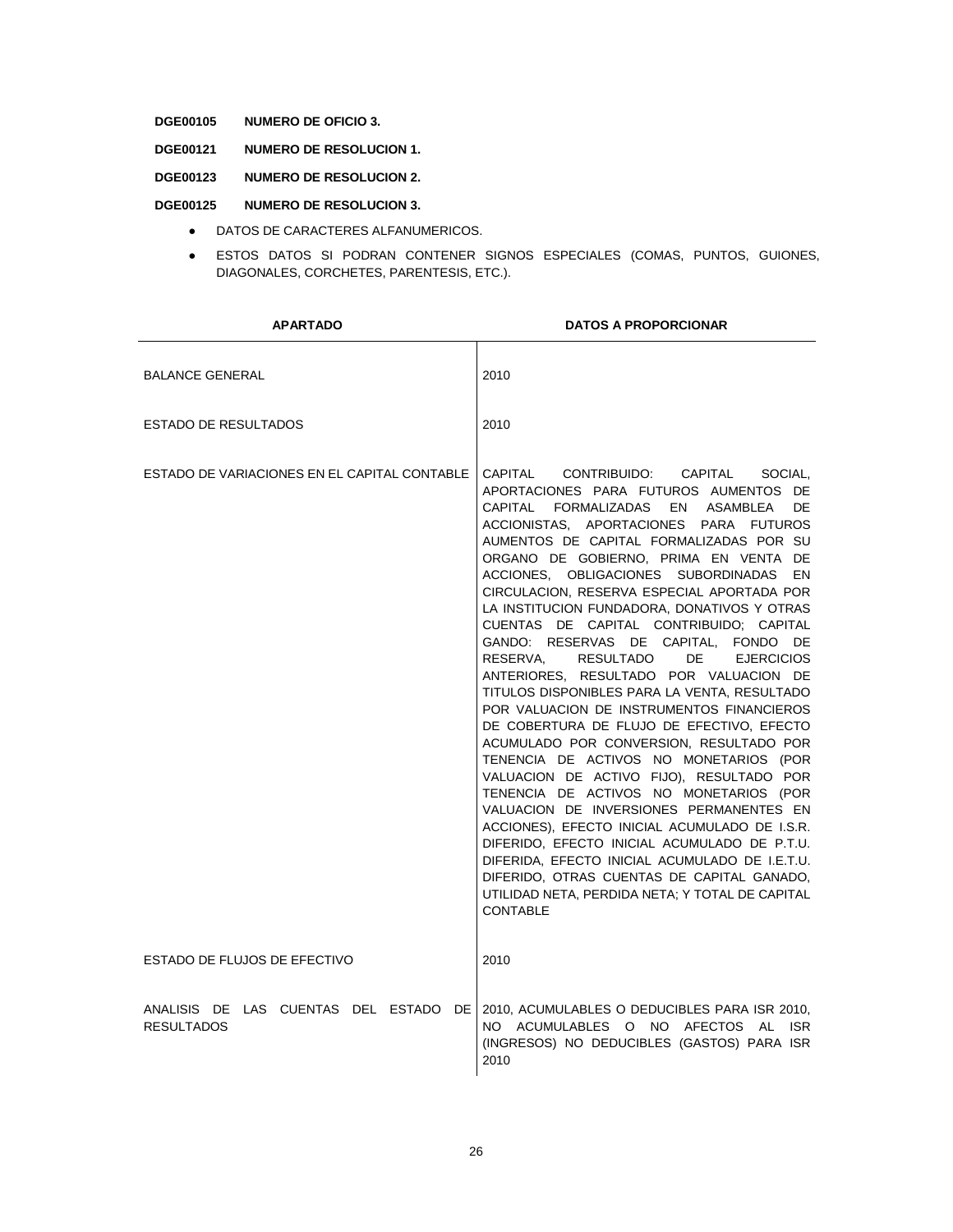## **NOTA: EL ORDEN DE ESTOS DATOS ES UNICAMENTE INFORMATIVO, PARA SU CAPTURA REFERENCIAR AL FORMATO GUIA.**

- PARA EFECTOS DE ESTOS DATOS, SE ANOTARAN CIFRAS DE IMPORTES REFERENTES A LOS DATOS INDICADOS.
- DATOS DE CARACTERES NUMERICOS.
- LAS CANTIDADES NEGATIVAS SE DEBERAN PRESENTAR CON SIGNO NEGATIVO, ANTEPONIENDOSE EL SIGNO A DICHA CANTIDAD.
- PARA LAS CANTIDADES POSITIVAS SE OMITIRA EL SIGNO.
- ESTOS DATOS NO PODRAN CONTENER SIGNOS ESPECIALES TALES COMO: SIGNO DE PESOS, COMAS, PUNTOS, PARENTESIS, ETC., UNICAMENTE DEBERAN CONSTAR DE LOS DIGITOS DEL 0 AL 9.
- LAS CANTIDADES INDICATIVAS DE IMPORTES DEBERAN ANOTARSE EN PESOS, NO EN MILES DE PESOS.

#### **DATOS APLICABLES A LA INFORMACION ALTERNATIVA AL DICTAMEN DE:**

**F. CASAS DE CAMBIO.**

#### **DATOS GENERALES.**

### **DATOS A PROPORCIONAR:**

#### **AUTORIDAD COMPETENTE:**

## **DGE00002 ADMINISTRACION GENERAL DE GRANDES CONTRIBUYENTES.**

- DATO DE DOS CARACTERES ALFABETICOS, (SI O NO) EN MAYUSCULAS.
- ESTE DATO NO PODRA CONTENER SIGNOS ESPECIALES (COMAS, CORCHETES, PARENTESIS, ETC.).
- **DGE00040 FECHA DE INICIO DEL EJERCICIO FISCAL.**

#### **DGE00041 FECHA DE TERMINACION DEL EJERCICIO FISCAL.**

- DATOS DEL EJERCICIO FISCAL QUE CORRESPONDA LA INFORMACION ALTERNATIVA AL DICTAMEN.
- DIVIDIDO EN INICIO DEL EJERCICIO Y TERMINACION DEL EJERCICIO.
- ESTOS DATOS ESTARAN COMPUESTOS POR DIEZ CARACTERES ALFANUMERICOS QUE CORRESPONDEN A LA FECHA DE INICIO DEL EJERCICIO FISCAL (DOS PARA EL DIA, DOS PARA EL MES Y CUATRO PARA EL AÑO SEPARADOS POR DIAGONALES "/") Y DIEZ PARA LA FECHA DE TERMINACION DEL EJERCICIO FISCAL, (DOS PARA EL DIA, DOS PARA EL MES Y CUATRO PARA EL AÑO, SEPARADOS POR DIAGONALES "/").

EJEMPLO:

INICIO FINAL

01/01/2010 31/12/2010

**DGE00050 RFC 1 (RFC DE LA PERSONA FISICA O MORAL QUE ASESORO FISCALMENTE AL CONTRIBUYENTE).**

- **DGE00051 RFC 2 (RFC DE LA PERSONA FISICA O MORAL QUE ASESORO FISCALMENTE AL CONTRIBUYENTE).**
- **DGE00052 RFC 3 (RFC DE LA PERSONA FISICA O MORAL QUE ASESORO FISCALMENTE AL CONTRIBUYENTE).**
- **DGE00053 RFC 4 (RFC DE LA PERSONA FISICA O MORAL QUE ASESORO FISCALMENTE AL CONTRIBUYENTE).**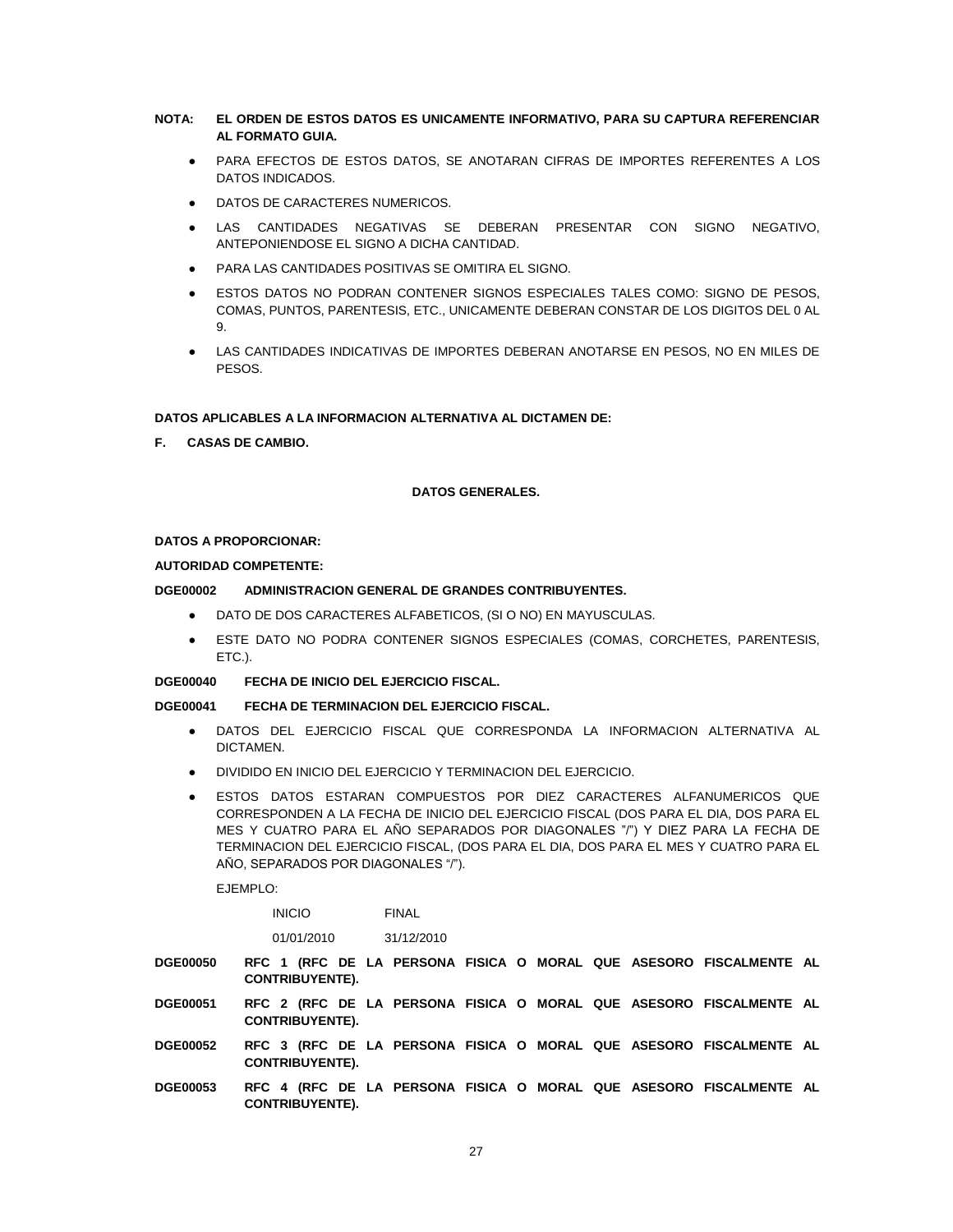# **DGE00054 RFC 5 (RFC DE LA PERSONA FISICA O MORAL QUE ASESORO FISCALMENTE AL CONTRIBUYENTE).**

- DATO, REGISTRO FEDERAL DE CONTRIBUYENTES.
- DATO DE 13 CARACTERES ALFANUMERICOS MAXIMO COMPUESTO POR:

- CUATRO LETRAS PARA PERSONAS FISICAS; O GUION MEDIO Y TRES LETRAS PARA PERSONAS MORALES.

- SEIS CARACTERES NUMERICOS QUE CORRESPONDEN A LA FECHA (DOS CARACTERES PARA AÑO, DOS PARA MES Y DOS PARA EL DIA).

- TRES CARACTERES ALFANUMERICOS PARA LA HOMONIMIA.

UTILIZACION DE CARACTERES ALFABETICOS EN MAYUSCULAS.

ESTE DATO NO PODRA CONTENER SIGNOS ESPECIALES (COMAS, CORCHETES, PARENTESIS, ETC., SALVO EL CARACTER &).

**DGE00021 FIDEICOMISO.**

**DGE00022 FORMA PARTE DE UNA ASOCIACION EN PARTICIPACION.**

- **DGE00023 ASOCIANTE EN LA ASOCIACION EN PARTICIPACION.**
- **DGE00026 EMPRESA FILIAL.**
- **DGE00027 EMPRESA SUBSIDIARIA.**
- **DGE00082 REALIZO OPERACIONES CON PARTES RELACIONADAS NACIONALES (EN CASO AFIRMATIVO DEBE LLENAR LOS APARTADOS 13 Y 14).**
- **DGE00083 REALIZO OPERACIONES CON PARTES RELACIONADAS EXTRANJERAS (EN CASO AFIRMATIVO DEBE LLENAR LOS APARTADOS 13 Y 14).**
- **DGE00087 DETERMINO RENTA GRAVABLE PARA EFECTOS DE LA PARTICIPACION DE LOS TRABAJADORES EN LAS UTILIDADES.**
- **DGE00088 LA RENTA GRAVABLE SE DETERMINO CON BASE EN LO DISPUESTO EN EL ARTICULO 16 DE LA L.I.S.R. (EN CASO AFIRMATIVO DEBE LLENAR EL APARTADO 15).**
- **DGE00090 FUE RESPONSABLE SOLIDARIO EN EL IMPUESTO SOBRE LA RENTA EN ALGUNA ENAJENACION DE ACCIONES EFECTUADA POR RESIDENTES EN EL EXTRANJERO. (EN CASO AFIRMATIVO DEBE LLENAR EL APARTADO 8).**
- **DGE00092 CELEBRO OPERACIONES FINANCIERAS DERIVADAS CON RESIDENTES EN EL EXTRANJERO QUE TUVIERAN EFECTOS FISCALES DURANTE EL EJERCICIO EN EL IMPUESTO SOBRE LA RENTA (EN CASO AFIRMATIVO DEBE LLENAR EL APARTADO 9).**
- **DGE00094 MANTUVO INVERSIONES PERMANENTES EN SUBSIDIARIAS, ASOCIADAS Y AFILIADAS RESIDENTES EN EL EXTRANJERO DURANTE EL EJERCICIO (EN CASO AFIRMATIVO DEBE LLENAR EL APARTADO10).**
- **DGE00100 OBTUVO ALGUNA RESOLUCION POR PARTE DEL SAT O DE LA SHCP QUE HAYA AFECTADO SU SITUACION FISCAL DURANTE EL EJERCICIO.**
- **DGE00120 OBTUVO ALGUNA RESOLUCION FAVORABLE POR PARTE DE AUTORIDADES JURISDICCIONALES QUE HAYA AFECTADO SU SITUACION FISCAL DURANTE EL EJERCICIO.**
- **DGE00130 REALIZO OPERACIONES DE ENAJENACION DE ACCIONES.**
- **DGE00132 APLICO ALGUN TRATADO PARA EVITAR LA DOBLE TRIBUTACION.**
- **DGE00133 OPTO POR APLICAR LO DISPUESTO POR EL ARTICULO NOVENO DEL DECRETO PUBLICADO EN EL DIARIO OFICIAL DE LA FEDERACION EL 5 DE NOVIEMBRE DE 2007 (IMPUESTO EMPRESARIAL A TASA UNICA).**
	- DATOS DE DOS CARACTERES ALFABETICOS, (SI O NO) EN MAYUSCULAS.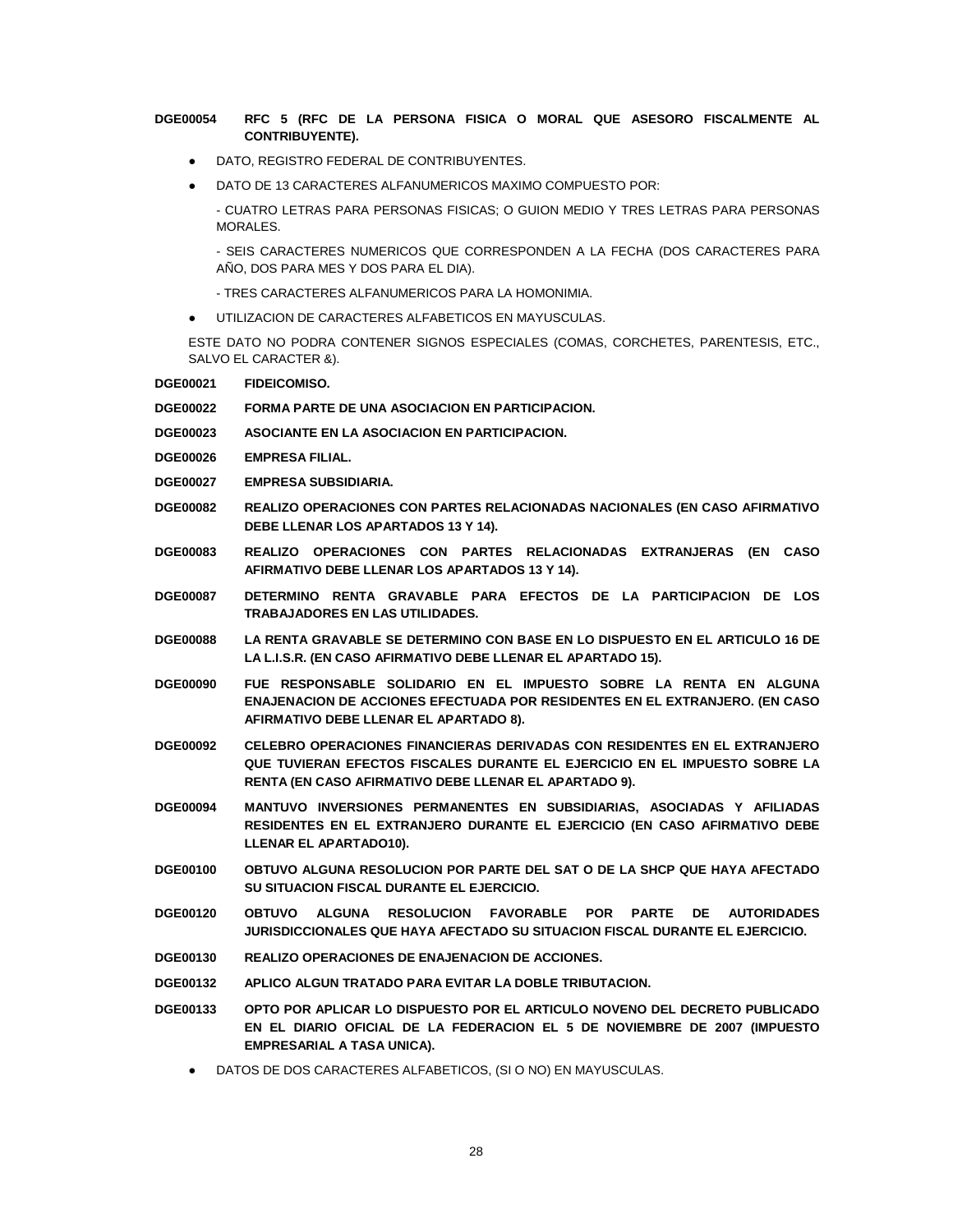- ESTE DATO NO PODRA CONTENER SIGNOS ESPECIALES (COMAS, CORCHETES, PARENTESIS, ETC.).
- **DGE00583 MONTO PENDIENTE APLICADO EN EL EJERCICIO, DEL ESTIMULO FISCAL POR PROYECTOS EN INVESTIGACION Y DESARROLLO TECNOLOGICO AUTORIZADO EN EJERCICIOS ANTERIORES.**
- **DGE00584 ESTIMULO POR PROYECTOS DE INVERSION EN LA PRODUCCION CINEMATOGRAFICA NACIONAL.**
- **DGE00605 RESULTADO FISCAL DEL EJERCICIO.**
- **DGE00610 I.S.R. TITULO II ART. 10 1ER. PARRAFO.**
- **DGE00615 PARTIDAS NO DEDUCIBLES, EXCEPTO PROVISIONES Y RESERVAS. ARTICULO 32 FRACCS. VIII Y IX L.I.S.R.**
- **DGE00620 PARTICIPACION DE LOS TRABAJADORES EN LAS UTILIDADES DE LAS EMPRESAS ARTICULO 10 FRACCION I LISR.**
- **DGE00625 RESULTADO POSITIVO.**
- **DGE00630 RESULTADO NEGATIVO (DIFERENCIA A QUE SE REFIERE EL ART. 88, 4o. PARRAFO DE LA L.I.S.R.).**
- **DGE00635 IMPUESTO ACREDITADO ART. 11 FRAC. II ENTRE FACTOR ART. 2 FRACC. I, INCISO c) DE DISPOSICIONES DE VIGENCIA TEMPORAL DE LA L.I.S.R.**
- **DGE00640 UTILIDAD FISCAL NETA DEL EJERCICIO CUANDO EL RESULTADO ES POSITIVO.**
- **DGE00645 SALDO INICIAL CUFIN ACTUALIZADO.**
- **DGE00650 DIVIDENDOS COBRADOS.**
- **DGE00655 DIVIDENDOS PAGADOS.**
- **DGE00660 OTROS CONCEPTOS.**
- **DGE00670 CUFIN TOTAL AL CIERRE DEL EJERCICIO ACTUALIZADO.**
- **DGE00680 SALDO INICIAL CUFINRE ACTUALIZADO.**
- **DGE00685 DIVIDENDOS PAGADOS.**
- **DGE00690 OTROS CONCEPTOS.**
- **DGE00700 CUFINRE TOTAL AL CIERRE DEL EJERCICIO ACTUALIZADO.**
- **DGE00760 CREDITO FISCAL POR ACTIVIDADES EN FIDEICOMISOS.**
- **DGE00770 ACREDITAMIENTO DEL IMPUESTO SOBRE LA RENTA PROPIO POR PAGO DE DIVIDENDOS EN LOS EJERCICIOS 2006 Y 2007 NO ACREDITADO ANTERIORMENTE (NO PROVENIENTES DE CUFIN NI DE CUFINRE).**
- **DGE00780 COMPENSACION DEL IMPUESTO AL ACTIVO POR RECUPERAR.**
- **DGE00800 VALOR DECLARADO EN ADUANA DE IMPORTACIONES TEMPORALES.**
- **DGE00810 VALOR DECLARADO EN ADUANA DE EXPORTACIONES TEMPORALES.**
- **DGE00820 VALOR DECLARADO EN ADUANA DE IMPORTACIONES DEFINITIVAS.**
- **DGE00830 VALOR DECLARADO EN ADUANA DE EXPORTACIONES DEFINITIVAS.**
- **DGE00840 IVA PAGADO EN ADUANAS DURANTE EL EJERCICIO.**
- **DGE00850 IEPS PAGADO EN ADUANAS DURANTE EL EJERCICIO.**
- **DGE00970 IMPUESTO AL ACTIVO POR EL QUE SE SOLICITO DEVOLUCION.**
- **DGE00975 IMPUESTO AL ACTIVO COMPENSADO CONTRA ISR PROPIO.**
- **DGE00980 IMPUESTO AL ACTIVO COMPENSADO CONTRA IETU.**
- **DGE00985 IMPUESTO AL ACTIVO POR RECUPERAR DE 10 AÑOS ANTERIORES.**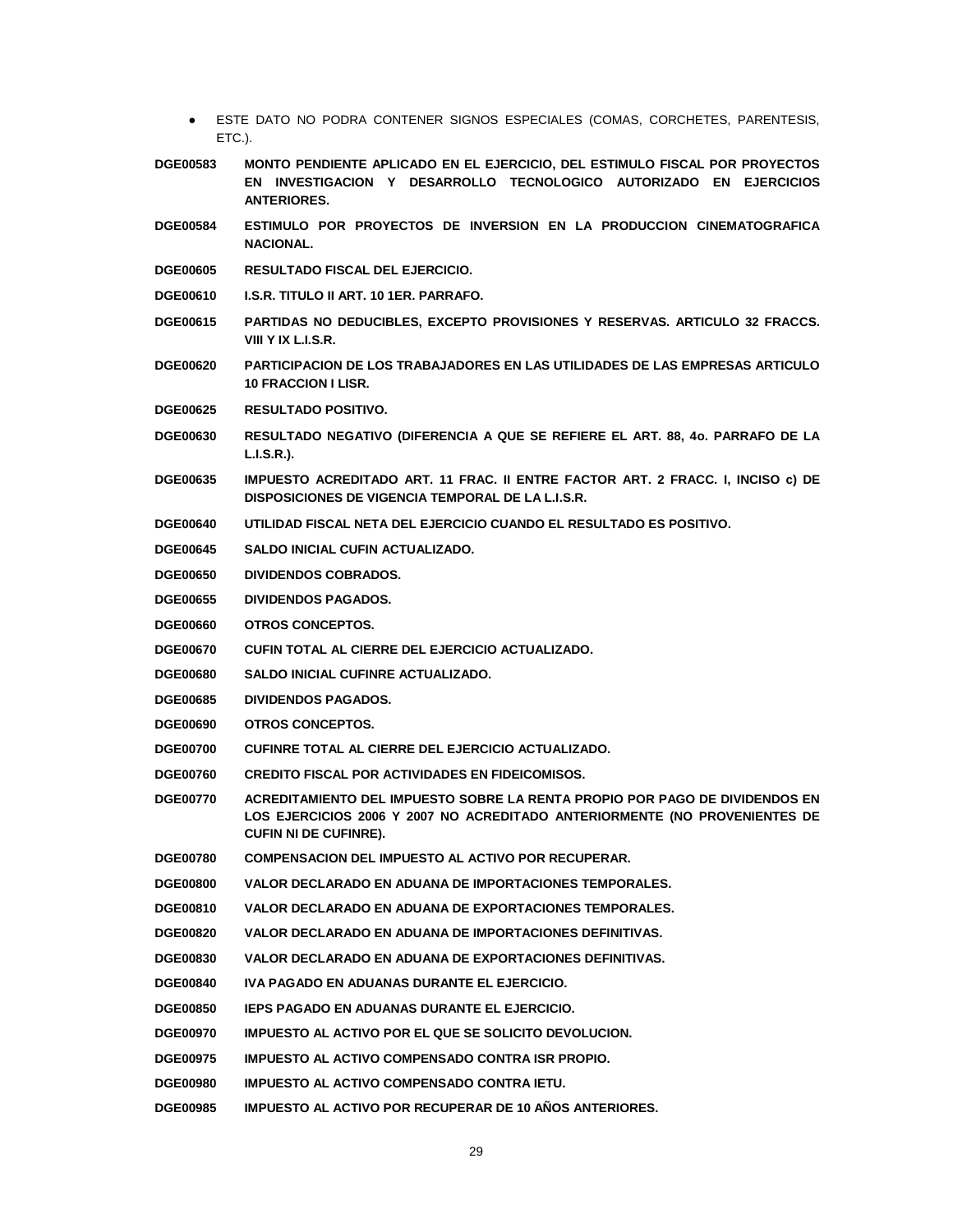- PARA EFECTOS DE ESTOS DATOS, SE ANOTARAN CIFRAS DE IMPORTES REFERENTES A LOS DATOS INDICADOS.
- DATOS DE CARACTERES NUMERICOS.
- LAS CANTIDADES NEGATIVAS SE DEBERAN PRESENTAR CON SIGNO NEGATIVO, ANTEPONIENDOSE EL SIGNO A DICHA CANTIDAD.
- PARA LAS CANTIDADES POSITIVAS SE OMITIRA EL SIGNO.
- ESTOS DATOS NO PODRAN CONTENER SIGNOS ESPECIALES TALES COMO: SIGNO DE PESOS, COMAS, PUNTOS, PARENTESIS, ETC., UNICAMENTE DEBERAN CONSTAR DE LOS DIGITOS DEL 0 AL 9.
- LAS CANTIDADES INDICATIVAS DE IMPORTES DEBERAN ANOTARSE EN PESOS, NO EN MILES DE PESOS.

**DGE00102 FECHA DEL OFICIO 1.**

**DGE00104 FECHA DEL OFICIO 2.**

**DGE00106 FECHA DEL OFICIO 3.**

- **DGE00122 FECHA DE LA RESOLUCION 1.**
- **DGE00124 FECHA DE LA RESOLUCION 2.**
- **DGE00126 FECHA DE LA RESOLUCION 3.**
	- DATOS DE LA FECHA DEL OFICIO, DE LA RESOLUCION Y DEL ENVIO DE LA DECLARACION INFORMATIVA MULTIPLE.
	- ESTOS DATOS ESTARAN COMPUESTOS POR DIEZ CARACTERES ALFANUMERICOS QUE CORRESPONDEN A LA FECHA DEL OFICIO, DE LA RESOLUCION Y DEL ENVIO DE LA DECLARACION INFORMATIVA MULTIPLE (DOS PARA EL DIA, DOS PARA EL MES Y CUATRO PARA EL AÑO SEPARADOS POR DIAGONALES "/").
- **DGE00101 NUMERO DE OFICIO 1.**
- **DGE00103 NUMERO DE OFICIO 2.**
- **DGE00105 NUMERO DE OFICIO 3.**
- **DGE00121 NUMERO DE RESOLUCION 1.**
- **DGE00123 NUMERO DE RESOLUCION 2.**

**DGE00125 NUMERO DE RESOLUCION 3.**

- DATOS DE CARACTERES ALFANUMERICOS.
- ESTOS DATOS SI PODRAN CONTENER SIGNOS ESPECIALES (COMAS, PUNTOS, GUIONES, DIAGONALES, CORCHETES, PARENTESIS, ETC.).

| <b>APARTADO</b>             | <b>DATOS A PROPORCIONAR</b> |
|-----------------------------|-----------------------------|
| <b>BALANCE GENERAL</b>      | 2010                        |
| <b>ESTADO DE RESULTADOS</b> | 2010                        |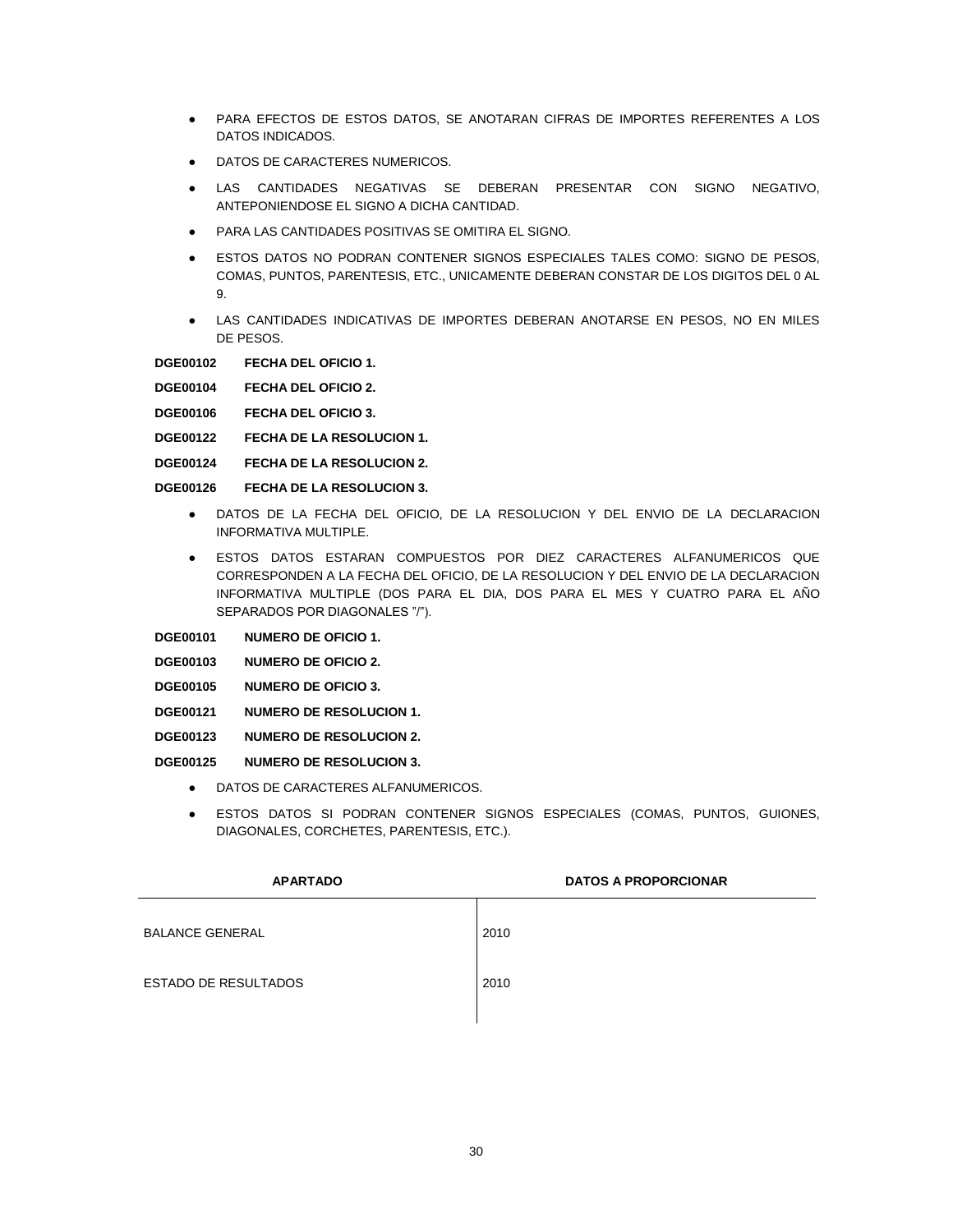| ESTADO DE VARIACIONES EN EL CAPITAL CONTABLE | CAPITAL<br>CONTRIBUIDO: CAPITAL<br>SOCIAL.      |
|----------------------------------------------|-------------------------------------------------|
|                                              | APORTACIONES PARA FUTUROS AUMENTOS DE           |
|                                              | CAPITAL ACORDADAS EN ASAMBLEA<br>DE.            |
|                                              | ACCIONISTAS, PRIMA EN VENTA DE ACCIONES Y       |
|                                              | OTRAS CUENTAS DE CAPITAL CONTRIBUIDO:           |
|                                              | CAPITAL GANADO: RESERVAS DE<br>CAPITAL.         |
|                                              | RESULTADO DE EJERCICIOS ANTERIORES,             |
|                                              | RESULTADO POR VALUACION<br>DE<br><b>TITULOS</b> |
|                                              | DISPONIBLES PARA LA VENTA, RESULTADO POR        |
|                                              | TENENCIA DE ACTIVOS NO MONETARIOS (POR          |
|                                              | VALUACION DE ACTIVO FIJO), RESULTADO POR        |
|                                              | TENENCIA DE ACTIVOS NO MONETARIOS (POR          |
|                                              | VALUACION DE INVERSIONES PERMANENTES EN         |
|                                              | ACCIONES). EFECTO INICIAL ACUMULADO DE          |
|                                              | IMPUESTO SOBRE LA RENTA DIFERIDO, EFECTO        |
|                                              | INICIAL ACUMULADO DE LA PARTICIPACION DE LOS    |
|                                              | TRABAJADORES EN LAS UTILIDADES DIFERIDA,        |
|                                              | EFECTO INICIAL ACUMULADO DEL<br><b>IMPUESTO</b> |
|                                              | EMPRESARIAL A TASA UNICA DIFERIDO, OTRAS        |
|                                              | CUENTAS DE CAPITAL GANADO, UTILIDAD NETA,       |
|                                              | PERDIDA NETA; Y TOTAL CAPITAL CONTABLE          |
|                                              |                                                 |
|                                              |                                                 |
| ESTADO DE FLUJOS DE EFECTIVO                 | 2010                                            |
|                                              |                                                 |
| ANALISIS DE LAS CUENTAS DEL ESTADO DE        | 2010, ACUMULABLES O DEDUCIBLES PARA ISR 2010,   |
| <b>RESULTADOS</b>                            | NO ACUMULABLES O NO AFECTOS AL ISR              |
|                                              | (INGRESOS) NO DEDUCIBLES (GASTOS) PARA          |
|                                              | <b>ISR 2010</b>                                 |
|                                              |                                                 |

# **NOTA: EL ORDEN DE ESTOS DATOS ES UNICAMENTE INFORMATIVO, PARA SU CAPTURA REFERENCIAR AL FORMATO GUIA.**

- PARA EFECTOS DE ESTOS DATOS, SE ANOTARAN CIFRAS DE IMPORTES REFERENTES A LOS DATOS INDICADOS.
- DATOS DE CARACTERES NUMERICOS.
- LAS CANTIDADES NEGATIVAS SE DEBERAN PRESENTAR CON SIGNO NEGATIVO, ANTEPONIENDOSE EL SIGNO A DICHA CANTIDAD.
- PARA LAS CANTIDADES POSITIVAS SE OMITIRA EL SIGNO.
- **ESTOS DATOS NO PODRAN CONTENER SIGNOS ESPECIALES TALES COMO: SIGNO DE PESOS,** COMAS, PUNTOS, PARENTESIS, ETC., UNICAMENTE DEBERAN CONSTAR DE LOS DIGITOS DEL 0 AL 9.
- **LAS CANTIDADES INDICATIVAS DE IMPORTES DEBERAN ANOTARSE EN PESOS, NO EN MILES** DE PESOS.

### **DATOS APLICABLES A LA INFORMACION ALTERNATIVA AL DICTAMEN DE:**

**G. CASAS DE BOLSA.**

**DATOS GENERALES.**

## **DATOS A PROPORCIONAR:**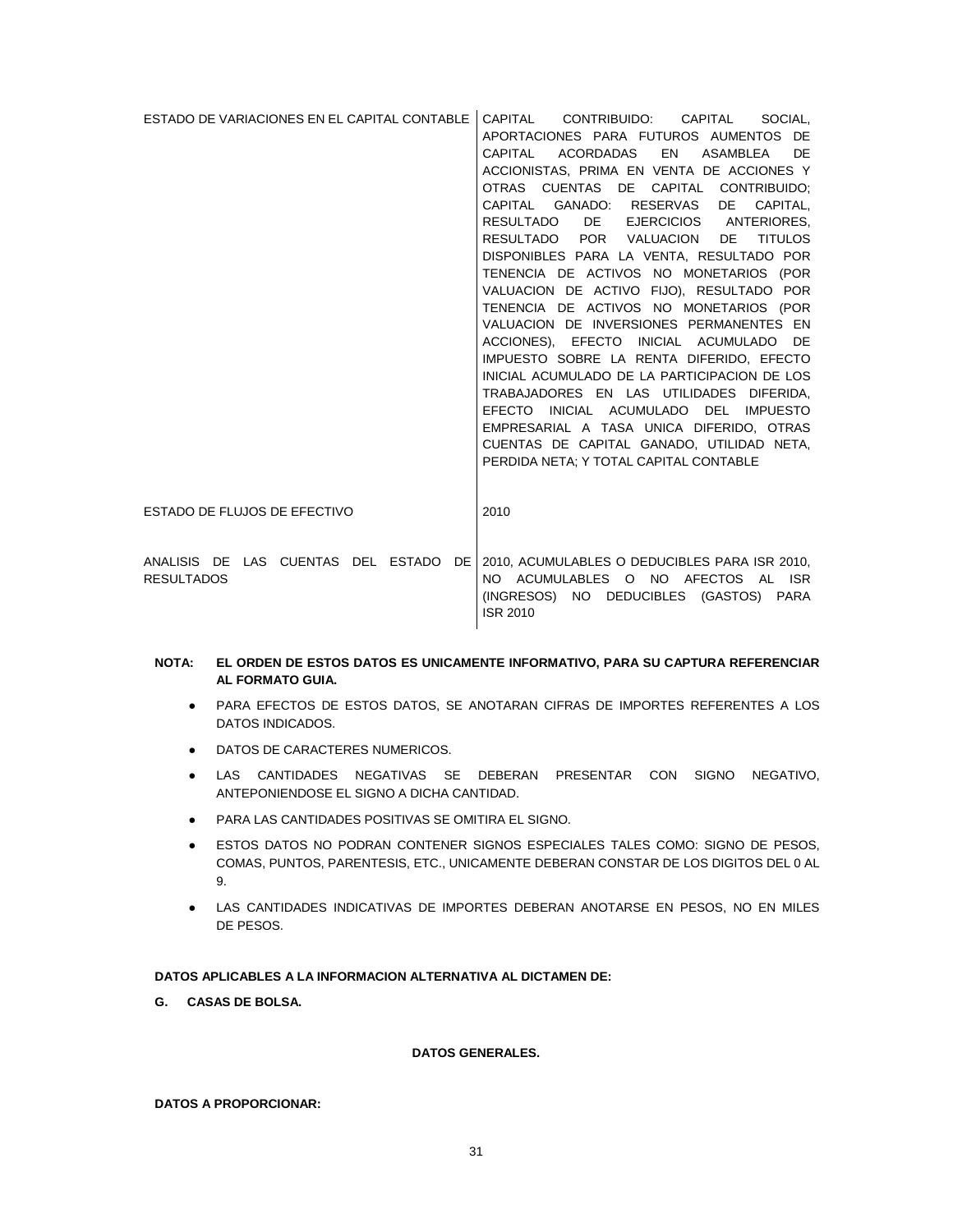### **AUTORIDAD COMPETENTE:**

## **DGE00002 ADMINISTRACION GENERAL DE GRANDES CONTRIBUYENTES.**

- DATO DE DOS CARACTERES ALFABETICOS, (SI O NO) EN MAYUSCULAS.
- ESTE DATO NO PODRA CONTENER SIGNOS ESPECIALES (COMAS, CORCHETES, PARENTESIS, ETC.).

#### **DGE00040 FECHA DE INICIO DEL EJERCICIO FISCAL.**

#### **DGE00041 FECHA DE TERMINACION DEL EJERCICIO FISCAL.**

- DATOS DEL EJERCICIO FISCAL QUE CORRESPONDA LA INFORMACION ALTERNATIVA AL DICTAMEN.
- DIVIDIDO EN INICIO DEL EJERCICIO Y TERMINACION DEL EJERCICIO.
- ESTOS DATOS ESTARAN COMPUESTOS POR DIEZ CARACTERES ALFANUMERICOS QUE CORRESPONDEN A LA FECHA DE INICIO DEL EJERCICIO FISCAL (DOS PARA EL DIA, DOS PARA EL MES Y CUATRO PARA EL AÑO SEPARADOS POR DIAGONALES "/") Y DIEZ PARA LA FECHA DE TERMINACION DEL EJERCICIO FISCAL, (DOS PARA EL DIA, DOS PARA EL MES Y CUATRO PARA EL AÑO, SEPARADOS POR DIAGONALES "/").

EJEMPLO:

INICIO FINAL

01/01/2010 31/12/2010

- **DGE00050 RFC 1 (RFC DE LA PERSONA FISICA O MORAL QUE ASESORO FISCALMENTE AL CONTRIBUYENTE).**
- **DGE00051 RFC 2 (RFC DE LA PERSONA FISICA O MORAL QUE ASESORO FISCALMENTE AL CONTRIBUYENTE).**
- **DGE00052 RFC 3 (RFC DE LA PERSONA FISICA O MORAL QUE ASESORO FISCALMENTE AL CONTRIBUYENTE).**
- **DGE00053 RFC 4 (RFC DE LA PERSONA FISICA O MORAL QUE ASESORO FISCALMENTE AL CONTRIBUYENTE).**
- **DGE00054 RFC 5 (RFC DE LA PERSONA FISICA O MORAL QUE ASESORO FISCALMENTE AL CONTRIBUYENTE).**
	- DATO, REGISTRO FEDERAL DE CONTRIBUYENTES.
	- DATO DE 13 CARACTERES ALFANUMERICOS MAXIMO COMPUESTO POR:

- CUATRO LETRAS PARA PERSONAS FISICAS; O GUION MEDIO Y TRES LETRAS PARA PERSONAS MORALES.

- SEIS CARACTERES NUMERICOS QUE CORRESPONDEN A LA FECHA (DOS CARACTERES PARA AÑO, DOS PARA MES Y DOS PARA EL DIA).

- TRES CARACTERES ALFANUMERICOS PARA LA HOMONIMIA.

UTILIZACION DE CARACTERES ALFABETICOS EN MAYUSCULAS.

ESTE DATO NO PODRA CONTENER SIGNOS ESPECIALES (COMAS, CORCHETES, PARENTESIS, ETC., SALVO EL CARACTER &).

#### **DGE00021 FIDEICOMISO.**

- **DGE00022 FORMA PARTE DE UNA ASOCIACION EN PARTICIPACION.**
- **DGE00023 ASOCIANTE EN LA ASOCIACION EN PARTICIPACION.**
- **DGE00026 EMPRESA FILIAL.**
- **DGE00027 EMPRESA SUBSIDIARIA.**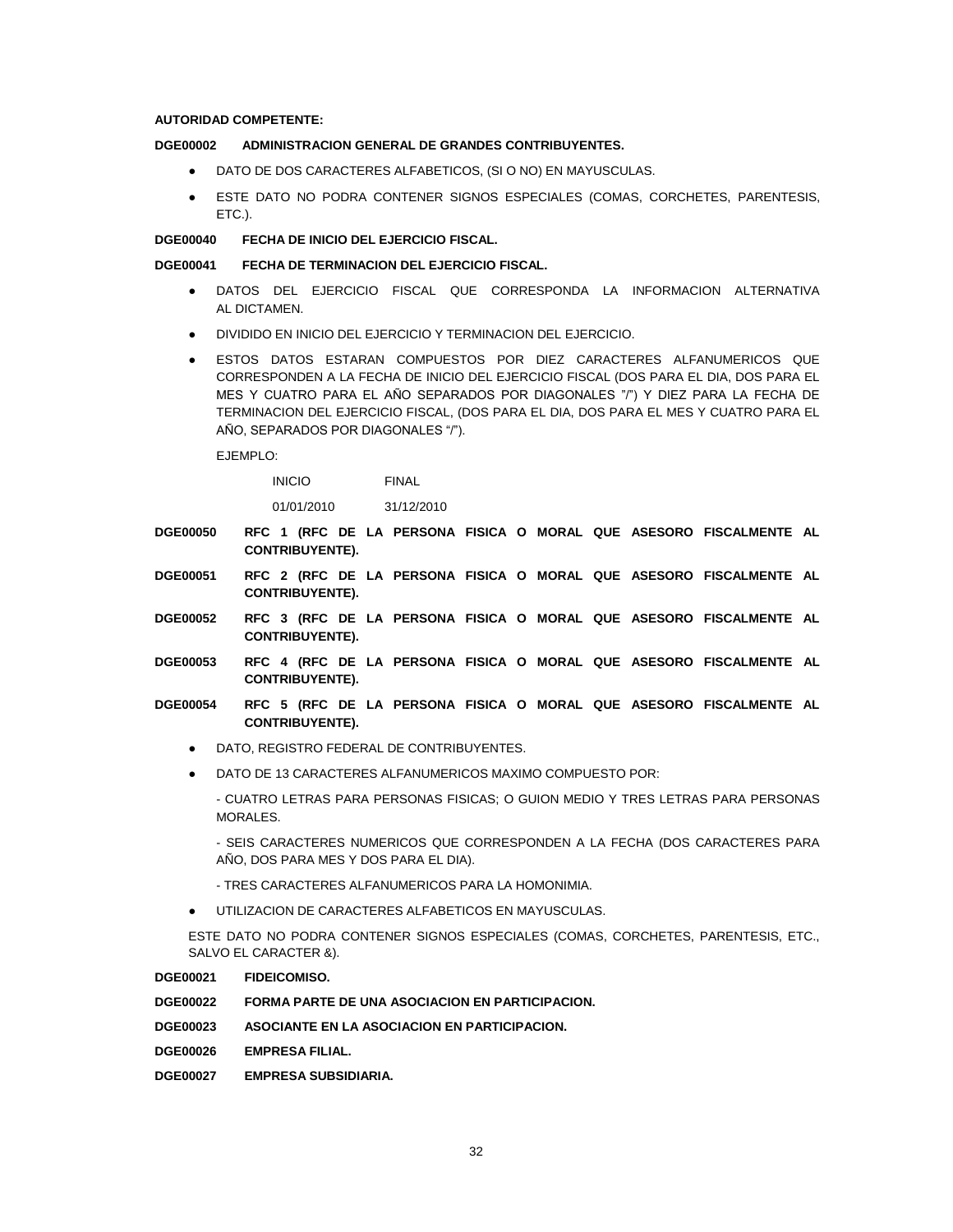- **DGE00082 REALIZO OPERACIONES CON PARTES RELACIONADAS NACIONALES (EN CASO AFIRMATIVO DEBE LLENAR LOS APARTADOS 13 Y 14).**
- **DGE00083 REALIZO OPERACIONES CON PARTES RELACIONADAS EXTRANJERAS (EN CASO AFIRMATIVO DEBE LLENAR LOS APARTADOS 13 Y 14).**
- **DGE00087 DETERMINO RENTA GRAVABLE PARA EFECTOS DE LA PARTICIPACION DE LOS TRABAJADORES EN LAS UTILIDADES.**
- **DGE00088 LA RENTA GRAVABLE SE DETERMINO CON BASE EN LO DISPUESTO EN EL ARTICULO 16 DE LA L.I.S.R. (EN CASO AFIRMATIVO DEBE LLENAR EL APARTADO 15).**
- **DGE00090 FUE RESPONSABLE SOLIDARIO EN EL IMPUESTO SOBRE LA RENTA EN ALGUNA ENAJENACION DE ACCIONES EFECTUADA POR RESIDENTES EN EL EXTRANJERO. (EN CASO AFIRMATIVO DEBE LLENAR EL APARTADO 8).**
- **DGE00092 CELEBRO OPERACIONES FINANCIERAS DERIVADAS CON RESIDENTES EN EL EXTRANJERO QUE TUVIERAN EFECTOS FISCALES DURANTE EL EJERCICIO EN EL IMPUESTO SOBRE LA RENTA (EN CASO AFIRMATIVO DEBE LLENAR EL APARTADO 9).**
- **DGE00094 MANTUVO INVERSIONES PERMANENTES EN SUBSIDIARIAS, ASOCIADAS Y AFILIADAS RESIDENTES EN EL EXTRANJERO DURANTE EL EJERCICIO (EN CASO AFIRMATIVO DEBE LLENAR EL APARTADO10).**
- **DGE00100 OBTUVO ALGUNA RESOLUCION POR PARTE DEL SAT O DE LA SHCP QUE HAYA AFECTADO SU SITUACION FISCAL DURANTE EL EJERCICIO.**
- **DGE00120 OBTUVO ALGUNA RESOLUCION FAVORABLE POR PARTE DE AUTORIDADES JURISDICCIONALES QUE HAYA AFECTADO SU SITUACION FISCAL DURANTE EL EJERCICIO.**
- **DGE00130 REALIZO OPERACIONES DE ENAJENACION DE ACCIONES PROPIAS.**
- **DGE00136 APLICO ALGUN TRATADO PARA EVITAR LA DOBLE TRIBUTACION.**

**DGE00137 OPTO POR APLICAR LO DISPUESTO POR EL ARTICULO NOVENO DEL DECRETO PUBLICADO EN EL DIARIO OFICIAL DE LA FEDERACION EL 5 DE NOVIEMBRE DE 2007 (IMPUESTO EMPRESARIAL A TASA UNICA).**

- DATOS DE DOS CARACTERES ALFABETICOS, (SI O NO) EN MAYUSCULAS.
- ESTE DATO NO PODRA CONTENER SIGNOS ESPECIALES (COMAS, CORCHETES, PARENTESIS, ETC.).
- **DGE00583 MONTO PENDIENTE APLICADO EN EL EJERCICIO, DEL ESTIMULO FISCAL POR PROYECTOS EN INVESTIGACION Y DESARROLLO TECNOLOGICO AUTORIZADO EN EJERCICIOS ANTERIORES.**
- **DGE00584 ESTIMULO POR PROYECTOS DE INVERSION EN LA PRODUCCION CINEMATOGRAFICA NACIONAL.**
- **DGE00605 RESULTADO FISCAL DEL EJERCICIO.**
- **DGE00610 I.S.R. TITULO II ART. 10 1ER. PARRAFO.**
- **DGE00615 PARTIDAS NO DEDUCIBLES, EXCEPTO PROVISIONES Y RESERVAS. ARTICULO 32 FRACCS. VIII Y IX L.I.S.R.**
- **DGE00620 PARTICIPACION DE LOS TRABAJADORES EN LAS UTILIDADES DE LAS EMPRESAS ARTICULO 10 FRACCION I LISR.**
- **DGE00625 RESULTADO POSITIVO.**
- **DGE00630 RESULTADO NEGATIVO (DIFERENCIA A QUE SE REFIERE EL ART. 88, 4o. PARRAFO DE LA L.I.S.R.).**
- **DGE00635 IMPUESTO ACREDITADO ART. 11 FRAC. II ENTRE FACTOR ART. 2 FRACC. I, INCISO c) DE DISPOSICIONES DE VIGENCIA TEMPORAL DE LA L.I.S.R.**
- **DGE00640 UTILIDAD FISCAL NETA DEL EJERCICIO CUANDO EL RESULTADO ES POSITIVO.**
- **DGE00645 SALDO INICIAL CUFIN ACTUALIZADO.**
- **DGE00650 DIVIDENDOS COBRADOS.**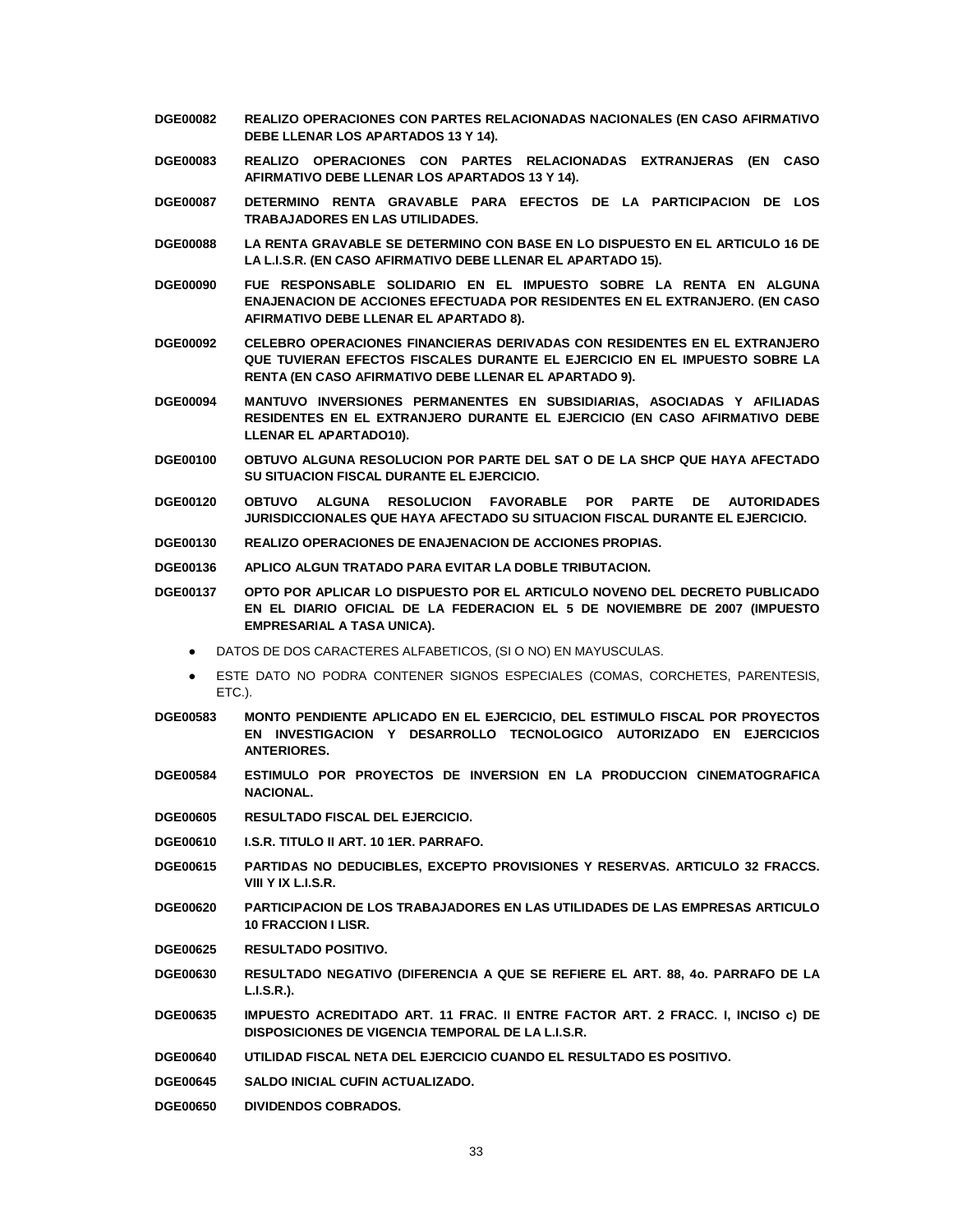- **DGE00655 DIVIDENDOS PAGADOS.**
- **DGE00660 OTROS CONCEPTOS.**
- **DGE00670 CUFIN TOTAL AL CIERRE DEL EJERCICIO ACTUALIZADO.**
- **DGE00680 SALDO INICIAL CUFINRE ACTUALIZADO.**
- **DGE00685 DIVIDENDOS PAGADOS.**
- **DGE00690 OTROS CONCEPTOS.**
- **DGE00700 CUFINRE TOTAL AL CIERRE DEL EJERCICIO ACTUALIZADO.**
- **DGE00760 CREDITO FISCAL POR ACTIVIDADES EN FIDEICOMISOS.**
- **DGE00770 ACREDITAMIENTO DEL IMPUESTO SOBRE LA RENTA PROPIO POR PAGO DE DIVIDENDOS EN LOS EJERCICIOS 2006 Y 2007 NO ACREDITADO ANTERIORMENTE (NO PROVENIENTES DE CUFIN NI DE CUFINRE).**
- **DGE00780 COMPENSACION DEL IMPUESTO AL ACTIVO POR RECUPERAR.**
- **DGE00800 VALOR DECLARADO EN ADUANA DE IMPORTACIONES TEMPORALES.**
- **DGE00810 VALOR DECLARADO EN ADUANA DE EXPORTACIONES TEMPORALES.**
- **DGE00820 VALOR DECLARADO EN ADUANA DE IMPORTACIONES DEFINITIVAS.**
- **DGE00830 VALOR DECLARADO EN ADUANA DE EXPORTACIONES DEFINITIVAS.**
- **DGE00840 IVA PAGADO EN ADUANAS DURANTE EL EJERCICIO.**
- **DGE00850 IEPS PAGADO EN ADUANAS DURANTE EL EJERCICIO.**
- **DGE00970 IMPUESTO AL ACTIVO POR EL QUE SE SOLICITO DEVOLUCION.**
- **DGE00975 IMPUESTO AL ACTIVO COMPENSADO CONTRA ISR PROPIO.**
- **DGE00980 IMPUESTO AL ACTIVO COMPENSADO CONTRA IETU.**

**DGE00985 IMPUESTO AL ACTIVO POR RECUPERAR DE 10 AÑOS ANTERIORES.**

- PARA EFECTOS DE ESTOS DATOS, SE ANOTARAN CIFRAS DE IMPORTES REFERENTES A LOS DATOS INDICADOS.
- DATOS DE CARACTERES NUMERICOS.
- **.** LAS CANTIDADES NEGATIVAS SE DEBERAN PRESENTAR CON SIGNO NEGATIVO, ANTEPONIENDOSE EL SIGNO A DICHA CANTIDAD.
- PARA LAS CANTIDADES POSITIVAS SE OMITIRA EL SIGNO.
- **ESTOS DATOS NO PODRAN CONTENER SIGNOS ESPECIALES TALES COMO: SIGNO DE PESOS.** COMAS, PUNTOS, PARENTESIS, ETC., UNICAMENTE DEBERAN CONSTAR DE LOS DIGITOS DEL 0 AL 9.
- LAS CANTIDADES INDICATIVAS DE IMPORTES DEBERAN ANOTARSE EN PESOS. NO EN MILES DE PESOS.

**DGE00102 FECHA DEL OFICIO 1.**

- **DGE00104 FECHA DEL OFICIO 2.**
- **DGE00106 FECHA DEL OFICIO 3.**
- **DGE00122 FECHA DE LA RESOLUCION 1.**
- **DGE00124 FECHA DE LA RESOLUCION 2.**
- **DGE00126 FECHA DE LA RESOLUCION 3.**
	- DATOS DE LA FECHA DEL OFICIO, DE LA RESOLUCION Y DEL ENVIO DE LA DECLARACION INFORMATIVA MULTIPLE.
	- ESTOS DATOS ESTARAN COMPUESTOS POR DIEZ CARACTERES ALFANUMERICOS QUE CORRESPONDEN A LA FECHA DEL OFICIO, DE LA RESOLUCION Y DEL ENVIO DE LA DECLARACION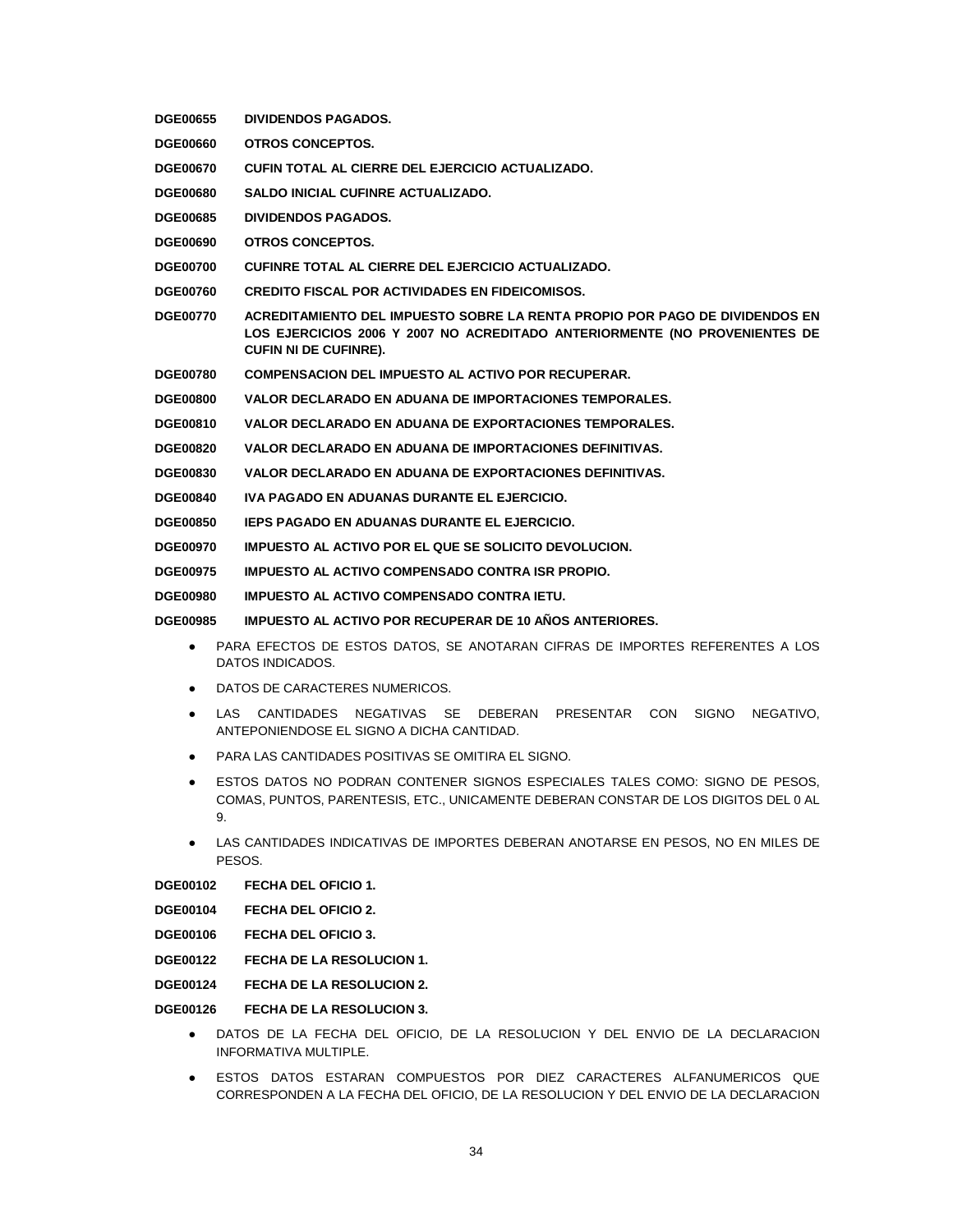INFORMATIVA MULTIPLE (DOS PARA EL DIA, DOS PARA EL MES Y CUATRO PARA EL AÑO SEPARADOS POR DIAGONALES "/").

- **DGE00101 NUMERO DE OFICIO 1.**
- **DGE00103 NUMERO DE OFICIO 2.**
- **DGE00105 NUMERO DE OFICIO 3.**
- **DGE00121 NUMERO DE RESOLUCION 1.**
- **DGE00123 NUMERO DE RESOLUCION 2.**
- **DGE00125 NUMERO DE RESOLUCION 3.**
	- DATOS DE CARACTERES ALFANUMERICOS.
	- ESTOS DATOS SI PODRAN CONTENER SIGNOS ESPECIALES (COMAS, PUNTOS, GUIONES, DIAGONALES, CORCHETES, PARENTESIS, ETC.).

| <b>APARTADO</b>                              | <b>DATOS A PROPORCIONAR</b>                                                                                                                                                                                                                                                                                                                                                                                                                                                                                                                                                                                                                                                                                                                                                                                                                                                                                                                                                                                                                                                                                                                                                                                                                                                                                          |
|----------------------------------------------|----------------------------------------------------------------------------------------------------------------------------------------------------------------------------------------------------------------------------------------------------------------------------------------------------------------------------------------------------------------------------------------------------------------------------------------------------------------------------------------------------------------------------------------------------------------------------------------------------------------------------------------------------------------------------------------------------------------------------------------------------------------------------------------------------------------------------------------------------------------------------------------------------------------------------------------------------------------------------------------------------------------------------------------------------------------------------------------------------------------------------------------------------------------------------------------------------------------------------------------------------------------------------------------------------------------------|
| <b>BALANCE GENERAL</b>                       | 2010                                                                                                                                                                                                                                                                                                                                                                                                                                                                                                                                                                                                                                                                                                                                                                                                                                                                                                                                                                                                                                                                                                                                                                                                                                                                                                                 |
| <b>ESTADO DE RESULTADOS</b>                  | 2010                                                                                                                                                                                                                                                                                                                                                                                                                                                                                                                                                                                                                                                                                                                                                                                                                                                                                                                                                                                                                                                                                                                                                                                                                                                                                                                 |
| ESTADO DE VARIACIONES EN EL CAPITAL CONTABLE | CAPITAL CONTRIBUIDO: CAPITAL<br>SOCIAL.<br>APORTACIONES PARA FUTUROS AUMENTOS DE<br>CAPITAL ACORDADAS<br>EN ASAMBLEA<br>DE<br>ACCIONISTAS, PRIMA EN VENTA DE ACCIONES,<br>OBLIGACIONES SUBORDINADAS EN CIRCULACION,<br>DONATIVOS: OTRAS CUENTAS DE<br>CAPITAL<br>CONTRIBUIDO: CAPITAL GANADO: RESERVAS DE<br>CAPITAL, RESULTADO DE EJERCICIOS ANTERIORES,<br>RESULTADO POR VALUACION DE<br><b>TITULOS</b><br>DISPONIBLES PARA LA VENTA. RESULTADO POR<br>VALUACION DE INSTRUMENTOS DE COBERTURA DE<br>FLUJO DE EFECTIVO, EFECTO ACUMULADO POR<br>CONVERSION, RESULTADO POR CONVERSION DE<br>OPERACIONES<br>EXTRANJERAS, EXCESO<br>$\circ$<br>INSUFICIENCIA EN LA ACTUALIZACION DEL CAPITAL<br>CONTABLE, RESULTADO POR TENENCIA DE ACTIVOS<br>NO MONETARIOS (POR VALUACION DE ACTIVO FIJO),<br>RESULTADO POR TENENCIA DE ACTIVOS NO<br>MONETARIOS (POR VALUACION DE INVERSIONES<br>PERMANENTES EN ACCIONES), AJUSTE POR<br>OBLIGACIONES LABORALES AL RETIRO, EFECTO<br>INICIAL ACUMULADO DE IMPUESTO SOBRE LA RENTA<br>DIFERIDO, EFECTO INICIAL ACUMULADO DE LA<br>PARTICIPACION DE LOS TRABAJADORES EN LAS<br>UTILIDADES DIFERIDA, EFECTO INICIAL ACUMULADO<br>DE IMPUESTO EMPRESARIAL A TASA UNICA<br>DIFERIDO, OTRAS CUENTAS DE CAPITAL GANADO,<br>UTILIDAD NETA, PERDIDA NETA; Y TOTAL CAPITAL<br><b>CONTABLE</b> |
| ESTADO DE FLUJOS DE EFECTIVO                 | 2010                                                                                                                                                                                                                                                                                                                                                                                                                                                                                                                                                                                                                                                                                                                                                                                                                                                                                                                                                                                                                                                                                                                                                                                                                                                                                                                 |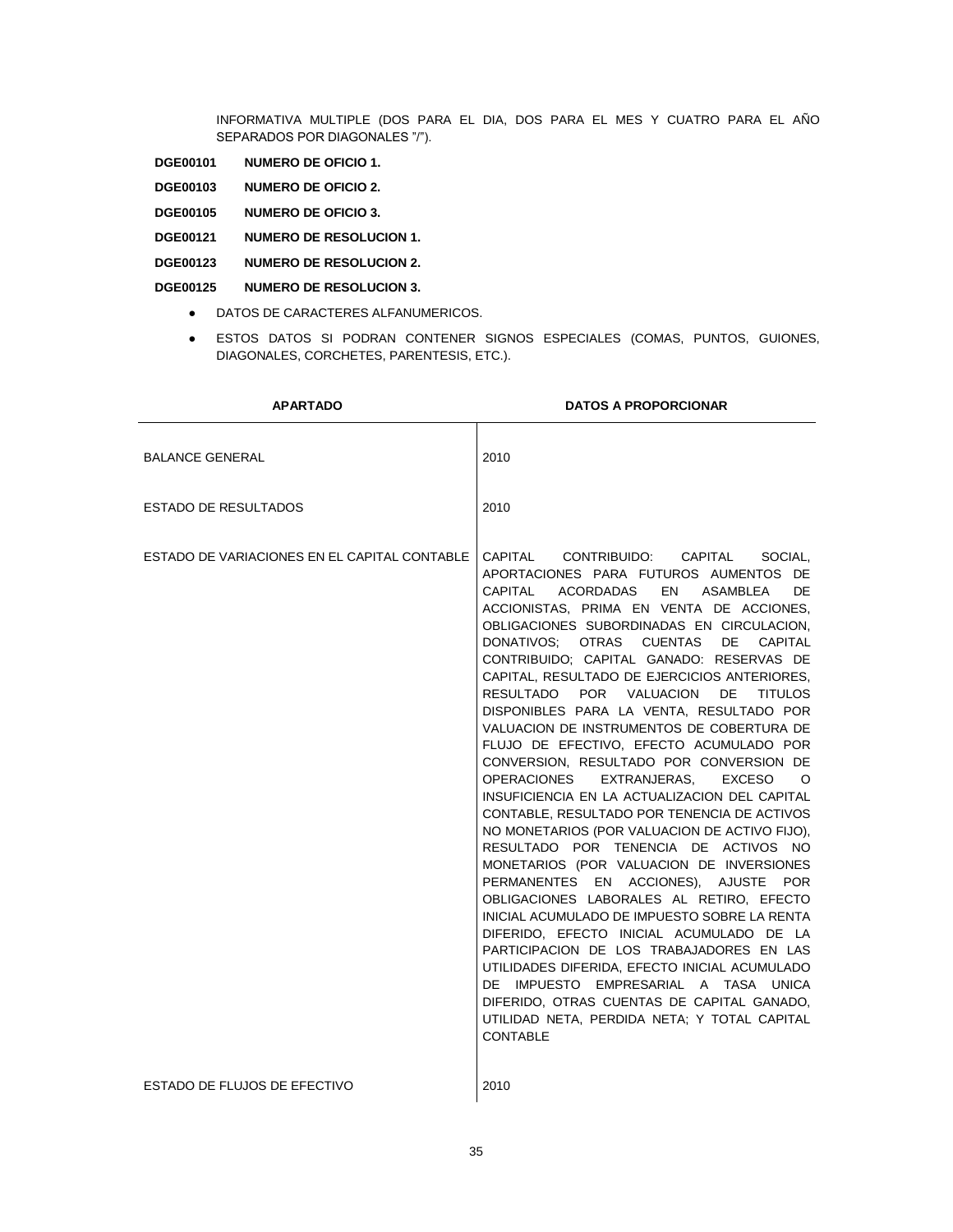ANALISIS DE LAS CUENTAS DEL ESTADO DE RESULTADOS

2010, ACUMULABLES O DEDUCIBLES PARA ISR 2010, NO ACUMULABLES O NO AFECTOS AL ISR (INGRESOS) NO DEDUCIBLES (GASTOS) PARA ISR 2010

## **NOTA: EL ORDEN DE ESTOS DATOS ES UNICAMENTE INFORMATIVO, PARA SU CAPTURA REFERENCIAR AL FORMATO GUIA.**

- PARA EFECTOS DE ESTOS DATOS, SE ANOTARAN CIFRAS DE IMPORTES REFERENTES A LOS DATOS INDICADOS.
- DATOS DE CARACTERES NUMERICOS.
- LAS CANTIDADES NEGATIVAS SE DEBERAN PRESENTAR CON SIGNO NEGATIVO, ANTEPONIENDOSE EL SIGNO A DICHA CANTIDAD.
- PARA LAS CANTIDADES POSITIVAS SE OMITIRA EL SIGNO.
- ESTOS DATOS NO PODRAN CONTENER SIGNOS ESPECIALES TALES COMO: SIGNO DE PESOS, COMAS, PUNTOS, PARENTESIS, ETC., UNICAMENTE DEBERAN CONSTAR DE LOS DIGITOS DEL 0 AL 9.
- LAS CANTIDADES INDICATIVAS DE IMPORTES DEBERAN ANOTARSE EN PESOS, NO EN MILES DE PESOS.

## **DATOS APLICABLES A LA INFORMACION ALTERNATIVA AL DICTAMEN DE:**

**H. SOCIEDADES CONTROLADORAS DE GRUPOS FINANCIEROS.**

### **DATOS GENERALES.**

#### **DATOS A PROPORCIONAR:**

#### **AUTORIDAD COMPETENTE:**

## **DGE00002 ADMINISTRACION GENERAL DE GRANDES CONTRIBUYENTES.**

- DATO DE DOS CARACTERES ALFABETICOS, (SI O NO) EN MAYUSCULAS.
- ESTE DATO NO PODRA CONTENER SIGNOS ESPECIALES (COMAS, CORCHETES, PARENTESIS, ETC.).

#### **DGE00040 FECHA DE INICIO DEL EJERCICIO FISCAL.**

# **DGE00041 FECHA DE TERMINACION DEL EJERCICIO FISCAL.**

- DATOS DEL EJERCICIO FISCAL QUE CORRESPONDA LA INFORMACION ALTERNATIVA AL DICTAMEN.
- DIVIDIDO EN INICIO DEL EJERCICIO Y TERMINACION DEL EJERCICIO.
- ESTOS DATOS ESTARAN COMPUESTOS POR DIEZ CARACTERES ALFANUMERICOS QUE CORRESPONDEN A LA FECHA DE INICIO DEL EJERCICIO FISCAL (DOS PARA EL DIA, DOS PARA EL MES Y CUATRO PARA EL AÑO SEPARADOS POR DIAGONALES "/") Y DIEZ PARA LA FECHA DE TERMINACION DEL EJERCICIO FISCAL, (DOS PARA EL DIA, DOS PARA EL MES Y CUATRO PARA EL AÑO, SEPARADOS POR DIAGONALES "/").

EJEMPLO:

| <b>INICIO</b> | FINAL      |
|---------------|------------|
| 01/01/2010    | 31/12/2010 |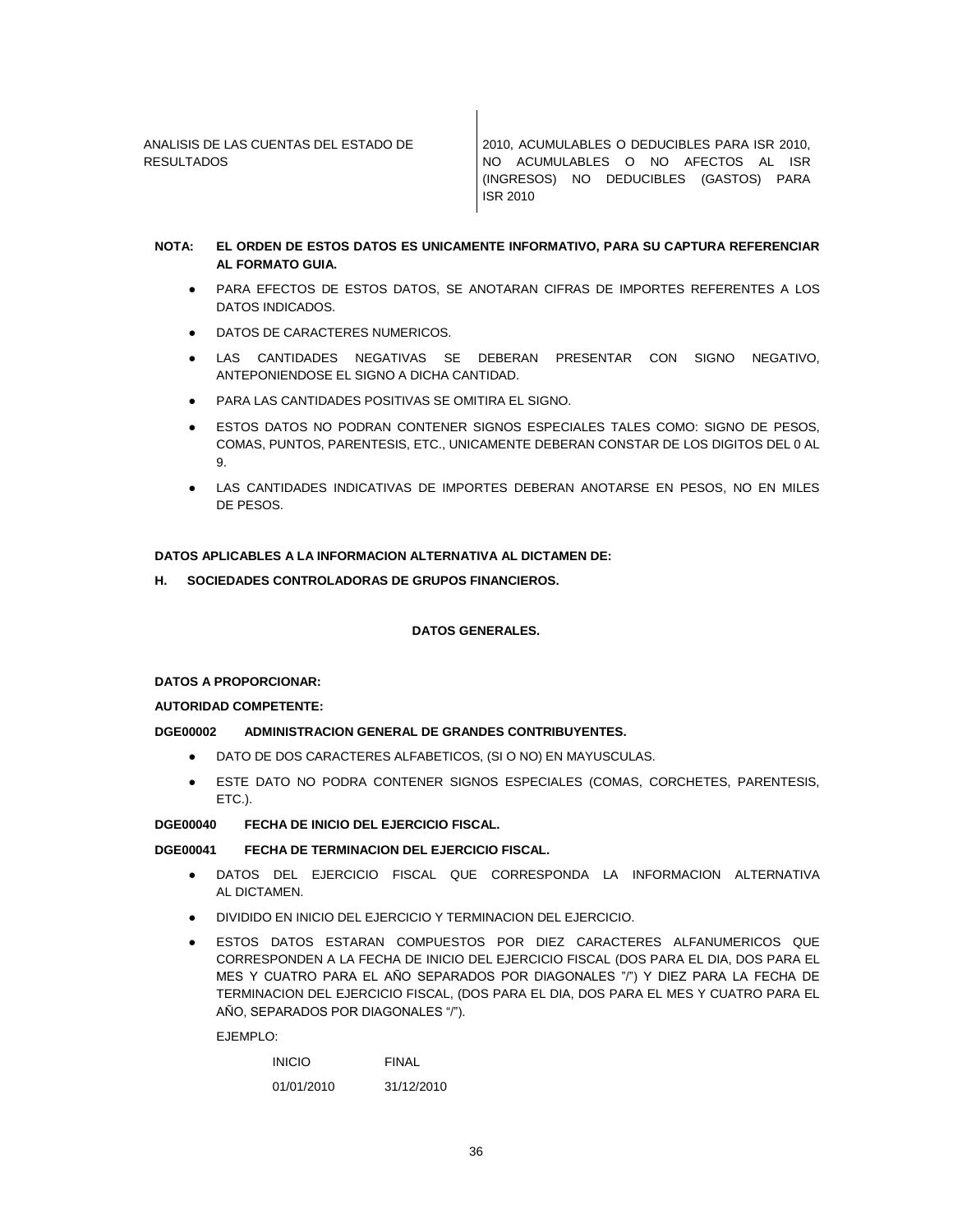- **DGE00050 RFC 1 (RFC DE LA PERSONA FISICA O MORAL QUE ASESORO FISCALMENTE AL CONTRIBUYENTE).**
- **DGE00051 RFC 2 (RFC DE LA PERSONA FISICA O MORAL QUE ASESORO FISCALMENTE AL CONTRIBUYENTE).**
- **DGE00052 RFC 3 (RFC DE LA PERSONA FISICA O MORAL QUE ASESORO FISCALMENTE AL CONTRIBUYENTE).**
- **DGE00053 RFC 4 (RFC DE LA PERSONA FISICA O MORAL QUE ASESORO FISCALMENTE AL CONTRIBUYENTE).**
- **DGE00054 RFC 5 (RFC DE LA PERSONA FISICA O MORAL QUE ASESORO FISCALMENTE AL CONTRIBUYENTE).**
	- DATO, REGISTRO FEDERAL DE CONTRIBUYENTES.
	- DATO DE 13 CARACTERES ALFANUMERICOS MAXIMO COMPUESTO POR:
		- CUATRO LETRAS PARA PERSONAS FISICAS; O GUION MEDIO Y TRES LETRAS PARA PERSONAS MORALES.

- SEIS CARACTERES NUMERICOS QUE CORRESPONDEN A LA FECHA (DOS CARACTERES PARA AÑO, DOS PARA MES Y DOS PARA EL DIA).

- TRES CARACTERES ALFANUMERICOS PARA LA HOMONIMIA.
- UTILIZACION DE CARACTERES ALFABETICOS EN MAYUSCULAS.

ESTE DATO NO PODRA CONTENER SIGNOS ESPECIALES (COMAS, CORCHETES, PARENTESIS, ETC., SALVO EL CARACTER &).

| <b>DGE00021</b> | <b>FIDEICOMISO.</b> |
|-----------------|---------------------|
|                 |                     |

- **DGE00022 FORMA PARTE DE UNA ASOCIACION EN PARTICIPACION.**
- **DGE00023 ASOCIANTE EN LA ASOCIACION EN PARTICIPACION.**
- **DGE00026 EMPRESA FILIAL.**
- **DGE00027 EMPRESA SUBSIDIARIA.**
- **DGE00082 REALIZO OPERACIONES CON PARTES RELACIONADAS NACIONALES (EN CASO AFIRMATIVO DEBE LLENAR LOS APARTADOS 13 Y 14).**
- **DGE00083 REALIZO OPERACIONES CON PARTES RELACIONADAS EXTRANJERAS (EN CASO AFIRMATIVO DEBE LLENAR LOS APARTADOS 13 Y 14).**
- **DGE00087 DETERMINO RENTA GRAVABLE PARA EFECTOS DE LA PARTICIPACION DE LOS TRABAJADORES EN LAS UTILIDADES.**
- **DGE00088 LA RENTA GRAVABLE SE DETERMINO CON BASE EN LO DISPUESTO EN EL ARTICULO 16 DE LA L.I.S.R. (EN CASO AFIRMATIVO DEBE LLENAR EL APARTADO 15).**
- **DGE00090 FUE RESPONSABLE SOLIDARIO EN EL IMPUESTO SOBRE LA RENTA EN ALGUNA ENAJENACION DE ACCIONES EFECTUADA POR RESIDENTES EN EL EXTRANJERO. (EN CASO AFIRMATIVO DEBE LLENAR EL APARTADO 8).**
- **DGE00092 CELEBRO OPERACIONES FINANCIERAS DERIVADAS CON RESIDENTES EN EL EXTRANJERO QUE TUVIERAN EFECTOS FISCALES DURANTE EL EJERCICIO EN EL IMPUESTO SOBRE LA RENTA (EN CASO AFIRMATIVO DEBE LLENAR EL APARTADO 9).**
- **DGE00094 MANTUVO INVERSIONES PERMANENTES EN SUBSIDIARIAS, ASOCIADAS Y AFILIADAS RESIDENTES EN EL EXTRANJERO DURANTE EL EJERCICIO (EN CASO AFIRMATIVO DEBE LLENAR EL APARTADO10).**
- **DGE00100 OBTUVO ALGUNA RESOLUCION POR PARTE DEL SAT O DE LA SHCP QUE HAYA AFECTADO SU SITUACION FISCAL DURANTE EL EJERCICIO.**
- **DGE00120 OBTUVO ALGUNA RESOLUCION FAVORABLE POR PARTE DE AUTORIDADES JURISDICCIONALES QUE HAYA AFECTADO SU SITUACION FISCAL DURANTE EL EJERCICIO.**
- **DGE00130 REALIZO OPERACIONES DE ENAJENACION DE ACCIONES.**
- **DGE00131 APLICO ALGUN TRATADO PARA EVITAR LA DOBLE TRIBUTACION.**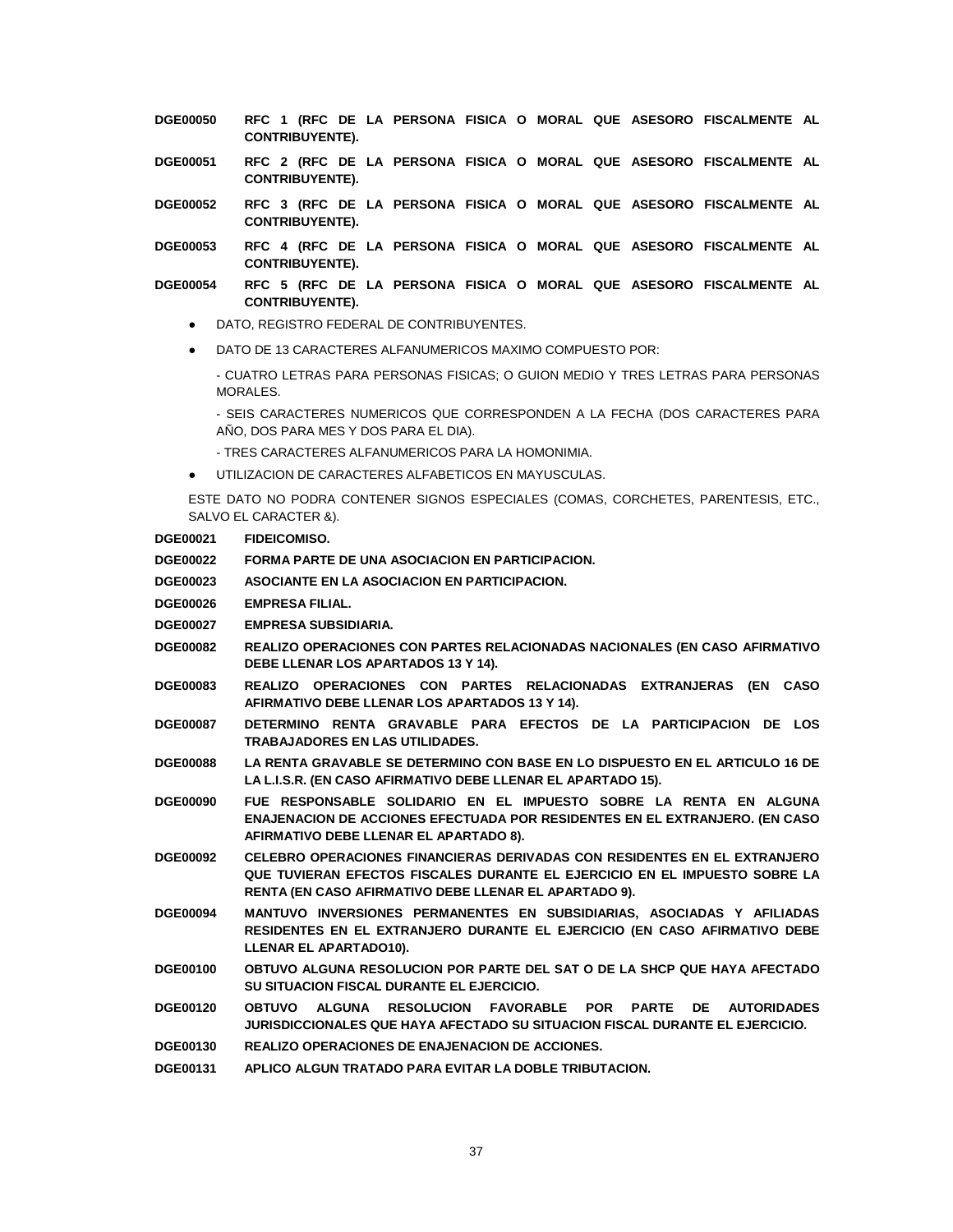- **DGE00132 OPTO POR APLICAR LO DISPUESTO POR EL ARTICULO NOVENO DEL DECRETO PUBLICADO EN EL DIARIO OFICIAL DE LA FEDERACION EL 5 DE NOVIEMBRE DE 2007 (IMPUESTO EMPRESARIAL A TASA UNICA).**
	- DATOS DE DOS CARACTERES ALFABETICOS, (SI O NO) EN MAYUSCULAS.
	- ESTE DATO NO PODRA CONTENER SIGNOS ESPECIALES (COMAS, CORCHETES, PARENTESIS, ETC.).
- **DGE00583 MONTO PENDIENTE APLICADO EN EL EJERCICIO, DEL ESTIMULO FISCAL POR PROYECTOS EN INVESTIGACION Y DESARROLLO TECNOLOGICO AUTORIZADO EN EJERCICIOS ANTERIORES.**
- **DGE00584 ESTIMULO POR PROYECTOS DE INVERSION EN LA PRODUCCION CINEMATOGRAFICA NACIONAL.**
- **DGE00605 RESULTADO FISCAL DEL EJERCICIO.**
- **DGE00610 I.S.R. TITULO II ART. 10 1ER. PARRAFO.**
- **DGE00615 PARTIDAS NO DEDUCIBLES, EXCEPTO PROVISIONES Y RESERVAS. ARTICULO 32 FRACCS. VIII Y IX L.I.S.R.**
- **DGE00620 PARTICIPACION DE LOS TRABAJADORES EN LAS UTILIDADES DE LAS EMPRESAS ARTICULO 10 FRACCION I LISR.**
- **DGE00625 RESULTADO POSITIVO.**
- **DGE00630 RESULTADO NEGATIVO (DIFERENCIA A QUE SE REFIERE EL ART. 88, 4o. PARRAFO DE LA L.I.S.R.).**
- **DGE00635 IMPUESTO ACREDITADO ART. 11 FRAC. II ENTRE FACTOR ART. 2 FRACC. I, INCISO c) DE DISPOSICIONES DE VIGENCIA TEMPORAL DE LA L.I.S.R.**
- **DGE00640 UTILIDAD FISCAL NETA DEL EJERCICIO CUANDO EL RESULTADO ES POSITIVO.**
- **DGE00645 SALDO INICIAL CUFIN ACTUALIZADO.**
- **DGE00650 DIVIDENDOS COBRADOS.**
- **DGE00655 DIVIDENDOS PAGADOS.**
- **DGE00660 OTROS CONCEPTOS.**
- **DGE00670 CUFIN TOTAL AL CIERRE DEL EJERCICIO ACTUALIZADO.**
- **DGE00680 SALDO INICIAL CUFINRE ACTUALIZADO.**
- **DGE00685 DIVIDENDOS PAGADOS.**
- **DGE00690 OTROS CONCEPTOS.**
- **DGE00700 CUFINRE TOTAL AL CIERRE DEL EJERCICIO ACTUALIZADO.**
- **DGE00760 CREDITO FISCAL POR ACTIVIDADES EN FIDEICOMISOS.**
- **DGE00770 ACREDITAMIENTO DEL IMPUESTO SOBRE LA RENTA PROPIO POR PAGO DE DIVIDENDOS EN LOS EJERCICIOS 2006 Y 2007 NO ACREDITADO ANTERIORMENTE (NO PROVENIENTES DE CUFIN NI DE CUFINRE).**
- **DGE00780 COMPENSACION DEL IMPUESTO AL ACTIVO POR RECUPERAR.**
- **DGE00800 VALOR DECLARADO EN ADUANA DE IMPORTACIONES TEMPORALES.**
- **DGE00810 VALOR DECLARADO EN ADUANA DE EXPORTACIONES TEMPORALES.**
- **DGE00820 VALOR DECLARADO EN ADUANA DE IMPORTACIONES DEFINITIVAS.**
- **DGE00830 VALOR DECLARADO EN ADUANA DE EXPORTACIONES DEFINITIVAS.**
- **DGE00840 IVA PAGADO EN ADUANAS DURANTE EL EJERCICIO.**
- **DGE00850 IEPS PAGADO EN ADUANAS DURANTE EL EJERCICIO.**
- **DGE00970 IMPUESTO AL ACTIVO POR EL QUE SE SOLICITO DEVOLUCION.**
- **DGE00975 IMPUESTO AL ACTIVO COMPENSADO CONTRA ISR PROPIO.**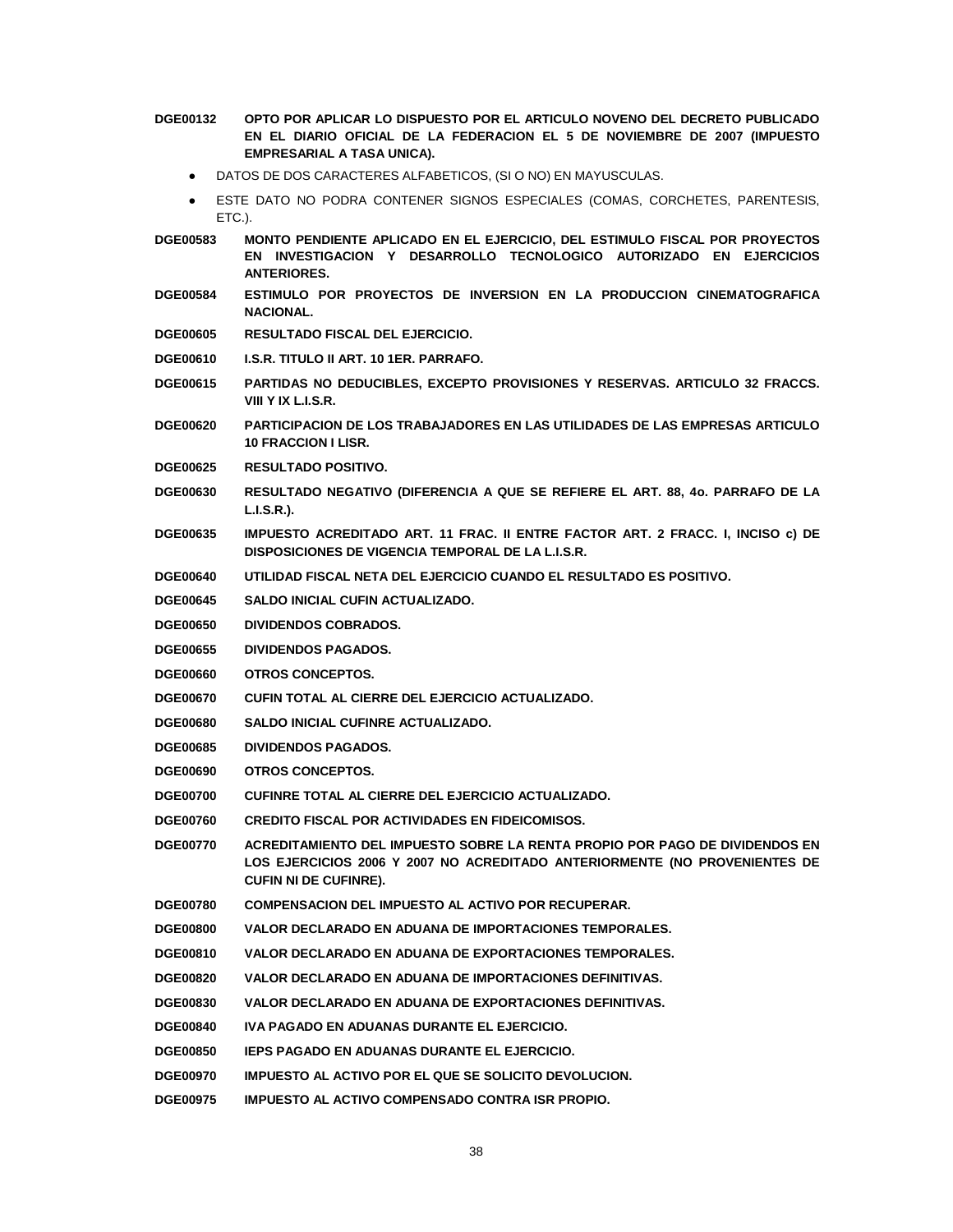# **DGE00980 IMPUESTO AL ACTIVO COMPENSADO CONTRA IETU.**

# **DGE00985 IMPUESTO AL ACTIVO POR RECUPERAR DE 10 AÑOS ANTERIORES.**

- PARA EFECTOS DE ESTOS DATOS, SE ANOTARAN CIFRAS DE IMPORTES REFERENTES A LOS DATOS INDICADOS.
- DATOS DE CARACTERES NUMERICOS.
- LAS CANTIDADES NEGATIVAS SE DEBERAN PRESENTAR CON SIGNO NEGATIVO, ANTEPONIENDOSE EL SIGNO A DICHA CANTIDAD.
- PARA LAS CANTIDADES POSITIVAS SE OMITIRA EL SIGNO.
- **ESTOS DATOS NO PODRAN CONTENER SIGNOS ESPECIALES TALES COMO: SIGNO DE PESOS,** COMAS, PUNTOS, PARENTESIS, ETC., UNICAMENTE DEBERAN CONSTAR DE LOS DIGITOS DEL 0 AL 9.
- LAS CANTIDADES INDICATIVAS DE IMPORTES DEBERAN ANOTARSE EN PESOS, NO EN MILES DE PESOS.

**DGE00102 FECHA DEL OFICIO 1.**

**DGE00104 FECHA DEL OFICIO 2.**

**DGE00106 FECHA DEL OFICIO 3.**

- **DGE00122 FECHA DE LA RESOLUCION 1.**
- **DGE00124 FECHA DE LA RESOLUCION 2.**

**DGE00126 FECHA DE LA RESOLUCION 3.**

- DATOS DE LA FECHA DEL OFICIO, DE LA RESOLUCION Y DEL ENVIO DE LA DECLARACION INFORMATIVA MULTIPLE.
- ESTOS DATOS ESTARAN COMPUESTOS POR DIEZ CARACTERES ALFANUMERICOS QUE CORRESPONDEN A LA FECHA DEL OFICIO, DE LA RESOLUCION Y DEL ENVIO DE LA DECLARACION INFORMATIVA MULTIPLE (DOS PARA EL DIA, DOS PARA EL MES Y CUATRO PARA EL AÑO SEPARADOS POR DIAGONALES "/").

**DGE00101 NUMERO DE OFICIO 1.**

- **DGE00103 NUMERO DE OFICIO 2.**
- **DGE00105 NUMERO DE OFICIO 3.**
- **DGE00121 NUMERO DE RESOLUCION 1.**

**DGE00123 NUMERO DE RESOLUCION 2.**

**DGE00125 NUMERO DE RESOLUCION 3.**

- DATOS DE CARACTERES ALFANUMERICOS.
- ESTOS DATOS SI PODRAN CONTENER SIGNOS ESPECIALES (COMAS, PUNTOS, GUIONES, DIAGONALES, CORCHETES, PARENTESIS, ETC.).

| <b>APARTADO</b>                              | <b>DATOS A PROPORCIONAR</b>                                                                                                                                                                                                                                 |
|----------------------------------------------|-------------------------------------------------------------------------------------------------------------------------------------------------------------------------------------------------------------------------------------------------------------|
| <b>BALANCE GENERAL</b>                       | 2010                                                                                                                                                                                                                                                        |
| ESTADO DE RESULTADOS                         | 2010                                                                                                                                                                                                                                                        |
| ESTADO DE VARIACIONES EN EL CAPITAL CONTABLE | CAPITAI<br>CONTRIBUIDO: CAPITAL<br>SOCIAL.<br>APORTACIONES PARA FUTUROS AUMENTOS DE<br>CAPITAL FORMALIZADAS POR SU ORGANO DE<br>GOBIERNO. PRIMA EN VENTA DE ACCIONES.<br>OBLIGACIONES SUBORDINADAS EN CIRCULACION,<br>OTRAS CUENTAS DE CAPITAL CONTRIBUIDO: |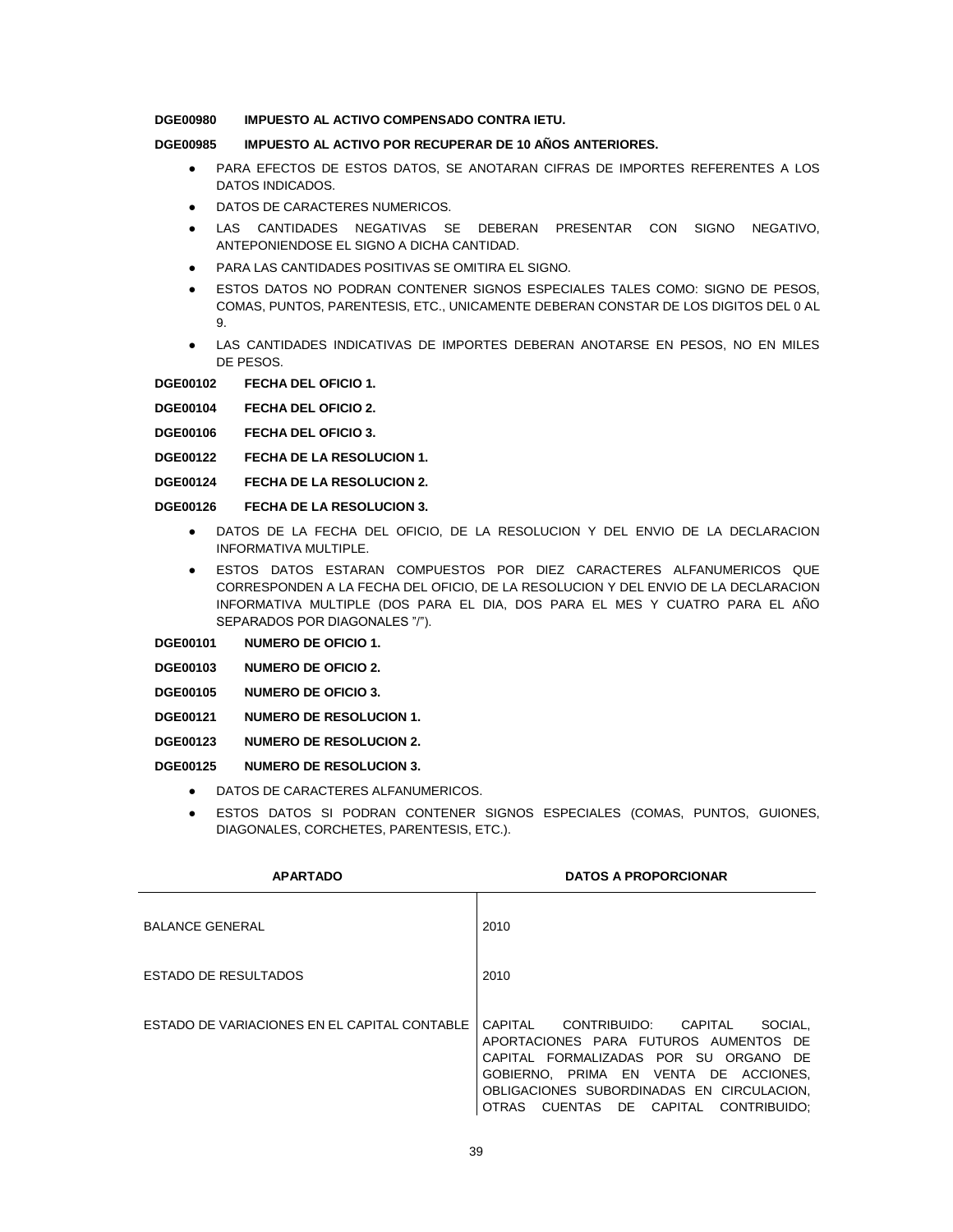|                                       | CAPITAL GANADO: RESERVAS<br>DE CAPITAL,           |
|---------------------------------------|---------------------------------------------------|
|                                       | RESULTADO DE<br>EJERCICIOS ANTERIORES.            |
|                                       | RESULTADO POR VALUACION<br>DE D<br><b>TITULOS</b> |
|                                       | DISPONIBLES PARA LA VENTA, EFECTO ACUMULADO       |
|                                       | POR CONVERSION, RESULTADO POR TENENCIA            |
|                                       | DE ACTIVOS NO MONETARIOS (POR VALUACION DE        |
|                                       | ACTIVO FIJO), RESULTADO POR TENENCIA              |
|                                       | DE ACTIVOS NO MONETARIOS (POR VALUACION DE        |
|                                       | INVERSIONES PERMANENTES EN ACCIONES),             |
|                                       | EFECTO INICIAL ACUMULADO DE IMPUESTO SOBRE        |
|                                       | LA RENTA DIFERIDO, EFECTO INICIAL ACUMULADO       |
|                                       | DE PARTICIPACION DE LOS TRABAJADORES EN LAS       |
|                                       | UTILIDADES DIFERIDA, EFECTO INICIAL ACUMULADO     |
|                                       | DE IMPUESTO EMPRESARIAL A TASA UNICA              |
|                                       | DIFERIDO, OTRAS CUENTAS DE CAPITAL GANADO,        |
|                                       | UTILIDAD NETA, PERDIDA NETA; Y TOTAL CAPITAL      |
|                                       | <b>CONTABLE</b>                                   |
|                                       |                                                   |
|                                       |                                                   |
| ESTADO DE FLUJOS DE EFECTIVO          | 2010                                              |
|                                       |                                                   |
|                                       |                                                   |
| ANALISIS DE LAS CUENTAS DEL ESTADO DE | 2010, ACUMULABLES O DEDUCIBLES PARA ISR 2010,     |
| <b>RESULTADOS</b>                     | NO ACUMULABLES O NO AFECTOS AL ISR                |
|                                       | (INGRESOS) NO DEDUCIBLES (GASTOS) PARA            |
|                                       | <b>ISR 2010</b>                                   |
|                                       |                                                   |

# **NOTA: EL ORDEN DE ESTOS DATOS ES UNICAMENTE INFORMATIVO, PARA SU CAPTURA REFERENCIAR AL FORMATO GUIA.**

- PARA EFECTOS DE ESTOS DATOS, SE ANOTARAN CIFRAS DE IMPORTES REFERENTES A LOS DATOS INDICADOS.
- DATOS DE CARACTERES NUMERICOS.
- LAS CANTIDADES NEGATIVAS SE DEBERAN PRESENTAR CON SIGNO NEGATIVO, ANTEPONIENDOSE EL SIGNO A DICHA CANTIDAD.
- PARA LAS CANTIDADES POSITIVAS SE OMITIRA EL SIGNO.
- **ESTOS DATOS NO PODRAN CONTENER SIGNOS ESPECIALES TALES COMO: SIGNO DE PESOS,** COMAS, PUNTOS, PARENTESIS, ETC., UNICAMENTE DEBERAN CONSTAR DE LOS DIGITOS DEL 0 AL 9.
- LAS CANTIDADES INDICATIVAS DE IMPORTES DEBERAN ANOTARSE EN PESOS, NO EN MILES DE PESOS.

# **DATOS APLICABLES A LA INFORMACION ALTERNATIVA AL DICTAMEN DE:**

**I. SOCIEDADES DE INVERSION DE CAPITALES, DE RENTA VARIABLE Y EN INSTRUMENTOS DE DEUDA.**

# **DATOS GENERALES.**

# **DATOS A PROPORCIONAR:**

# **AUTORIDAD COMPETENTE:**

# **DGE00002 ADMINISTRACION GENERAL DE GRANDES CONTRIBUYENTES.**

- DATO DE DOS CARACTERES ALFABETICOS, (SI O NO) EN MAYUSCULAS.
- ESTE DATO NO PODRA CONTENER SIGNOS ESPECIALES (COMAS, CORCHETES, PARENTESIS, ETC.).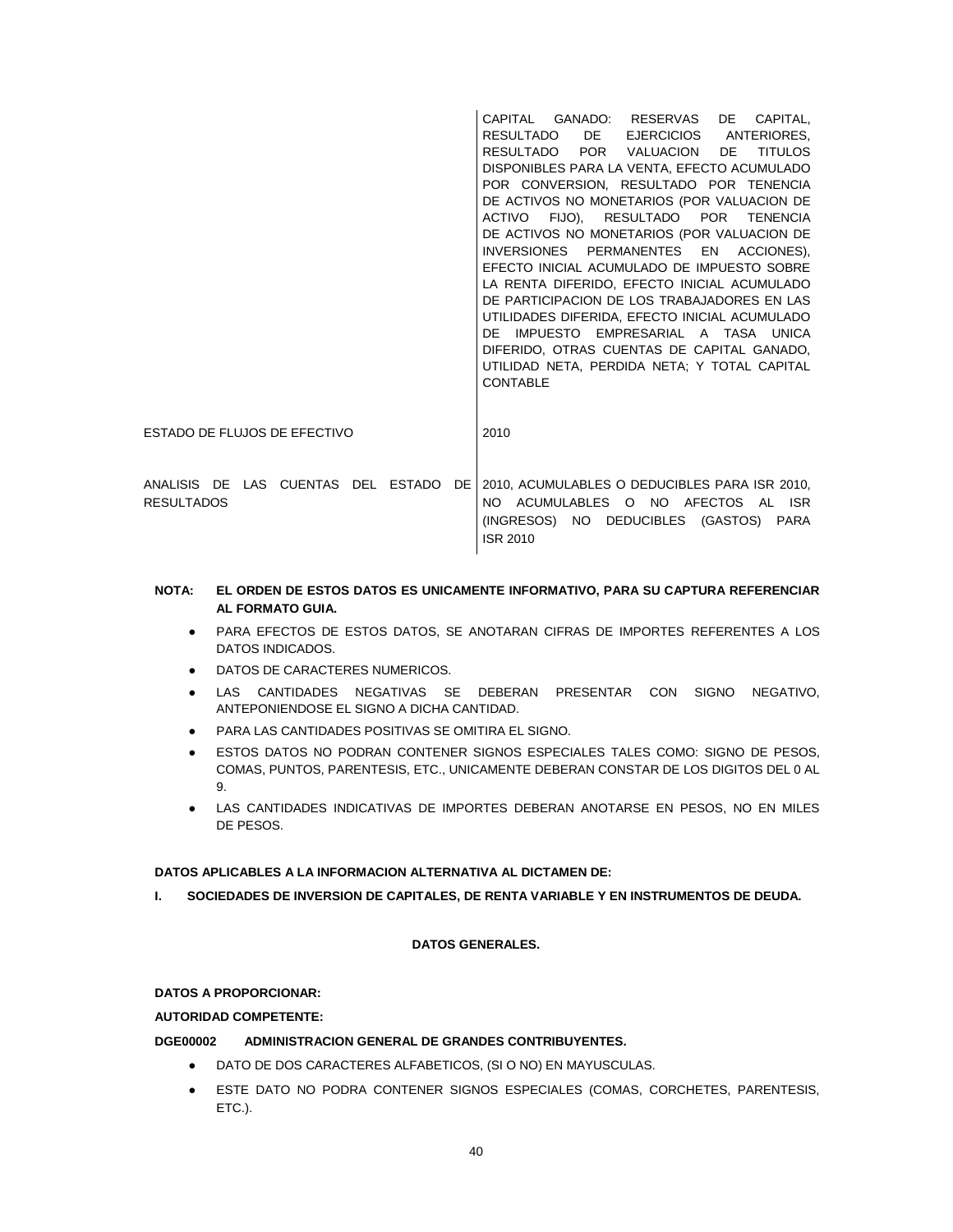**DGE00040 FECHA DE INICIO DEL EJERCICIO FISCAL.**

### **DGE00041 FECHA DE TERMINACION DEL EJERCICIO FISCAL.**

- DATOS DEL EJERCICIO FISCAL QUE CORRESPONDA LA INFORMACION ALTERNATIVA AL **DICTAMEN**
- DIVIDIDO EN INICIO DEL EJERCICIO Y TERMINACION DEL EJERCICIO.
- ESTOS DATOS ESTARAN COMPUESTOS POR DIEZ CARACTERES ALFANUMERICOS QUE CORRESPONDEN A LA FECHA DE INICIO DEL EJERCICIO FISCAL (DOS PARA EL DIA, DOS PARA EL MES Y CUATRO PARA EL AÑO SEPARADOS POR DIAGONALES "/") Y DIEZ PARA LA FECHA DE TERMINACION DEL EJERCICIO FISCAL, (DOS PARA EL DIA, DOS PARA EL MES Y CUATRO PARA EL AÑO, SEPARADOS POR DIAGONALES "/").

EJEMPLO:

INICIO FINAL

01/01/2010 31/12/2010

- **DGE00050 RFC 1 (RFC DE LA PERSONA FISICA O MORAL QUE ASESORO FISCALMENTE AL CONTRIBUYENTE).**
- **DGE00051 RFC 2 (RFC DE LA PERSONA FISICA O MORAL QUE ASESORO FISCALMENTE AL CONTRIBUYENTE).**
- **DGE00052 RFC 3 (RFC DE LA PERSONA FISICA O MORAL QUE ASESORO FISCALMENTE AL CONTRIBUYENTE).**
- **DGE00053 RFC 4 (RFC DE LA PERSONA FISICA O MORAL QUE ASESORO FISCALMENTE AL CONTRIBUYENTE).**
- **DGE00054 RFC 5 (RFC DE LA PERSONA FISICA O MORAL QUE ASESORO FISCALMENTE AL CONTRIBUYENTE).**
	- DATO, REGISTRO FEDERAL DE CONTRIBUYENTES.
	- DATO DE 13 CARACTERES ALFANUMERICOS MAXIMO COMPUESTO POR:
		- CUATRO LETRAS PARA PERSONAS FISICAS; O GUION MEDIO Y TRES LETRAS PARA PERSONAS MORALES.
		- SEIS CARACTERES NUMERICOS QUE CORRESPONDEN A LA FECHA (DOS CARACTERES PARA AÑO, DOS PARA MES Y DOS PARA EL DIA).
		- TRES CARACTERES ALFANUMERICOS PARA LA HOMONIMIA.
	- UTILIZACION DE CARACTERES ALFABETICOS EN MAYUSCULAS.

ESTE DATO NO PODRA CONTENER SIGNOS ESPECIALES (COMAS, CORCHETES, PARENTESIS, ETC., SALVO EL CARACTER &).

- **DGE00013 SOCIEDAD DE INVERSION DE CAPITALES.**
- **DGE00014 SOCIEDAD DE INVERSION DE RENTA VARIABLE.**
- **DGE00015 SOCIEDAD DE INVERSION EN INSTRUMENTOS DE DEUDA.**
- **DGE00021 FIDEICOMISO.**
- **DGE00022 FORMA PARTE DE UNA ASOCIACION EN PARTICIPACION.**
- **DGE00023 ASOCIANTE EN LA ASOCIACION EN PARTICIPACION.**
- **DGE00026 EMPRESA FILIAL.**
- **DGE00027 EMPRESA SUBSIDIARIA.**
- **DGE00082 REALIZO OPERACIONES CON PARTES RELACIONADAS NACIONALES (EN CASO AFIRMATIVO DEBE LLENAR LOS APARTADOS 13 Y 14).**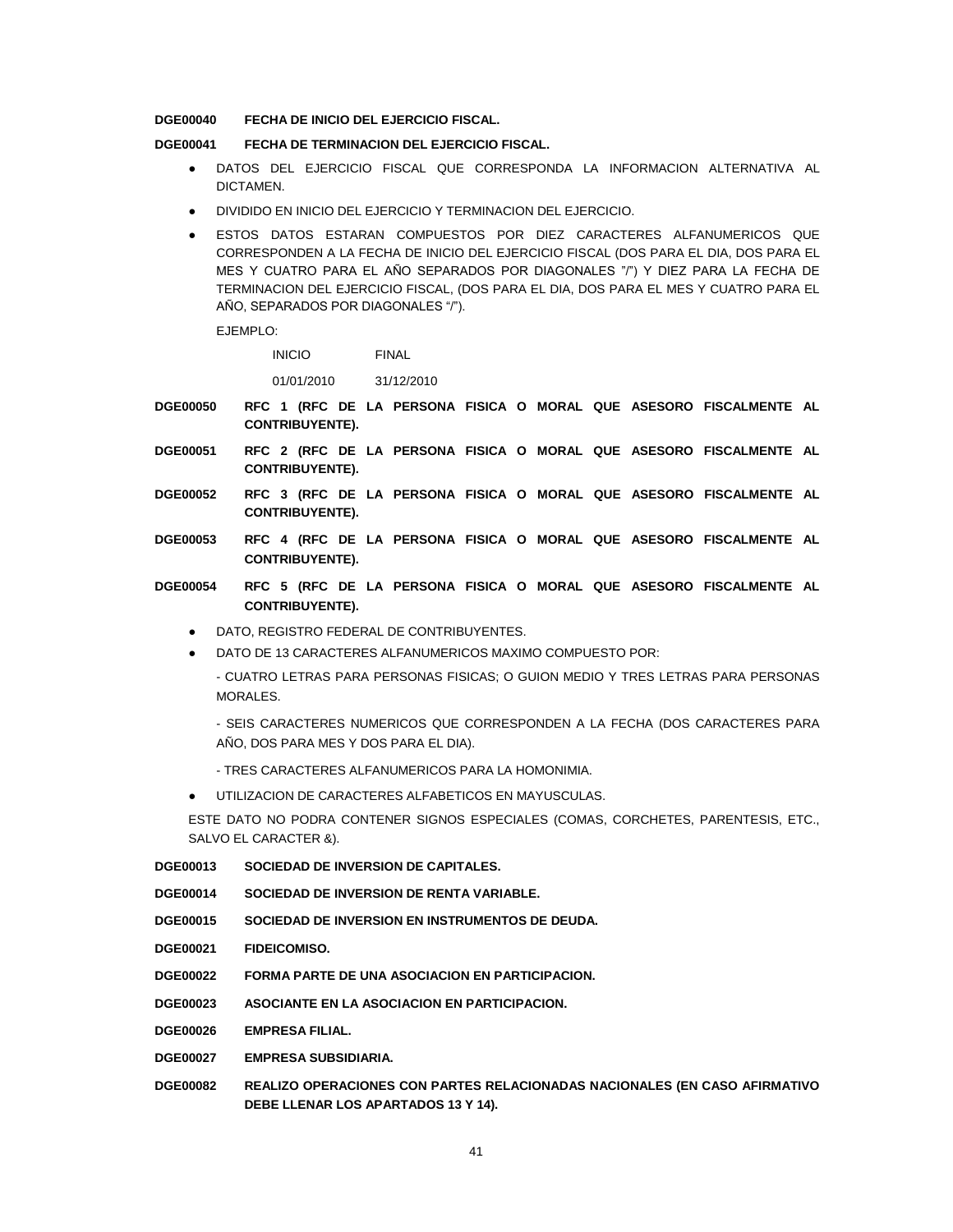- **DGE00083 REALIZO OPERACIONES CON PARTES RELACIONADAS EXTRANJERAS (EN CASO AFIRMATIVO DEBE LLENAR LOS APARTADOS 13 Y 14).**
- **DGE00087 DETERMINO RENTA GRAVABLE PARA EFECTOS DE LA PARTICIPACION DE LOS TRABAJADORES EN LAS UTILIDADES.**
- **DGE00088 LA RENTA GRAVABLE SE DETERMINO CON BASE EN LO DISPUESTO EN EL ARTICULO 16 DE LA L.I.S.R. (EN CASO AFIRMATIVO DEBE LLENAR EL APARTADO 15).**
- **DGE00090 FUE RESPONSABLE SOLIDARIO EN EL IMPUESTO SOBRE LA RENTA EN ALGUNA ENAJENACION DE ACCIONES EFECTUADA POR RESIDENTES EN EL EXTRANJERO. (EN CASO AFIRMATIVO DEBE LLENAR EL APARTADO 8).**
- **DGE00092 CELEBRO OPERACIONES FINANCIERAS DERIVADAS CON RESIDENTES EN EL EXTRANJERO QUE TUVIERAN EFECTOS FISCALES DURANTE EL EJERCICIO EN EL IMPUESTO SOBRE LA RENTA (EN CASO AFIRMATIVO DEBE LLENAR EL APARTADO 9).**
- **DGE00094 MANTUVO INVERSIONES PERMANENTES EN SUBSIDIARIAS, ASOCIADAS Y AFILIADAS RESIDENTES EN EL EXTRANJERO DURANTE EL EJERCICIO (EN CASO AFIRMATIVO DEBE LLENAR EL APARTADO10).**
- **DGE00100 OBTUVO ALGUNA RESOLUCION POR PARTE DEL SAT O DE LA SHCP QUE HAYA AFECTADO SU SITUACION FISCAL DURANTE EL EJERCICIO.**
- **DGE00120 OBTUVO ALGUNA RESOLUCION FAVORABLE POR PARTE DE AUTORIDADES JURISDICCIONALES QUE HAYA AFECTADO SU SITUACION FISCAL DURANTE EL EJERCICIO.**
- **DGE00131 APLICO ALGUN TRATADO PARA EVITAR LA DOBLE TRIBUTACION.**
- **DGE00132 OPTO POR APLICAR LO DISPUESTO POR EL ARTICULO NOVENO DEL DECRETO PUBLICADO EN EL DIARIO OFICIAL DE LA FEDERACION EL 5 DE NOVIEMBRE DE 2007 (IMPUESTO EMPRESARIAL A TASA UNICA).**
	- DATOS DE DOS CARACTERES ALFABETICOS, (SI O NO) EN MAYUSCULAS.
	- ESTE DATO NO PODRA CONTENER SIGNOS ESPECIALES (COMAS, CORCHETES, PARENTESIS, ETC.).
- **DGE00130 EN EL CASO DE SOCIEDADES EN INSTRUMENTOS DE DEUDA O RENTA VARIABLE. SEÑALE SI SU CARTERA DE INVERSION, ESTA CONFORMADA A SU VEZ POR ACCIONES DE FONDOS DE INVERSION EXTRANJEROS**
	- DATOS DE DOS O TRES CARACTERES ALFABETICOS, (SI, NO O N/A) EN MAYUSCULAS.
	- ESTE DATO NO PODRA CONTENER SIGNOS ESPECIALES (COMAS, CORCHETES, PARENTESIS, ETC.).
- **DGE00583 MONTO PENDIENTE APLICADO EN EL EJERCICIO, DEL ESTIMULO FISCAL POR PROYECTOS EN INVESTIGACION Y DESARROLLO TECNOLOGICO AUTORIZADO EN EJERCICIOS ANTERIORES.**
- **DGE00584 ESTIMULO POR PROYECTOS DE INVERSION EN LA PRODUCCION CINEMATOGRAFICA NACIONAL.**
- **DGE00605 RESULTADO FISCAL DEL EJERCICIO.**
- **DGE00610 I.S.R. TITULO II ART. 10 1ER. PARRAFO.**
- **DGE00615 PARTIDAS NO DEDUCIBLES, EXCEPTO PROVISIONES Y RESERVAS. ARTICULO 32 FRACCS. VIII Y IX L.I.S.R.**
- **DGE00620 PARTICIPACION DE LOS TRABAJADORES EN LAS UTILIDADES DE LAS EMPRESAS ARTICULO 10 FRACCION I LISR.**
- **DGE00625 RESULTADO POSITIVO.**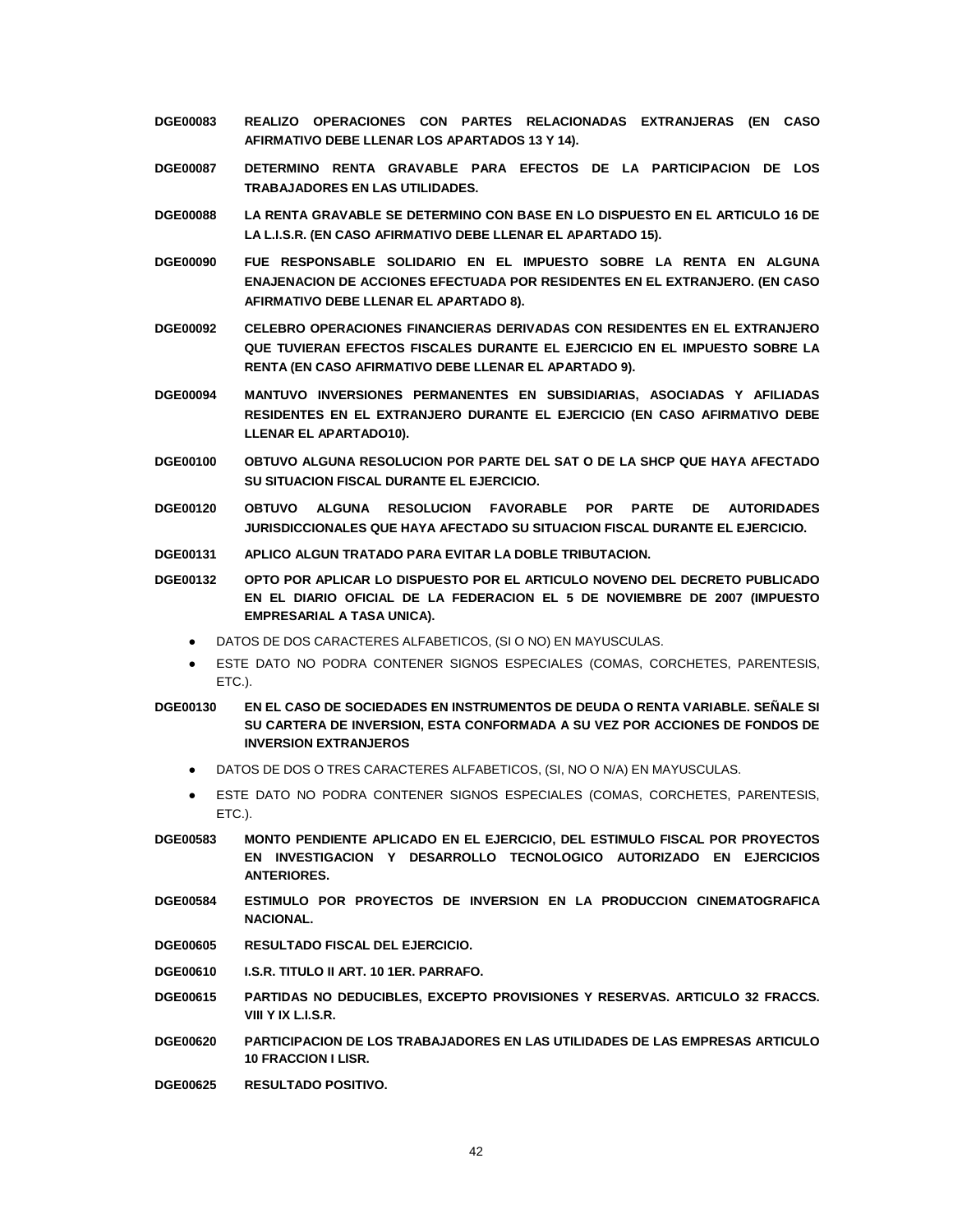- **DGE00630 RESULTADO NEGATIVO (DIFERENCIA A QUE SE REFIERE EL ART. 88, 4o. PARRAFO DE LA L.I.S.R.).**
- **DGE00635 IMPUESTO ACREDITADO ART. 11 FRAC. II ENTRE FACTOR ART. 2 FRACC. I, INCISO c) DE DISPOSICIONES DE VIGENCIA TEMPORAL DE LA L.I.S.R.**
- **DGE00640 UTILIDAD FISCAL NETA DEL EJERCICIO CUANDO EL RESULTADO ES POSITIVO.**
- **DGE00645 SALDO INICIAL CUFIN ACTUALIZADO.**
- **DGE00650 DIVIDENDOS COBRADOS.**
- **DGE00655 DIVIDENDOS PAGADOS.**
- **DGE00660 OTROS CONCEPTOS.**
- **DGE00670 CUFIN TOTAL AL CIERRE DEL EJERCICIO ACTUALIZADO.**
- **DGE00680 SALDO INICIAL CUFINRE ACTUALIZADO.**
- **DGE00685 DIVIDENDOS PAGADOS.**
- **DGE00690 OTROS CONCEPTOS.**
- **DGE00700 CUFINRE TOTAL AL CIERRE DEL EJERCICIO ACTUALIZADO.**
- **DGE00760 CREDITO FISCAL POR ACTIVIDADES EN FIDEICOMISOS.**
- **DGE00770 ACREDITAMIENTO DEL IMPUESTO SOBRE LA RENTA PROPIO POR PAGO DE DIVIDENDOS EN LOS EJERCICIOS 2006 Y 2007 NO ACREDITADO ANTERIORMENTE (NO PROVENIENTES DE CUFIN NI DE CUFINRE).**
- **DGE00780 COMPENSACION DEL IMPUESTO AL ACTIVO POR RECUPERAR.**
- **DGE00800 VALOR DECLARADO EN ADUANA DE IMPORTACIONES TEMPORALES.**
- **DGE00810 VALOR DECLARADO EN ADUANA DE EXPORTACIONES TEMPORALES.**
- **DGE00820 VALOR DECLARADO EN ADUANA DE IMPORTACIONES DEFINITIVAS.**
- **DGE00830 VALOR DECLARADO EN ADUANA DE EXPORTACIONES DEFINITIVAS.**
- **DGE00840 IVA PAGADO EN ADUANAS DURANTE EL EJERCICIO.**
- **DGE00850 IEPS PAGADO EN ADUANAS DURANTE EL EJERCICIO.**
- **DGE00970 IMPUESTO AL ACTIVO POR EL QUE SE SOLICITO DEVOLUCION.**
- **DGE00975 IMPUESTO AL ACTIVO COMPENSADO CONTRA ISR PROPIO.**
- **DGE00980 IMPUESTO AL ACTIVO COMPENSADO CONTRA IETU.**

**DGE00985 IMPUESTO AL ACTIVO POR RECUPERAR DE 10 AÑOS ANTERIORES.**

- PARA EFECTOS DE ESTOS DATOS, SE ANOTARAN CIFRAS DE IMPORTES REFERENTES A LOS DATOS INDICADOS.
- DATOS DE CARACTERES NUMERICOS.
- LAS CANTIDADES NEGATIVAS SE DEBERAN PRESENTAR CON SIGNO NEGATIVO, ANTEPONIENDOSE EL SIGNO A DICHA CANTIDAD.
- PARA LAS CANTIDADES POSITIVAS SE OMITIRA EL SIGNO.
- **ESTOS DATOS NO PODRAN CONTENER SIGNOS ESPECIALES TALES COMO: SIGNO DE PESOS,** COMAS, PUNTOS, PARENTESIS, ETC., UNICAMENTE DEBERAN CONSTAR DE LOS DIGITOS DEL 0 AL 9.
- LAS CANTIDADES INDICATIVAS DE IMPORTES DEBERAN ANOTARSE EN PESOS, NO EN MILES DE PESOS.

**DGE00102 FECHA DEL OFICIO 1.**

**DGE00104 FECHA DEL OFICIO 2.**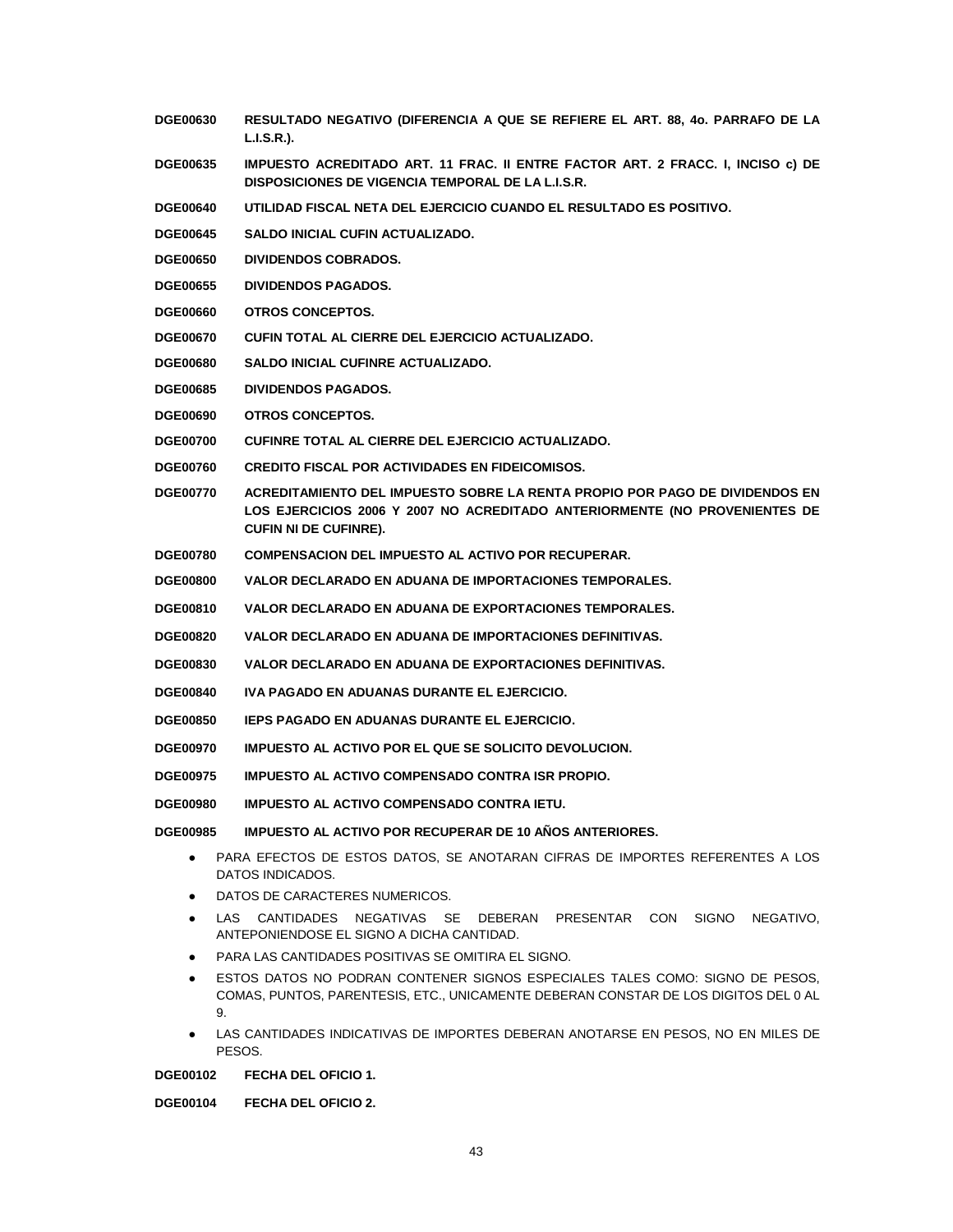**DGE00106 FECHA DEL OFICIO 3.**

- **DGE00122 FECHA DE LA RESOLUCION 1.**
- **DGE00124 FECHA DE LA RESOLUCION 2.**

#### **DGE00126 FECHA DE LA RESOLUCION 3.**

- DATOS DE LA FECHA DEL OFICIO, DE LA RESOLUCION Y DEL ENVIO DE LA DECLARACION INFORMATIVA MULTIPLE.
- ESTOS DATOS ESTARAN COMPUESTOS POR DIEZ CARACTERES ALFANUMERICOS QUE CORRESPONDEN A LA FECHA DEL OFICIO, DE LA RESOLUCION Y DEL ENVIO DE LA DECLARACION INFORMATIVA MULTIPLE (DOS PARA EL DIA, DOS PARA EL MES Y CUATRO PARA EL AÑO SEPARADOS POR DIAGONALES "/").
- **DGE00101 NUMERO DE OFICIO 1.**
- **DGE00103 NUMERO DE OFICIO 2.**
- **DGE00105 NUMERO DE OFICIO 3.**
- **DGE00121 NUMERO DE RESOLUCION 1.**
- **DGE00123 NUMERO DE RESOLUCION 2.**
- **DGE00125 NUMERO DE RESOLUCION 3.**
	- DATOS DE CARACTERES ALFANUMERICOS.
	- ESTOS DATOS SI PODRAN CONTENER SIGNOS ESPECIALES (COMAS, PUNTOS, GUIONES, DIAGONALES, CORCHETES, PARENTESIS, ETC.).

| <b>APARTADO</b>                              | <b>DATOS A PROPORCIONAR</b>                                                                                                                                                                                                                                                                                                                                                                                                                                                                                                                                                                                                                                                                                                                                                                                                                                                                                                                                                                                  |
|----------------------------------------------|--------------------------------------------------------------------------------------------------------------------------------------------------------------------------------------------------------------------------------------------------------------------------------------------------------------------------------------------------------------------------------------------------------------------------------------------------------------------------------------------------------------------------------------------------------------------------------------------------------------------------------------------------------------------------------------------------------------------------------------------------------------------------------------------------------------------------------------------------------------------------------------------------------------------------------------------------------------------------------------------------------------|
| <b>BALANCE GENERAL</b>                       | 2010                                                                                                                                                                                                                                                                                                                                                                                                                                                                                                                                                                                                                                                                                                                                                                                                                                                                                                                                                                                                         |
| ESTADO DE RESULTADOS                         | 2010                                                                                                                                                                                                                                                                                                                                                                                                                                                                                                                                                                                                                                                                                                                                                                                                                                                                                                                                                                                                         |
| ESTADO DE VARIACIONES EN EL CAPITAL CONTABLE | CAPITAL CONTRIBUIDO: CAPITAL SOCIAL, CAPITAL<br>SOCIAL NO EXHIBIDO. APORTACIONES PARA<br>FUTUROS AUMENTOS DE CAPITAL FORMALIZADAS<br>EN ASAMBLEA DE ACCIONISTAS, PRIMA EN VENTA<br>DE ACCIONES, OTRAS CUENTAS DE CAPITAL<br>CONTRIBUIDO; CAPITAL GANADO: RESERVAS DE<br>CAPITAL, RESERVA POR ADQUISICION DE ACCIONES<br>PROPIAS, RESULTADO DE EJERCICIOS ANTERIORES,<br>RESULTADO POR VALUACION<br><b>TITULOS</b><br>DE 1<br>DISPONIBLES PARA LA VENTA, RESULTADO POR<br>VALUACION DE INSTRUMENTOS DE COBERTURA DE<br>FLUJO DE EFECTIVO, RESULTADO POR VALUACION<br>DE INVERSIONES PERMANENTES EN ACCIONES DE<br>EMPRESAS<br>PROMOVIDAS. EFECTO<br><b>INICIAL</b><br>ACUMULADO DE IMPUESTO SOBRE LA RENTA<br>DIFERIDO. EFECTO INICIAL ACUMULADO DE LA<br>PARTICIPACION DE LOS TRABAJADORES EN LAS<br>UTILIDADES DIFERIDA. EFECTO INICIAL ACUMULADO<br>DEL IMPUESTO EMPRESARIAL A TASA UNICA<br>DIFERIDO, OTRAS CUENTAS DE CAPITAL GANADO.<br>UTILIDAD NETA, PERDIDA NETA, Y TOTAL CAPITAL<br><b>CONTABLE</b> |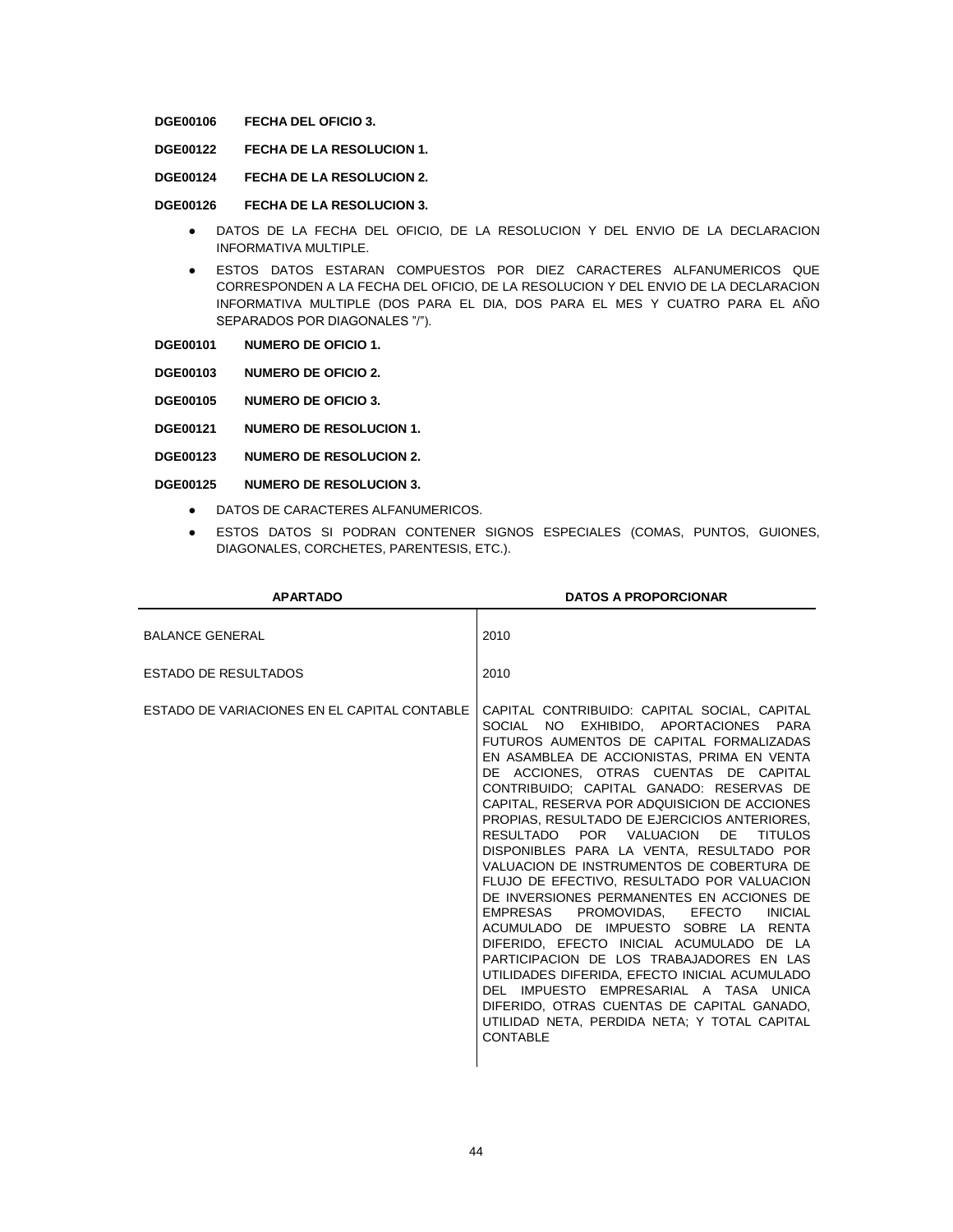ANALISIS DE LAS CUENTAS DEL ESTADO DE 2010, ACUMULABLES O DEDUCIBLES PARA ISR 2010, RESULTADOS NO ACUMULABLES O NO AFECTOS AL ISR (INGRESOS) NO DEDUCIBLES (GASTOS) PARA ISR 2010

## **NOTA: EL ORDEN DE ESTOS DATOS ES UNICAMENTE INFORMATIVO, PARA SU CAPTURA REFERENCIAR AL FORMATO GUIA.**

- PARA EFECTOS DE ESTOS DATOS, SE ANOTARAN CIFRAS DE IMPORTES REFERENTES A LOS DATOS INDICADOS.
- DATOS DE CARACTERES NUMERICOS.
- LAS CANTIDADES NEGATIVAS SE DEBERAN PRESENTAR CON SIGNO NEGATIVO, ANTEPONIENDOSE EL SIGNO A DICHA CANTIDAD.
- PARA LAS CANTIDADES POSITIVAS SE OMITIRA EL SIGNO.
- ESTOS DATOS NO PODRAN CONTENER SIGNOS ESPECIALES TALES COMO: SIGNO DE PESOS, COMAS, PUNTOS, PARENTESIS, ETC., UNICAMENTE DEBERAN CONSTAR DE LOS DIGITOS DEL 0 AL 9.
- LAS CANTIDADES INDICATIVAS DE IMPORTES DEBERAN ANOTARSE EN PESOS, NO EN MILES DE PESOS.

| <b>APARTADO</b>                             | <b>DATOS A PROPORCIONAR</b>                                                                                                                                                                                                                                                                                                                                                                |
|---------------------------------------------|--------------------------------------------------------------------------------------------------------------------------------------------------------------------------------------------------------------------------------------------------------------------------------------------------------------------------------------------------------------------------------------------|
| ESTADO DE VALUACION DE CARTERA DE INVERSION | PORCENTAJE DE PARTICIPACION. EMISORA, SERIE.<br>TIPO DE VALOR. TASA AL VALUAR. CALIFICACION O<br>BURSATILIDAD. CANTIDAD DE TITULOS OPERADOS.<br>CANTIDAD DE TITULOS LIQUIDADOS. TOTAL DE<br>TITULOS DE LA EMISION, COSTO PROMEDIO<br>UNITARIO DE ADQUISICION, COSTO TOTAL DE<br>ADQUISICION. VALOR RAZONABLE O CONTABLE<br>UNITARIO. VALOR RAZONABLE O CONTABLE TOTAL<br>Y DIAS POR VENCER |
|                                             | PARA EFECTOS DE ESTOS DATOS, SE ANOTARAN CIFRAS REFERENTES A LOS DATOS                                                                                                                                                                                                                                                                                                                     |

- INDICADOS. DATOS DE CARACTERES ALFANUMERICOS CON DECIMALES.
- LAS CANTIDADES REPRESENTATIVAS DE PORCENTAJE SE ANOTARAN CON ENTEROS Y DOS DECIMALES, SIN EL SIGNO DE PORCENTAJE.
- **ESTOS DATOS NO PODRAN CONTENER SIGNOS ESPECIALES TALES COMO: SIGNO DE PESOS,** COMAS, PARENTESIS, ETC., UNICAMENTE DEBERAN CONSTAR DE LOS DIGITOS DEL 0 AL 9.

# **APLICABLES A TODOS LOS TIPOS DE LA INFORMACION ALTERNATIVA AL DICTAMEN.**

| <b>APARTADO</b>                                                                                     | <b>DATOS A PROPORCIONAR</b>              |
|-----------------------------------------------------------------------------------------------------|------------------------------------------|
| RELACION DE CONTRIBUCIONES, COMPENSACIONES<br>Y DEVOLUCIONES                                        | BASE GRAVABLE Y CONTRIBUCION DETERMINADA |
| BASE PARA LA DETERMINACION DEL IMPUESTO<br>RETENIDO SOBRE HONORARIOS, ARRENDAMIENTOS<br>E INTERESES | <b>IMPORTE</b>                           |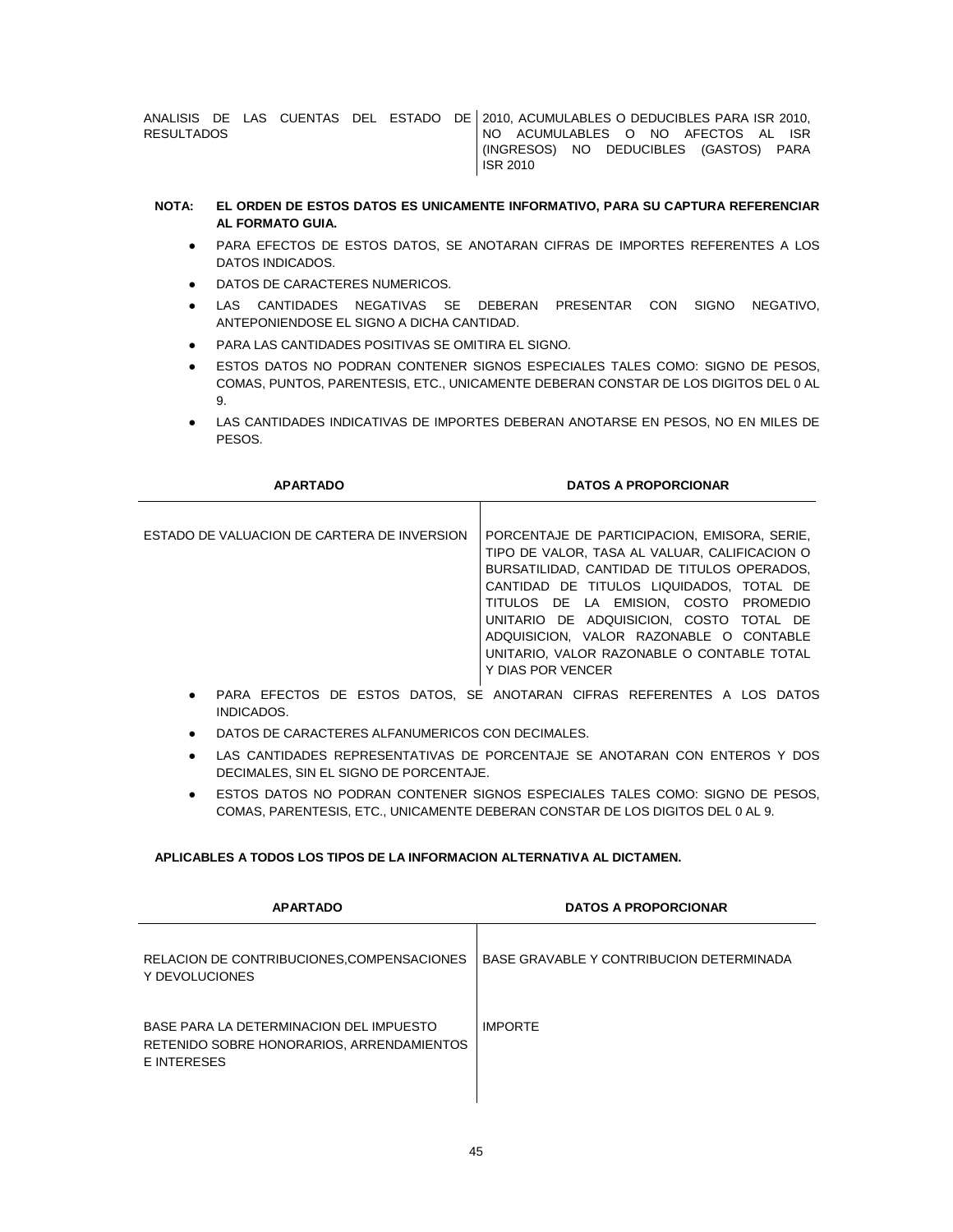| RESPONSABILIDAD SOLIDARIA POR OPERACIONES<br>DE RESIDENTES EN EL EXTRANJERO<br>(EXCLUSIVAMENTE DE ENAJENACION DE ACCIONES)                                                                                    | MONTO DE LA OPERACION EN MONEDA EXTRAJERA<br>Y MONTO DE LA OPERACION EN MONEDA NACIONAL<br>SUJETA AL PAGO DEL I.S.R.                                                                                                                        |
|---------------------------------------------------------------------------------------------------------------------------------------------------------------------------------------------------------------|---------------------------------------------------------------------------------------------------------------------------------------------------------------------------------------------------------------------------------------------|
| OPERACIONES FINANCIERAS DERIVADAS<br>CONTRATADAS CON RESIDENTES EN EL<br><b>EXTRANJERO</b>                                                                                                                    | <b>MONTO CONTRATADO</b>                                                                                                                                                                                                                     |
| INVERSIONES PERMANENTES EN SUBSIDIARIAS,<br>ASOCIADAS Y AFILIADAS RESIDENTES EN EL<br><b>EXTRANJERO</b>                                                                                                       | MONTO DE LA INVERSION, MONTO DE LAS<br>UTILIDADES (PERDIDAS) DE EJERCICIOS<br>ANTERIORES EN EL PORCENTAJE DE<br>PARTICIPACION, MONTO DE LA UTILIDAD (PERDIDA)<br>DEL EJERCICIO EN EL PORCENTAJE DE<br>PARTICIPACION Y VALOR DE LA INVERSION |
| SOCIOS O ACCIONISTAS QUE TUVIERON ACCIONES<br>O PARTES SOCIALES                                                                                                                                               | MONTO DE APORTACIONES, MONTO DE RETIROS DE<br>CAPITAL, MONTO DE PRESTAMOS: EFECTUADOS Y<br><b>RECIBIDOS</b>                                                                                                                                 |
| CONCILIACION ENTRE EL RESULTADO CONTABLE Y<br>FISCAL PARA EFECTOS DEL IMPUESTO SOBRE LA<br><b>RENTA</b>                                                                                                       | <b>TOTAL</b>                                                                                                                                                                                                                                |
| OPERACIONES CON PARTES RELACIONADAS                                                                                                                                                                           | MONTO EN PESOS Y AJUSTE FISCAL DEL<br>CONTRIBUYENTE PARA QUE LA OPERACION SE<br>CONSIDERASE PACTADA COMO CON PARTES<br>INDEPENDIENTES EN OPERACIONES COMPARABLES                                                                            |
| DETERMINACION DE LA RENTA GRAVABLE PARA<br>EFECTOS DE LA PARTICIPACION DE LOS<br>TRABAJADORES EN LAS UTILIDADES DE LAS<br>EMPRESAS DE CONFORMIDAD CON EL ARTICULO 16<br>DE LA LEY DEL IMPUESTO SOBRE LA RENTA | <b>IMPORTE</b>                                                                                                                                                                                                                              |

# **NOTA: EL ORDEN DE ESTOS DATOS ES UNICAMENTE INFORMATIVO, PARA SU CAPTURA REFERENCIAR AL FORMATO GUIA.**

- PARA EFECTOS DE ESTOS DATOS, SE ANOTARAN CIFRAS DE IMPORTES REFERENTES A LOS DATOS INDICADOS.
- DATOS DE CARACTERES NUMERICOS.
- LAS CANTIDADES NEGATIVAS SE DEBERAN PRESENTAR CON SIGNO NEGATIVO, ANTEPONIENDOSE EL SIGNO A DICHA CANTIDAD.
- PARA LAS CANTIDADES POSITIVAS SE OMITIRA EL SIGNO.
- **.** ESTOS DATOS NO PODRAN CONTENER SIGNOS ESPECIALES TALES COMO: SIGNO DE PESOS, COMAS, PUNTOS, PARENTESIS, ETC., UNICAMENTE DEBERAN CONSTAR DE LOS DIGITOS DEL 0 AL 9.
- LAS CANTIDADES INDICATIVAS DE IMPORTES DEBERAN ANOTARSE EN PESOS, NO EN MILES DE PESOS.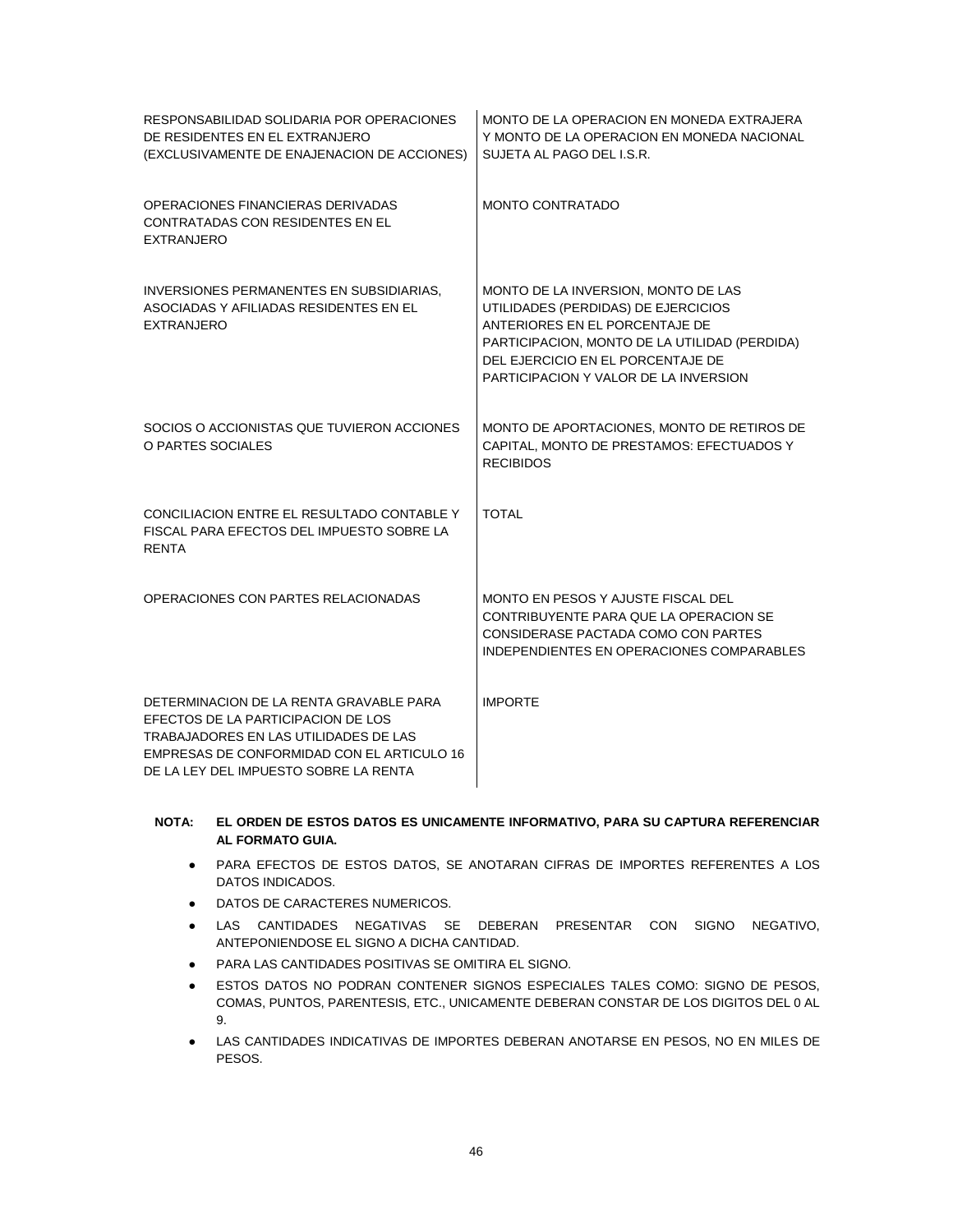**APARTADO DATOS A PROPORCIONAR**

| RELACION DE CONTRIBUCIONES, COMPENSACIONES<br>Y DEVOLUCIONES                                            | TASA, TARIFA O CUOTA                                                  |
|---------------------------------------------------------------------------------------------------------|-----------------------------------------------------------------------|
| OPERACIONES FINANCIERAS DERIVADAS<br>CONTRATADAS CON RESIDENTES EN EL<br><b>EXTRANJERO</b>              | <b>TASA DE INTERES</b>                                                |
| INVERSIONES PERMANENTES EN SUBSIDIARIAS.<br>ASOCIADAS Y AFILIADAS RESIDENTES EN EL<br><b>EXTRANJERO</b> | PORCENTAJE DE PARTICIPACION EN EL CAPITAL DE<br>LA ENTIDAD            |
| SOCIOS O ACCIONISTAS QUE TUVIERON ACCIONES O<br><b>PARTES SOCIALES</b>                                  | PORCENTAJE DE PARTICIPACION DEL SOCIO O<br>ACCIONISTA EN EL EJERCICIO |

- PARA EFECTOS DE ESTOS DATOS, SE ANOTARAN CIFRAS REFERENTES A LOS DATOS INDICADOS.
- DATOS DE CARACTERES ALFANUMERICOS CON DECIMALES.
- LAS CANTIDADES REPRESENTATIVAS DE PORCENTAJE SE ANOTARAN CON ENTEROS Y DOS DECIMALES, SIN EL SIGNO DE PORCENTAJE.
- **ESTOS DATOS NO PODRAN CONTENER SIGNOS ESPECIALES TALES COMO: SIGNO DE PESOS,** COMAS, PARENTESIS, ETC., UNICAMENTE DEBERAN CONSTAR DE LOS DIGITOS DEL 0 AL 9.

| <b>APARTADO</b>                                                                                                            | <b>DATOS A PROPORCIONAR</b>                                                                             |
|----------------------------------------------------------------------------------------------------------------------------|---------------------------------------------------------------------------------------------------------|
| RESPONSABILIDAD SOLIDARIA POR OPERACIONES<br>DE RESIDENTES EN EL EXTRANJERO<br>(EXCLUSIVAMENTE DE ENAJENACION DE ACCIONES) | PAIS DE RESIDENCIA DE LA ENTIDAD EXTRANJERA.<br>CONCEPTO ESPECIFICO DE LA OPERACION Y TIPO<br>DE MONEDA |
| OPERACIONES FINANCIERAS DERIVADAS<br>CONTRATADAS CON RESIDENTES EN EL<br><b>EXTRANJERO</b>                                 | PAIS DE RESIDENCIA, TIPO DE OPERACION<br>CONTRATADA, DEUDA O CAPITAL Y TIPO DE MONEDA                   |
| INVERSIONES PERMANENTES EN SUBSIDIARIAS.<br>ASOCIADAS Y AFILIADAS RESIDENTES EN EL<br><b>EXTRANJERO</b>                    | PAIS DE RESIDENCIA FISCAL DE LA ENTIDAD                                                                 |
| SOCIOS O ACCIONISTAS QUE TUVIERON ACCIONES<br>O PARTES SOCIALES                                                            | PAIS DE RESIDENCIA PARA EFECTOS FISCALES                                                                |
| OPERACIONES CON PARTES RELACIONADAS                                                                                        | TIPO DE OPERACION, PAIS DE RESIDENCIA Y<br>METODO DE PRECIOS DE TRANSFERENCIA<br>API ICADO              |

● DATOS DE CARACTERES ALFANUMERICOS.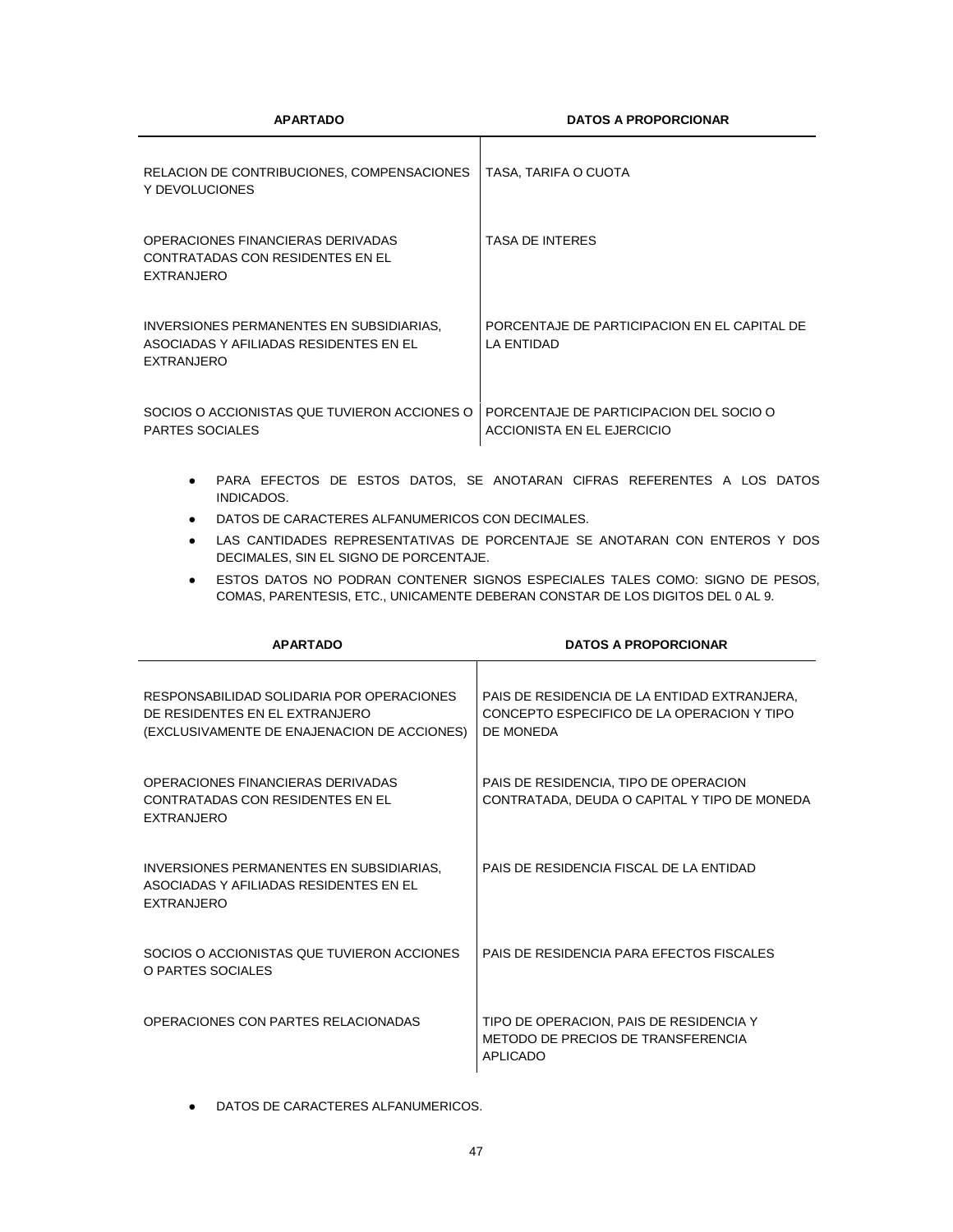- LOS CARACTERES ALFABETICOS UNICAMENTE EN MAYUSCULAS.
- ESTOS TEXTOS NO PODRAN CONTENER SIGNOS ESPECIALES (COMAS, CORCHETES, PARENTESIS, ETC.).

| <b>APARTADO</b>                                                                                                            | <b>DATOS A PROPORCIONAR</b>                                                                         |
|----------------------------------------------------------------------------------------------------------------------------|-----------------------------------------------------------------------------------------------------|
| RESPONSABILIDAD SOLIDARIA POR OPERACIONES<br>DE RESIDENTES EN EL EXTRANJERO<br>(EXCLUSIVAMENTE DE ENAJENACION DE ACCIONES) | EXISTE DICTAMEN DE ENAJENACION DE ACCIONES<br>POR LA OPERACION REALIZADA (SI NO)                    |
| OPERACIONES FINANCIERAS DERIVADAS<br>CONTRATADAS CON RESIDENTES EN EL<br><b>EXTRANJERO</b>                                 | INDIQUE SI SE CONTRATO CON UNA PARTE<br>RELACIONADA (SI O NO)                                       |
| OPERACIONES CON PARTES RELACIONADAS                                                                                        | LA OPERACION ESTA PACTADA COMO CON PARTES<br>INDEPENDIENTES EN OPERACIONES COMPARABLES<br>(SI O NO) |

- DATOS DE DOS CARACTERES ALFABETICOS, (SI O NO) EN MAYUSCULAS.
- ESTOS DATOS NO PODRAN CONTENER SIGNOS ESPECIALES (COMAS, CORCHETES, PARENTESIS, ETC.).

| <b>APARTADO</b>                                                                                                            | <b>DATOS A PROPORCIONAR</b>                                                                |
|----------------------------------------------------------------------------------------------------------------------------|--------------------------------------------------------------------------------------------|
| RESPONSABILIDAD SOLIDARIA POR OPERACIONES<br>DE RESIDENTES EN EL EXTRANJERO<br>(EXCLUSIVAMENTE DE ENAJENACION DE ACCIONES) | FECHA DE LA OPERACION                                                                      |
| OPERACIONES FINANCIFRAS DERIVADAS<br>CONTRATADAS CON RESIDENTES EN EL<br><b>EXTRANJERO</b>                                 | FECHA DE CELEBRACION DEL CONTRATO QUE LE<br>DIO ORIGEN A LA OPERACION; Y VIGENCIA: DEL, AL |
| SOCIOS O ACCIONISTAS QUE TUVIERON ACCIONES<br>O PARTES SOCIALES                                                            | PERIODO DE TENENCIA: DEL Y AL                                                              |

- DIEZ CARACTERES ALFANUMERICOS QUE CORRESPONDEN A LA FECHA (DOS CARACTERES PARA EL DIA, DOS PARA EL MES Y CUATRO PARA EL AÑO, SEPARADOS POR DIAGONALES "/", EJEMPLO: 17/04/2010).
- ESTOS DATOS NO PODRAN CONTENER SIGNOS ESPECIALES (SIGNO DE PESOS, COMAS, PUNTOS, GUIONES, PARENTESIS, ETC.), UNICAMENTE DEBERAN CONSTAR DE LOS DIGITOS DEL 0 AL 9 Y LA DIAGONAL "/".

| <b>APARTADO</b> | <b>DATOS A PROPORCIONAR</b> |
|-----------------|-----------------------------|
|                 |                             |